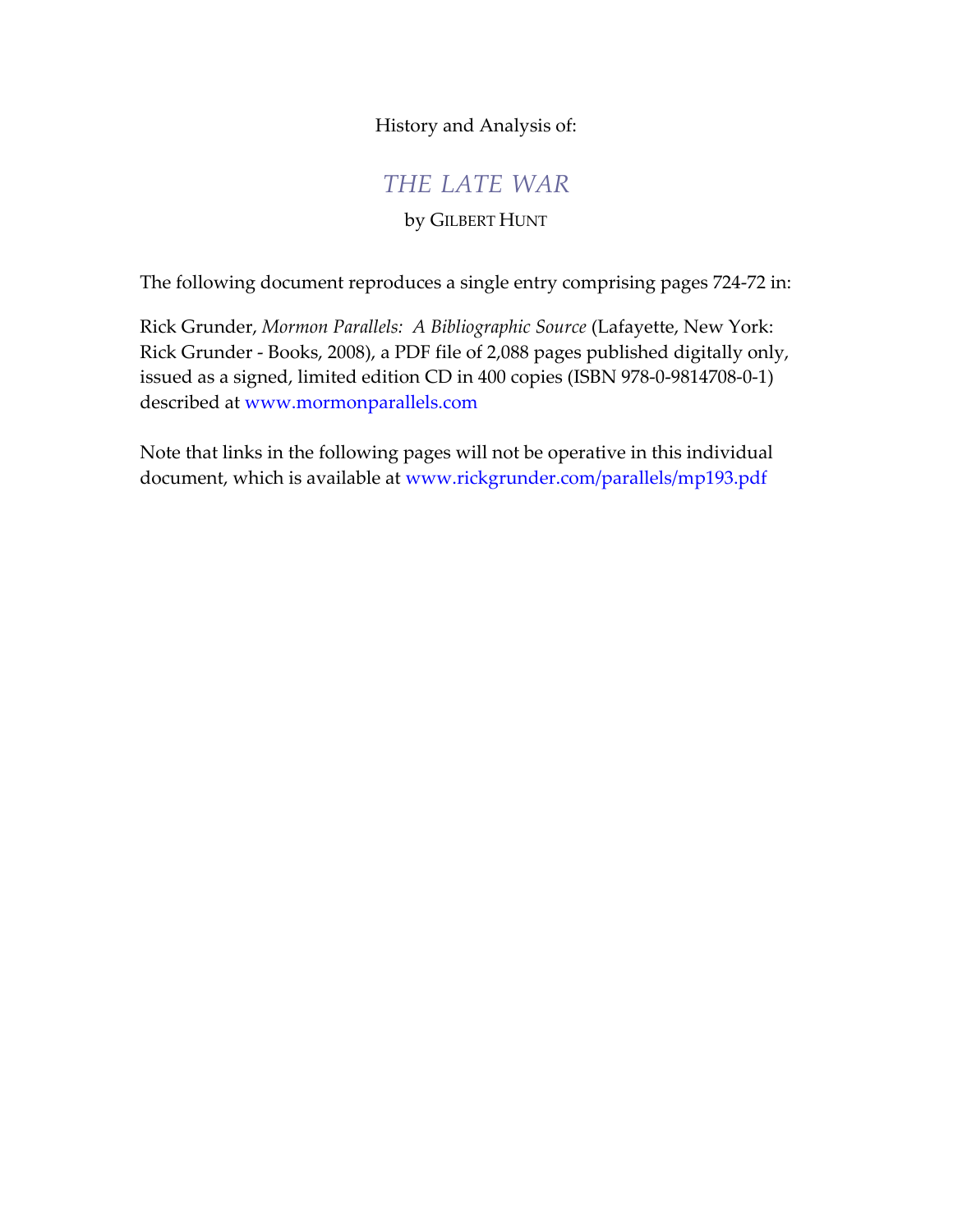**193 HUNT, Gilbert J.** *THE LATE WAR, BETWEEN THE UNITED STATES AND GREAT BRITAIN, From June, 1812, to February, 1815. Written in the Ancient Historical Style. By Gilbert J. Hunt. "The good of his country was the pride of his heart." Decatur's victory. Containing, Also, A Sketch of the Late ALGERINE WAR, And the Treaty concluded with the Dey of Algiers, Commercial Treaty with Great Britain, and the Treaty Concluded with the Creek Nation of Indians. Third Edition. With improvements by the author.* New=York: Published by Daniel D. Smith, No. 190, Greenwich-Street, 1819.

> 18 cm. viii, [9]-233, [3] pp. + two engraved plates (frontispiece portrait of Stephen Decatur; portrait of Andrew Jackson facing p. 128). "Bible Societies and Sunday Schools," pp. [234-35]; Daniel D. Smith ads, final page. Text of "The Star-Spangled Banner," pp. 183-84 n. Page 41 mis-numbered, "31." AI 48297. The principal copy examined bore a faint early pencil inscription on the front free



Maj" Gen" Andrew Jackson

(of the United States Army). Engraved for Hunt's history of the War.

endpaper: "Curtis Cole Book," signed again on the verso of the portrait of Andrew Jackson and elsewhere.

This work went through at least sixteen editions or imprints 1816-19, all but two in 1819. All were published in New York City, under a total of ten different publishers' names. First "Published and sold for the author, by David Longworth," 1816 [334 pp. + 10 plates; AI 37893], the book was then issued as *The Historical Reader, Containing "The Late War . . . Altered and Adapted for the Use of Schools* . . . ," etc., promoted particularly as a textbook (Samuel A. Burtus, 1817 [231 pp.; AI 41105]). There was no edition in 1818, but in 1819 there appeared no fewer than six separate editions or imprints under the original title and eight more editions or imprints as *The Historical Reader*. All fourteen of these 1819 publications called themselves the third edition. In five instances that year, both of the titles were published by the same parties, including the author himself. Furthermore, most of the 1819 editions (irrespective of title) seem to have had the same pagination (233 pp., with possible differences in plates and ads).

—Summary distilled from some fifty records on OCLC

A comparison of the Daniel D. Smith 1819 edition of *The Late War* (considered in this entry) and another in my possession under the same title, "Printed & Published by G. J. Hunt. Corner of Varick and Vandam streets," 1819, reveals what appears to be the identical typesetting (including page 41 mis-numbered, "31") except for the different publishers' names on the title pages, and their own ads filling their respective final page of the book. G[ilbert]. J. Hunt's ads at the end of his edition (reproduced below) provide some suggestion of his business and personality. Since the author appears to have been affiliated with both printing and a bookstore, I wonder if he printed these books himself (or had them printed), but then went around town soliciting orders from other booksellers or publishers, promising their own names on the title pages as publishers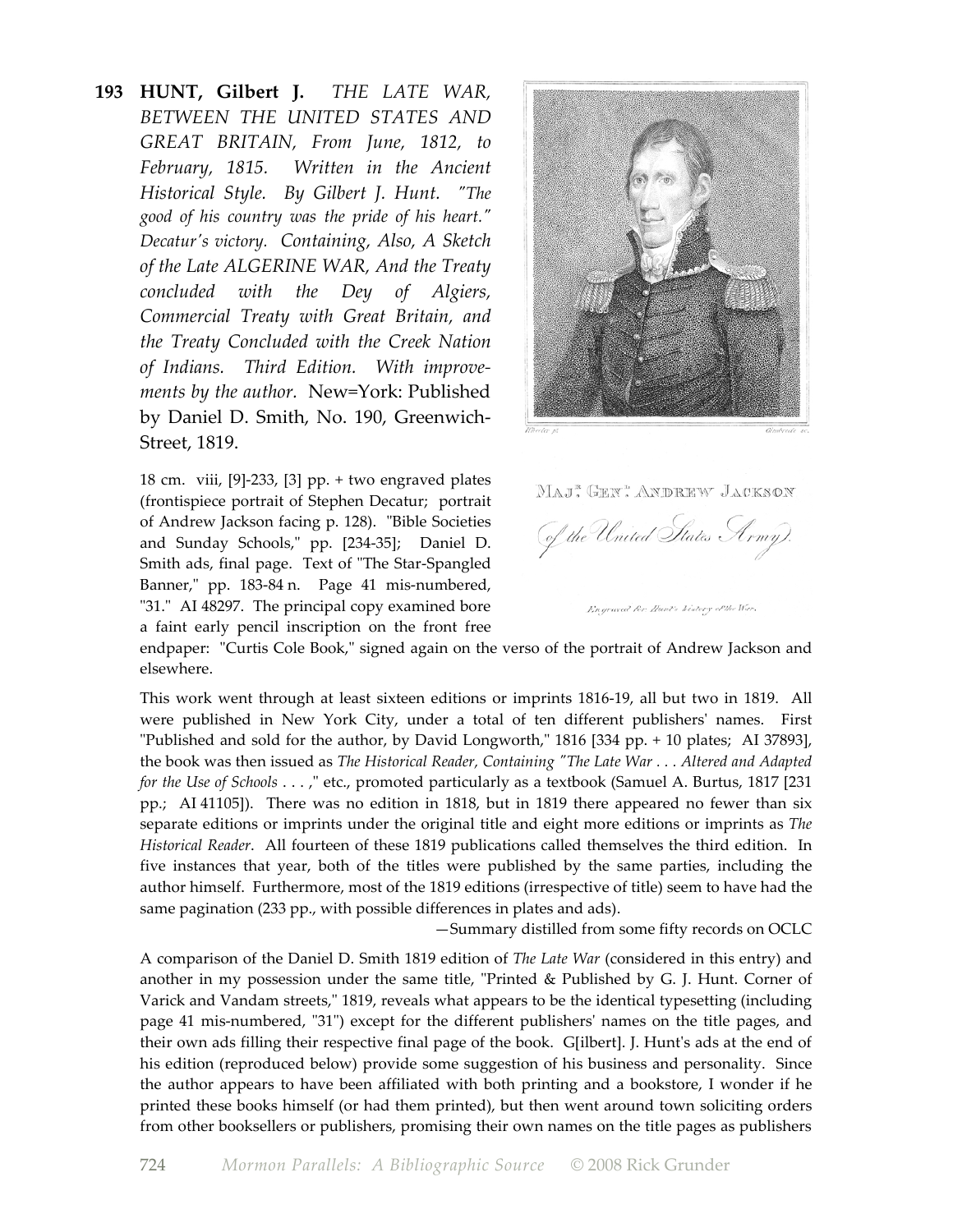(as opposed to their appearing merely as distributors). In such a possible situation, we might be less surprised when we notice that after 1819, no further editions of this *wildly*-published textbook appeared.

IMAGE BELOW: The author's final, advertisement page in the edition which he published under his own imprint (described above, with the same typesetting, otherwise, as the Daniel D. Smith edition which is analyzed in the present entry). For Hunt's few other productions, see commentary further below. The 1820 census (New York City, eighth ward) shows a Gilbert J. Hunt and presumed spouse, each less than forty-five years of age. Among their apparent eight children were five sons, none older than eighteen, and three daughters, none older than fifteen. The household also included one older female, and a male slave under fourteen.

**OVERVIEW**: This American children's textbook describing the War of 1812 is filled with Book of Mormon parallels, including many striking "Hebraisms" which meet examples offered by some Book of Mormon defenders as evidence of an underlying ancient Hebrew text.

\_\_\_\_\_\_\_\_\_\_\_\_\_\_\_\_\_\_\_\_\_\_\_\_\_\_\_\_\_\_\_\_\_\_\_\_\_\_\_\_\_\_\_\_\_\_\_\_\_\_\_\_\_\_\_\_\_\_\_\_

A<sup>N</sup> essentially naive, jingoistic, and<br>popular panoply of American popular panoply of American virtues vs. supposed British wickedness in the War of 1812. *The Late War* was designed to inculcate a knowledge of recent history and a spirit of patriotism in students who might be called upon one day to defend their nation. The book was written in scripture style, ostensibly to teach young people to love to read the Bible (p. [iii]).

"It seems to me one of the best attempts to imitate the biblical style;" granted

#### CARD PRINTING=OFFICE.

#### G. J. HUNT,

#### CORNER OF VARICK AND VANDAM-STREETS,

With due respect, informs his Friends and Fellow-Citizens, as well as the inhabitants of the surrounding country, that, having furnished himself with a complete assortment of good type, for the express purpose of Printing

# CARDS,

HANDBILLS, BLANKS, AND SMALL JOBS, GENERALLY,

#### Clain or Grnamental,

He hopes by unremitted exertion to merit the pat ronage of a liberal public. As his expectations are small, his prices will be moderate—his execution neat and correct. Cards can be furnished at an hour's no-<br>tice, as *industry* and *perseverance* is his motto.

He solicits no encouragement, but from the faithful and satisfactory performance of his obligations.

Ills prices may be seen at the Book-Store, as above, where Blank Cards, of all sizes, qualities, and prices, are made and sold, wholesale and retail, likewise Books and Stationary, particularly School Books, AMONG WHICH ARE

Columbian and American Orators,

Walkers Dictionary Monitors,

Murray's Grammar. Reader, introduction, Exercises

marrays oranimar. Reader, introduction, Exercises<br>and key,<br>Webster's Spelling Books<br>Picket's Juvenile Expositors, Mirror, Mentor, Spelling-Book, and primmer.

Hunt's Historical Reader, &c.

ALSO. Writing, and Letter Paper,

Ink, Quilis, Wafers, Sealing-wax.

Samuel L. Mitchill in an 1817 endorsement, "and if the perusal of it can induce young persons to relish and love the sacred books [p. iv ends] whose language you have imitated, it will be the strongest of all recommendations." (pp. iv-v, dated "*New-York, June* 13, 1817," to "Mr. G. J. Hunt.") Dr. Mitchill (to whom Martin Harris would take the "Anthon" transcript for authentication in 1828) is mentioned in the main text of this book as well.

Evidently inspired and influenced by Richard Snowden's scripture-style *American Revolution* (MP 406), Gilbert Hunt's *Late War* demonstrates the ease with which works which sounded like the Bible could be written and marketed in the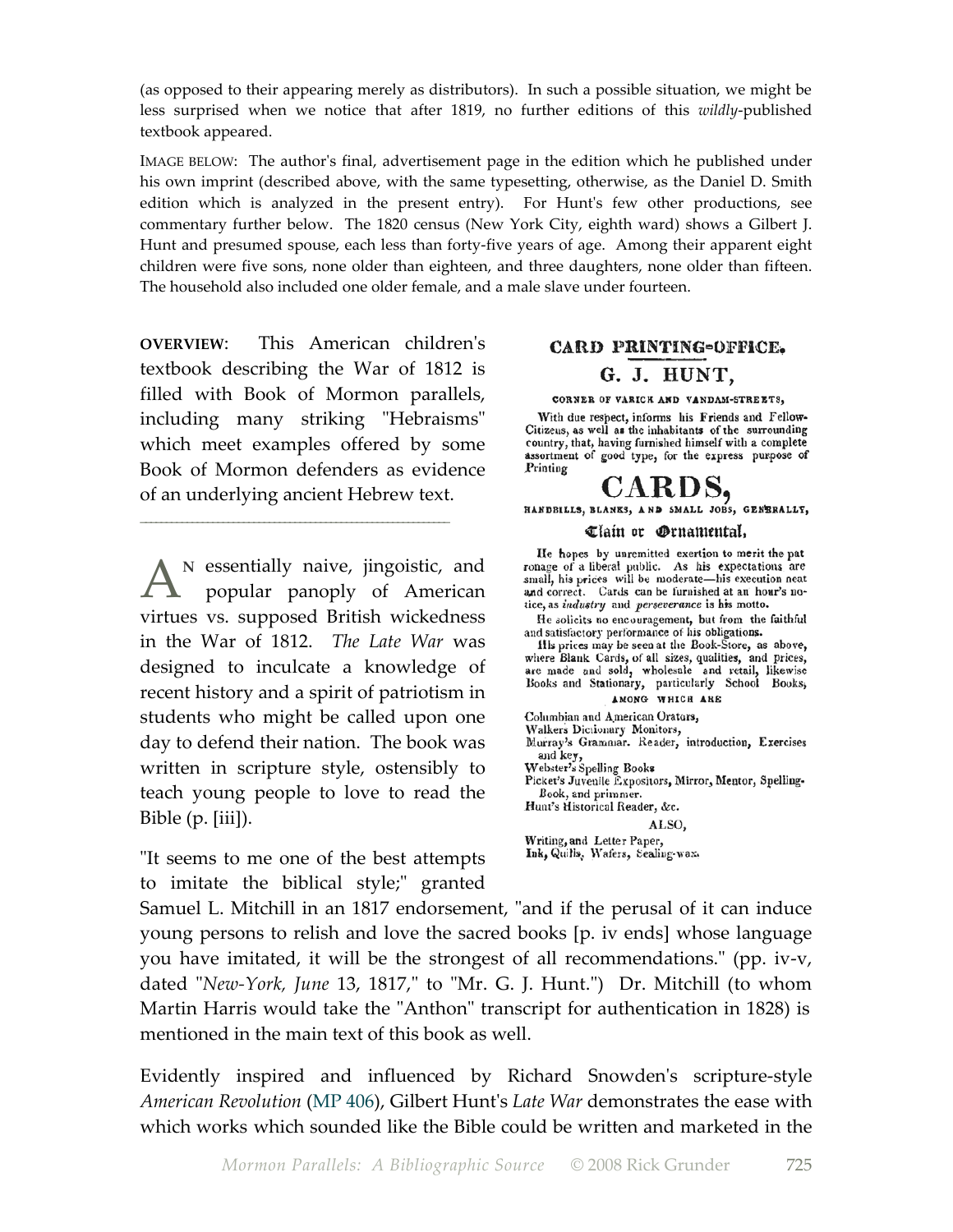early United States. "He . . . commits his work to the public candour," wrote Hunt in the Preface to his 1816 first edition,

apologizing only for any defect in the style, which he hopes will not be less pleasing for being an humble imitation of the oriental.

 Should this effort succeed, he intends publishing, in the same mode of writing, the History of England, from the time of Julius Cesar to the commencement of the American Revolution, and the History of America, including the Revolutionary war, from that period to the commencement of this work. [Hunt, *The Late War* . . . (1816 first edition described in the bibliographic notes above), 4]

No other substantial work from the pen of Mr. Hunt appears to have been published, however, unless one count an obscure pamphlet on "*. . . General La Fayette . . .*" (New York: [Hunt], 1825; 35 pp.), or Hunt's unfulfilled "Proposals for Publishing by Subscription, the History of America, from its Discovery by Christopher Columbus, to the Year 1812. To be comprised in one volume written in the ancient historical style, by G. J. Hunt, author of The History of the Late War, in the same style." (printed broadside, 33 X 21 cm. "Formerly part of the James Madison Papers, vol. 76, p. 7," preserved at the Library of Congress. [New York? G. J. Hunt, 1821]). The only other recorded publishing/printing work by Hunt appears to have been an earlier, short work of Isaac Ball entitled *An Analytical View of the Animal Economy. Calculated for the Students of Medicine, as well as Private Gentlemen; Interspersed with Many Allegories and Moral Reflections, Drawn from the Subject, to Awaken the Mind to an Elevated Sense of the Great Author of Nature . . .* (New-York: Printed for the author, by G. J. Hunt, 1808; 88 pp. and colored frontispiece). When that book's second, "greatly enlarged" edition was published the same year, Hunt appears only to have assisted S. Wood to print it. —OCLC

By 1817, Hunt realized that *The Late War*'s best potential was as a schoolbook, and his subsequent Preface urged ". . . the introduction of this work into our seminaries of education . . ." (p. [iii] of the edition considered in this entry). His apparent didactic goal remained that of affecting the minds and morality of America's youth. "The advantages" of using this book, Hunt urged, ". . . are many and obvious:"

1. The author having adopted for the model of his style the phraseology of the best of books, remarkable for its simplicity and strength, the young pupil will acquire, with the knowledge of reading, a love for the manner in which the great truths of Divine Revelation are conveyed to his understanding, and this will be an inducement to him to study the Holy Scriptures.

. . . . .

 5. The facts described are related in so clear and concise a way as without much effort on the part of the pupil, will easily fasten themselves on his memory.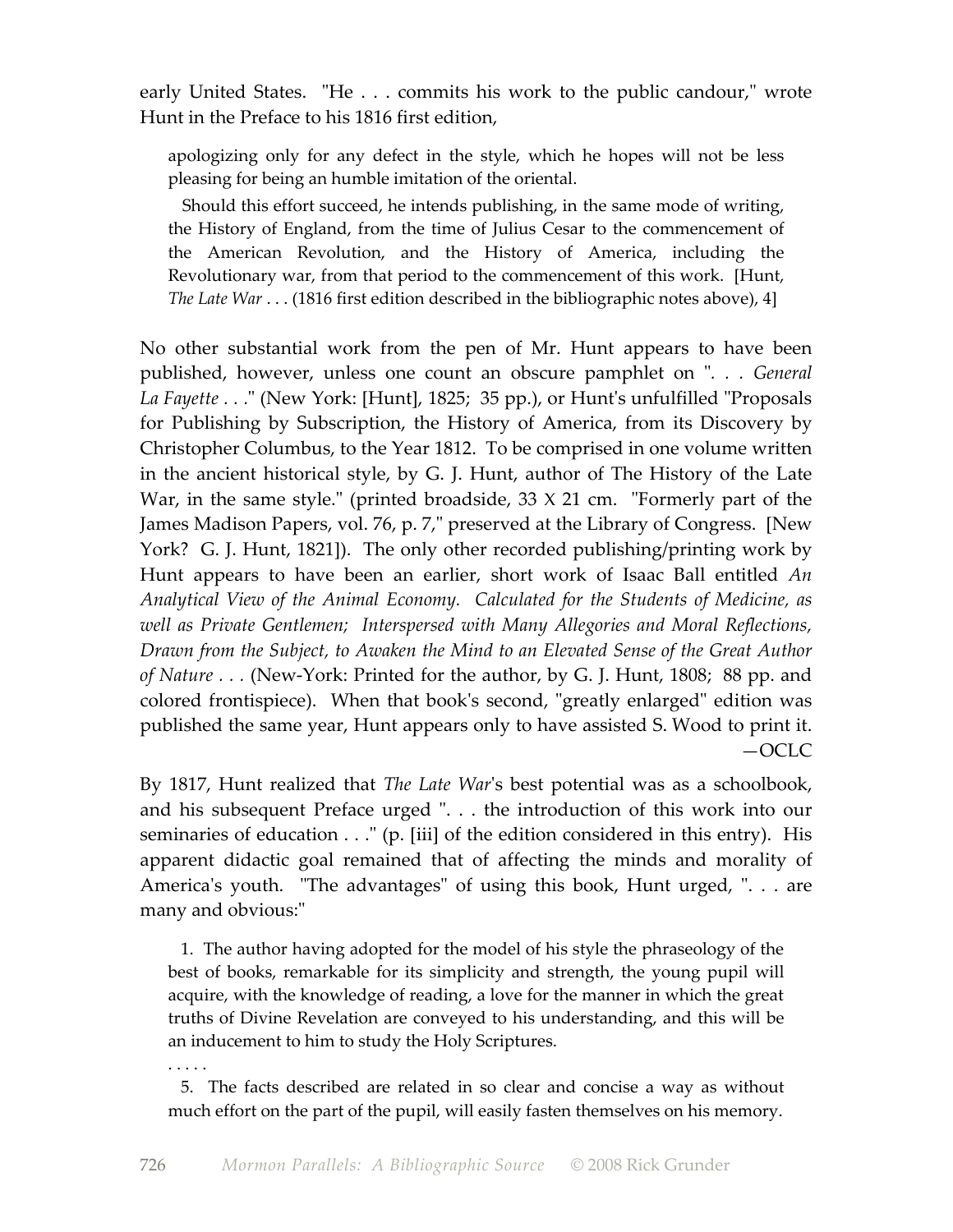These are some amongst other reasons which have induced the author to recommend his little work to [p. (iii) ends] teachers of youth throughout the United States, as well as fathers of families . . .

 Having received the universal approbation of men of judgment, he only thinks it necessary to give the following letters from Dr. S. L. Mitchill, and Mr. [J. W.] Picket. [pp. (iii)-iv]

Dr. Mitchill wrote to Hunt, observing that if active Americans had demonstrated "unparalleled achievement and enterprize . . ." by that time, yet "the business of narrating and recording events" was "not so far advanced . . ." He therefore praised Hunt's textbook as a welcome addition to the nation's "list of useful publications." (p. iv). "I had noticed your work on the late war," Mitchill assured,

long before I had the pleasure of your acquaintance. It seems to be a plain and popular mode of exhibiting the transactions of which it treats.

. . . . .

 . . . It will answer as a document of constant and ready reference. The reception of it into schools, will render familiar to children the chief actions in the contest, and teach them, at the same time, to respect their country and its institutions.  $[p. iv]$ 

REPLETE with *it-came-to-pass*'s, *lo*'s and *behold*'s, Hunt's production conveyed powerfully a spirit prevenient of the later Book of Mormon, with a message that Native Americans could be Christianized and improved, that Satan had inspired the foes of righteous Americans (even to conspire with savage Indians), and that America - when righteous - is protected by God. *The Late War* is doubly significant to Mormon studies in exhibiting a wide variety of the same literary Hebraisms which some Book of Mormon defenders promote as indicators of an ancient original Hebrew text.

I have read through my patient little cloth-bound copy of Hunt's book a number of times over a period of years, taking lengthy notes and transcriptions. I will have missed, inevitably, some points of significance, and will have overlooked additional examples of those points which *were* identified. These Mormon parallels from *The Late War* are arranged below within three sections:

A) SUBJECT – CONTENT

- B) LITERARY HEBRAISMS
- C) LITERARY OTHER POINTS OF INTEREST.

A very few brief but significant textual examples are mentioned in more than one category.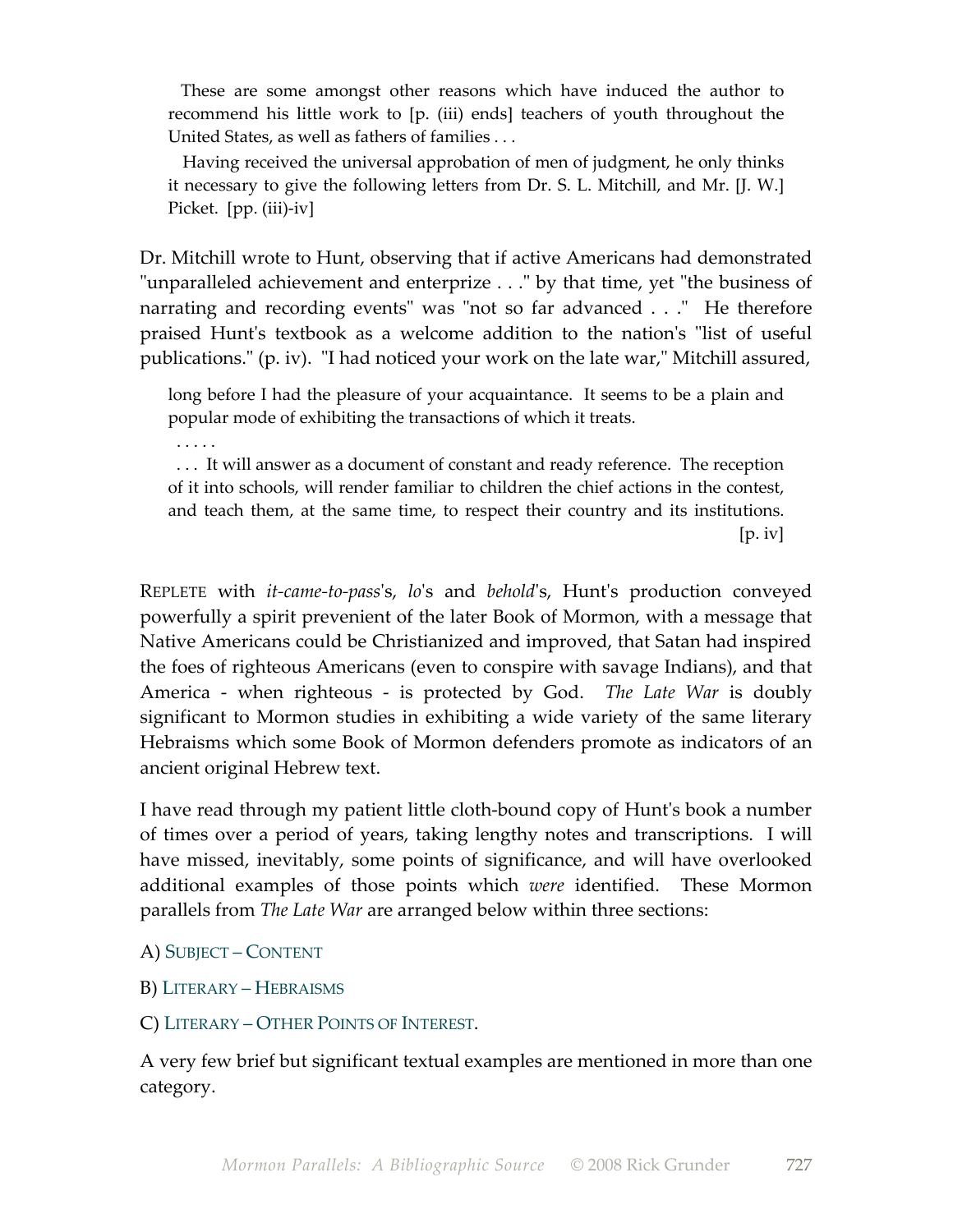# **THREATS TO UNLEASH UNRESTRAINABLY BRUTAL WARRIORS UPON THE RIGHTEOUS UNLESS THEY SURRENDER**

#### *The Late War* (1819 edition)

 After which Proctor sent a message to the brave [American] Croghan, by a captain whose name was Elliot, and the words thereof were in this sort: Lo! now ye can neither move to the right nor to the left, to escape . . . Therefore, that your blood may not be spilt in vain, we command that ye give up the strong hold into the hands of the servants of the king, and become captives. . . . if ye refuse then shall the wild savages be let loose upon you; and there shall be none left among you to go and tell the tidings thereof. But when Croghan heard the message, he answered and said unto Elliot, Get thee now to thy chief captain, and say unto him, I refuse; neither will I hearken unto him: And if it be so, that he come against me with his whole host, even then will I not turn aside from the fierce battle; . . . Lo ! David, of old, with a sling and a stone, slew the mighty Goliath: and shall the people of Columbia be afraid, and bow before the tyrants of Europe?

[p. 103; see also MP 445 (Trumbull)]

#### **The Book of Mormon** (dictated 1829)

And now . . . the governor of the land, received an epistle from the leader and the governor of this band of robbers . . . saying: . . . it seemeth a pity unto me . . . that ye should be so foolish and vain as to suppose that ye can stand against so many brave men who are at my command, who do now at this time stand in their arms, and do await with great anxiety for the word—Go down upon the Nephites and destroy them. . . . if they should come down against you they would visit you with utter destruction. . . . Therefore . . . yield up . . . your cities, your lands, and your possessions, rather than that they should visit you with the sword and that destruction should come upon you. . . . Now behold, . . . the governor, was a just man, and could not be frightened by the demands and the threatenings of a robber; therefore he did not hearken to the epistle . . . but he did cause that his people should cry unto the Lord for strength against the time that the robbers should come down against them.

[3 Nephi 3:1, 3-4, 6, 12]

#### **"CONQUER-OR-DIE" BRAVERY OF YOUNG SOLDIERS MINDFUL OF THEIR FAMILIES**

#### *The Late War*

 For, when the gallant young men of Baltimore heard the rumor, that the soldiers of Britain were coming upon them; With the spirit of freemen, they grasped their weapons of war in their hands, and went out to meet them without fear; resolved to conquer or to

#### **The Book of Mormon**

. . . for they had fought valiantly . . . And now they were determined to conquer in this place, or die; . . . And . . . when the Lamanites saw that Antipus had received a greater strength to his army, they were compelled . . . to not come against the city . . . or against us, to battle. . . . had they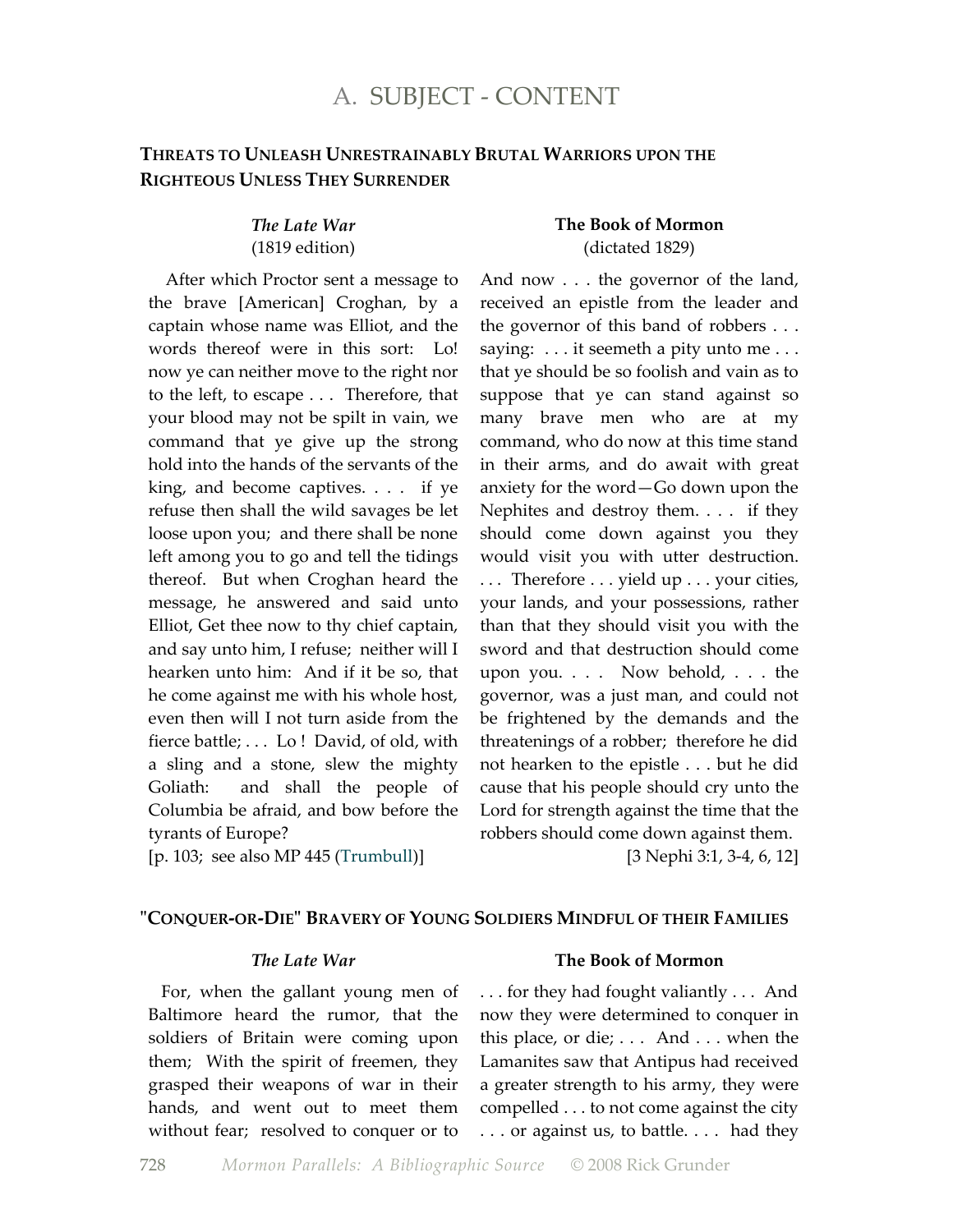die. For well they knew, that life would be a burthen to them, when their habitations were consumed with fire, their parents slaughtered; and the innocence of their wives and sisters violated. [p. 180]

. . . . .

Nevertheless, the men of Columbia were not powerful enough to overcome the servants of the king; so they drew back into their entrenchments, and strong holds . . . round about the city. [p. 181] . . . But it came to pass, the next day, when the men of Britain saw that the men of Columbia were well prepared for battle, that they were afraid to go against the strong holds. [p. 182]

come upon us in this our weakness they might have perhaps destroyed our little army; . . . Now . . . we were not desirous to make an attack upon them in their strongholds. [Alma 56:16-19, 21]

. . . . .

And . . . never had I seen so great courage . . . (for they were all of them very young) even so they said . . . behold our God is with us, and he will not suffer that we should fall; . . . Now . . . they did not fear death; and they did think more upon the liberty of their fathers than they did upon their lives; yea, they had been taught by their mothers, that if they did not doubt, God would deliver them.

[Alma 56:45-47]

#### **MAINTAINING THE STANDARD OF LIBERTY WITH RIGHTEOUSNESS**

#### *The Late War*

 One of the gallant defenders of Fort M'Henry has celebrated this circumstance in deathless verse. . . . [p. 183 n. ends]

- . . . What is that which the breeze, o'er the towering steep,
- As it fitfully blows, half conceals, half discloses?
- . . . . .
- O ! thus be it ever when freemen shall stand,
- Between their lov'd home, and the war's desolation.
- Blest with vict'ry and peace, may the Heaven rescu'd land,
- Praise the Power that hath made and preserv'd us a nation !
- Then conquer we must, when our cause it is just,
- And this be our motto—"In God is our trust;"

#### **The Book of Mormon**

And . . . [Moroni] rent his coat; and he took a piece thereof, and wrote upon it—In memory of our God, our religion, and freedom, and our peace, our wives, and our children—and he fastened it upon the end of a pole. . . . and he took the pole, which had on the end thereof his rent coat, (and he called it the title of liberty) and he bowed himself to the earth, and he prayed mightily unto his God for the blessings of liberty to rest upon his brethren, so long as there should a band of Christians remain to possess the land  $\ldots$  - A chosen land, and the land of liberty. . . . And . . . Moroni . . . went forth among the people, waving the rent part of his garment in the air, that all might see the writing . . . , and crying with a loud voice, saying: Behold, whosoever will maintain this title upon the land, let them come forth in the strength of the Lord, and enter into a covenant that they will maintain their rights, and their religion, that the Lord God may bless them. [Alma 46:12-13, 17, 19-20, describing the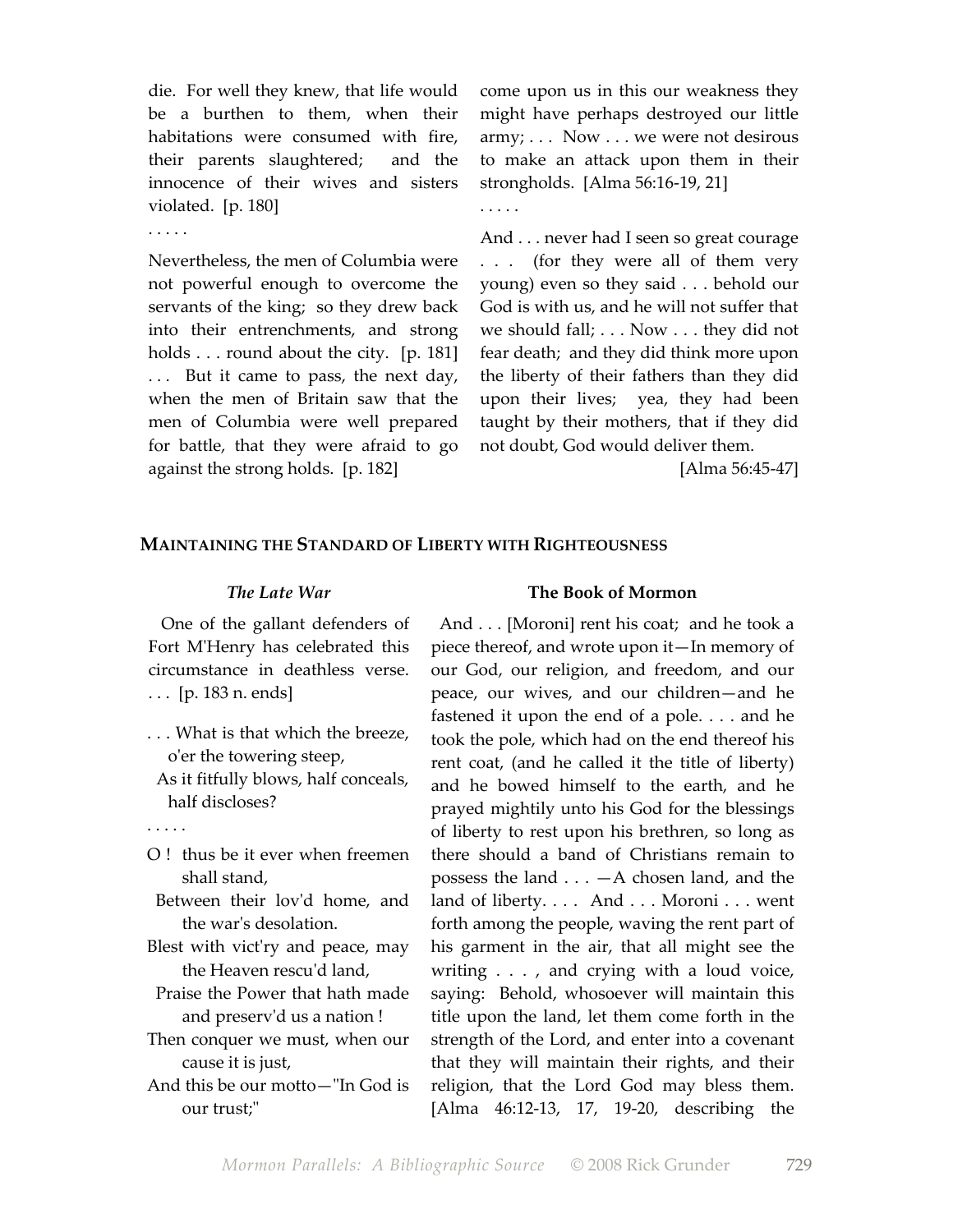|                    | And the star-spangled banner in Nephite flag, which was subsequently "        |
|--------------------|-------------------------------------------------------------------------------|
| triumph shall wave | hoisted upon every tower which was in all the                                 |
|                    | O'er the land of the free, and the land, which was possessed by the Nephites; |
|                    | home of the brave. [pp. 183- and thus Moroni planted the standard of liberty  |
| 84n.]              | among the Nephites." Alma 46:36]                                              |

For an earlier printing of these lines, see MP 15 (*Analectic Magazine*). Their appearance in this textbook suggests that from its earliest years, our future national anthem was taught to children and became a significant part of folklevel American thought.

#### **BATTLE CASUALTIES**

Frequent reports of the number slain appear throughout the text, rather in the style of the daily reports in the Book of Mormon . . .

 52 Now the slain, the maimed and the captives of the host of Britain that day, were about a thousand fighting men:

 53 And the loss of the men of Columbia was about three hundred slain and wounded. [p. 71]

And as in the Book of Mormon, near-miraculous differences can occur between casualty numbers of the wicked vs. the righteous . . .

Chapter XLIX:

 18 Nevertheless, they received the reward of their unrighteousness, for much damage was done to their vessels, and their slain and wounded were two hundred two score and ten.

19 Of the people of Columbia two only were slain and seven maimed ! !

 20 And the valiant deeds of Samuel gained him a name amongst the brave men of Columbia. [p. 188 ("*Destruction of the privateer Gen. Armstrong, Samuel C. Read, captain—*", head note, p. 186)]

. . . . .

 35 And the slaughter on board the ships was dreadful; and about three hundred of the men of Britain were slain, and the Hermes was blown out of the water into the air with an awful noise.

 36 The loss of the people of Columbia that day, was four slain and five maimed. [p. 190; defense of Fort Boyer at Mobile]

#### Chapter LIV:

 24 Seven hundred of the servants of the king were slain; and their whole loss that day was two thousand six hundred valiant men, who had fought under Wellington, the champion of England. [p. 218]

. . . . .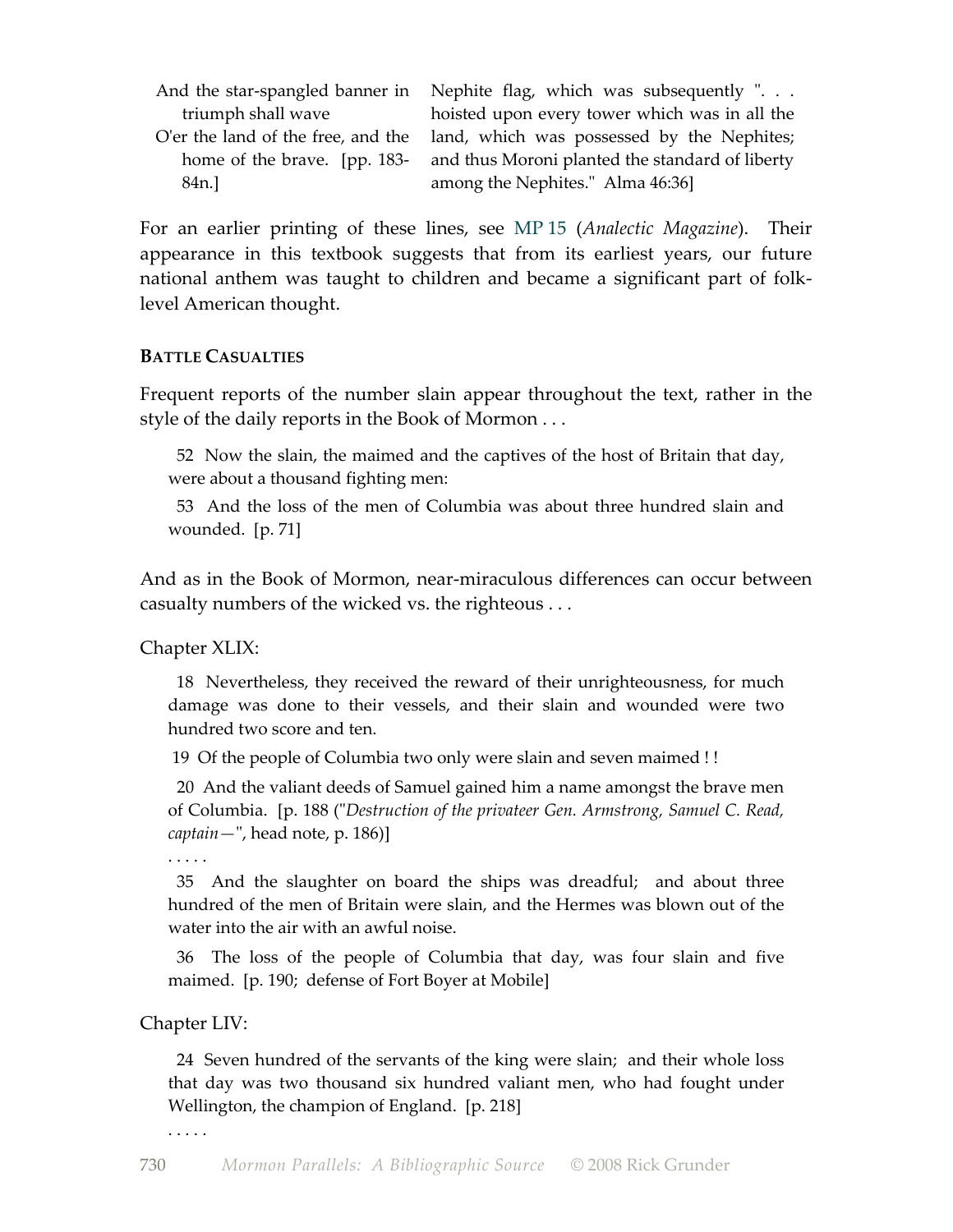27 The loss of the army of Jackson was only seven slain and seven maimed, a circumstance unparalleled in the annals of history: howbeit, there were about two score slain and wounded upon the other side of the river.

 28 Now the whole loss of the king's army, from the time they came against the country of Louisiana until their departure, was about five thousand. [p. 219]

#### **NATIVE AMERICANS; RIGHTEOUS INDIANS vs. SAVAGE BRITISH-ALLIED INDIANS:**

Furthermore, have not the servants of the king leagued with the savages of the wilderness, and given unto them silver and gold, and placed the destroying engines in their hands?

 Thereby stirring up the spirit of Satan within them, that they might spill the blood of the people of Columbia; even the blood of our old men, our wives, and our little ones! [p. 11]

### **False Indian prophets . . .**

 20 Now there were lying prophets among the savages, even as there were in the days of old, among the children of Israel; and they prophesied according to their own wishes; [Chapter XXXV; p. 20]

 $\ddot{\phantom{0}}$ 

 29 Manahoee, their chief prophet, was smitten in the mouth, and slain, and two other false prophets were slain with him.

. . . . .

 32 And so the judgment of the Lord fell upon them for their unrighteousness, and for their wicked and murderous deeds.

 33 After which they repented of their evil, having, through their own folly, lost many thousand warriors.

 34 And their chief warriors gave up their instruments of destruction, and laid them at the feet of Jackson, the chief captain. [Chapter XXXV; p. 29. Compare the first half of verse 29 to the fate of Korihor in Alma 30.]

# **Converted Indians . . .**

 18 Now there were some amongst the tribes of the savages, who had been instructed in the ways of God, and taught to walk in the path of righteousness;

 19 For the chief governor of the land of Columbia, and the great Sanhedrim of the people, had taken them under their care.

 20 And sent good men amongst them to preach the gospel, and instruct them in the sublime doctrine of the Saviour of the world.

 21 And they hearkened unto the preachers, and were convinced, and their natures were softened.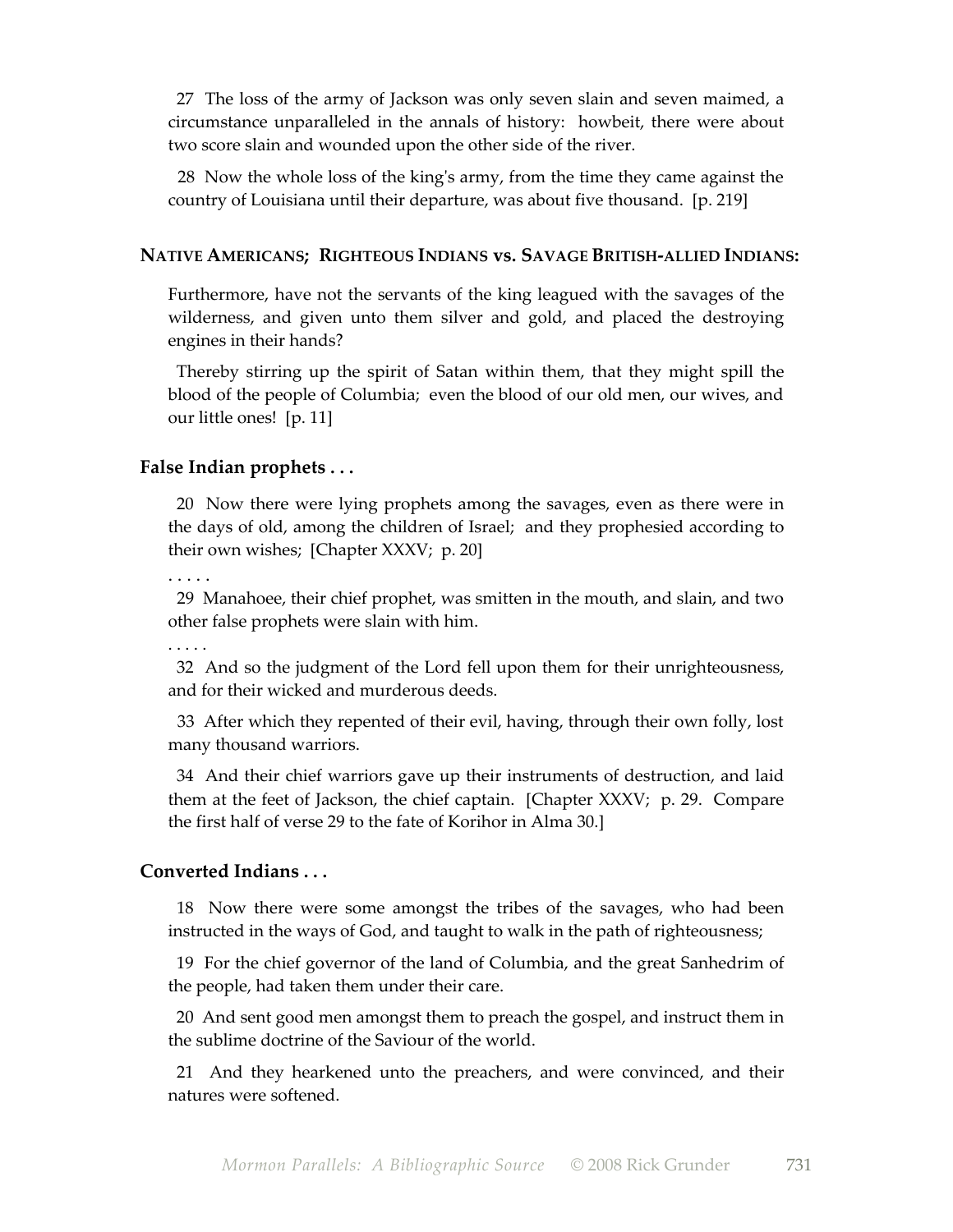22 Amongst these tribes were those who were called the Six nations of New York Indians . . . [Chapter XXVI, p. 96]

NOW it came to pass, while these things were going on in the north, and the repentant savages laid their murderous weapons at the feet of Harrison,

 2 That the servants of the king were stirring up the spirit of Satan in the savages of the wilderness of the south; [Chapter XXXIV, page 123]

# **BRASS PLATES**

But the imaginary evils which the children of men commit are oftentimes graven in brass, whilst their actual good deeds are written in sand. [p. 134. Historical inscriptions or records engraved on brass surfaces are not mentioned in the Bible, but are highly important throughout the Book of Mormon in the brass plates of Laban.]

# **THE WORTHINESS OF CHRISTOPHER COLUMBUS**

For the significance of this point, see MP 286 (*North American Review*). Hunt almost always refers to America as the land of "Columbia," following the example of Richard Snowden (MP 406, . . . *American Revolution*, and the *Columbiad*)

 3 Moreover the name of the country was called after the name of a great man, who was born in a place called Genoa; being in Italia, on the sea-coast.

4 His name was Christopher, sir-named Columbus[.]

 5 As the righteous man struggleth against wickedness, so did he against ignorance and stupidity. [Chapter XX, p. 73]

. . . . .

... some ... strove to rob him of the honour, and he was treated wrongfully.

10 But his name was lifted up above his enemies, and it shall not be lost.

 11 Now the land of Columbia is a most plentiful land, yielding gold and silver, and brass and iron abundantly.

 12 Likewise, all manner of creatures which are used for food, and herbs and fruits of the earth: [Chapter XX, p. 74]

## **OUTFITTING OF SHIPS, AND PACIFIC SAILING NEAR THE EQUATOR**

Page 139 discusses Capt. David Porter's activities off the coast of Peru (a country of "gold and silver"), preparing vessels and sailing north to the Galapagos Islands, "called the enchanted islands . . . upon the west side of the great continent of Columbia, under a meridian sun, beneath the girdle of the world." Compare this to Hagoth in Alma 63 who built many ships and sailed away "into the west sea, by the narrow neck which led into the land northward."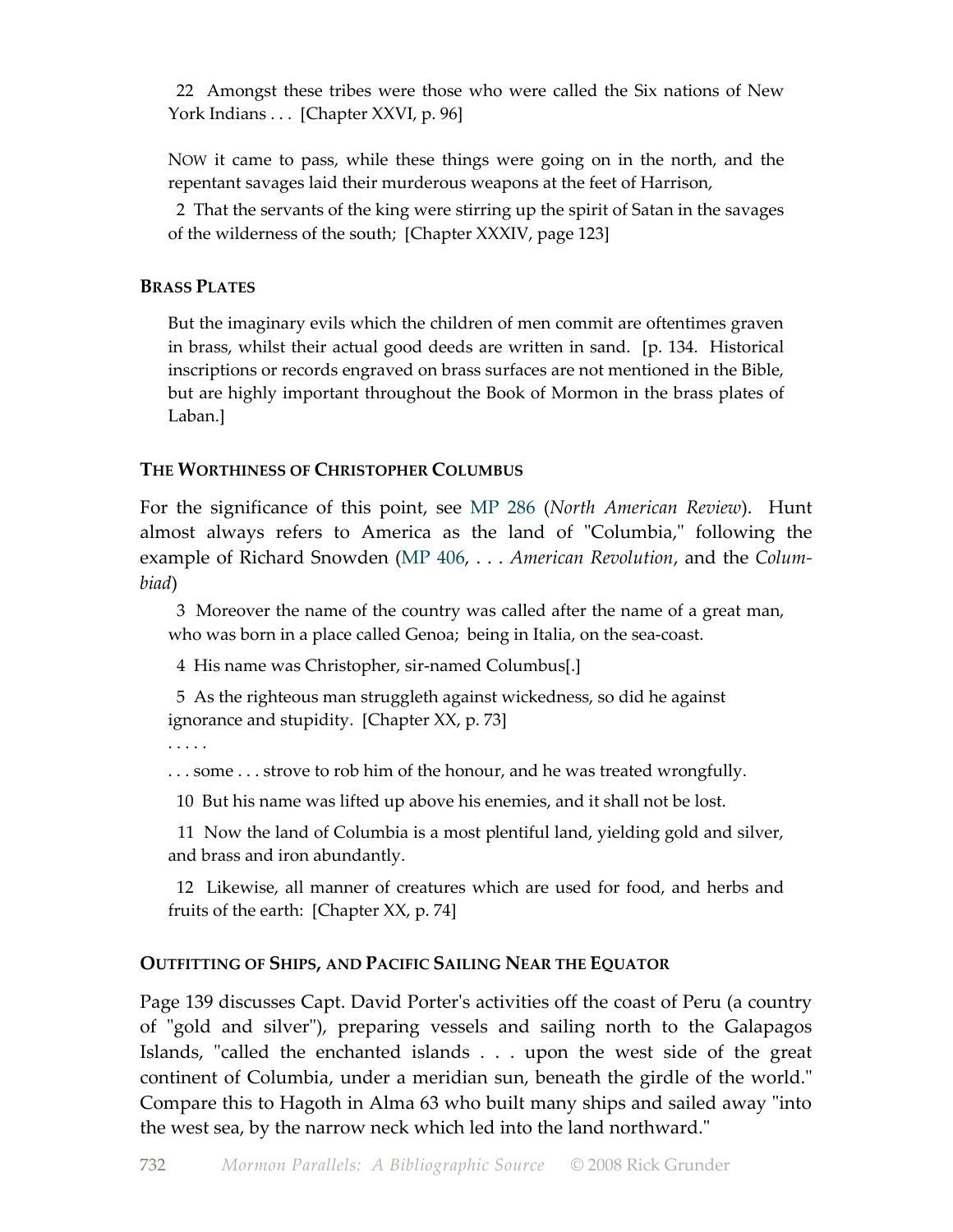**THE MAMMOTH PROMINENT** in early nineteenth-century American consciousness (compare to "elephants" in the Book of Mormon, Ether 9:19)**:**

. . . the huge mammoth that once moved on the borders of the river Hudson; on the great river Ohio; and even down to the country of Patagonia in the south.

 15 Now the heighth [sic] of a mammoth is about seven cubits and a half, and the length thereof fourteen cubits; and the bones thereof being weighed are more than thirty thousand shekels; and the length of the tusks is more than six cubits.

 16 It is more wonderful than the elephant; and the history thereof, is it not recorded in the book of Jefferson the scribe?\*

 17 The fierce tyger and the spotted leopard dwell in the dark forests; and the swift-footed deer upon the mountains and high places. [p. 74; XX:14-17, with footnote, "\**Jefferson's notes on Virginia.*"]

# **OTHER POINTS OF NOTE**

\_\_\_\_\_\_\_\_\_\_\_\_\_\_\_\_\_\_\_\_\_\_\_\_\_\_\_\_\_\_\_\_\_\_\_\_\_\_\_\_\_\_\_\_\_\_\_\_\_\_\_\_\_\_\_\_\_\_\_\_\_\_\_\_\_\_\_\_\_\_\_\_\_

Satan inspires the British, p. 89 and elsewhere; the British as robbers (pp. 168, 221 and elsewhere) who ally themselves with the non-Christianized Indians (passim).

"Officers of the American Bible Society," listed on pp. [234-35], include the president, Elias Boudinot (author of MP 65, *The Second Advent*, and MP 66, *A Star in the West*), presiding over such Society vice-presidents as John Jay, John Quincy Adams and Francis Scott Key.

The publisher's ad, final page, offers among his standard texts for sale, "Walkers Dictionary" (MP 453) and the "Federal Calculator" (see MP 181, Daniel Hawley).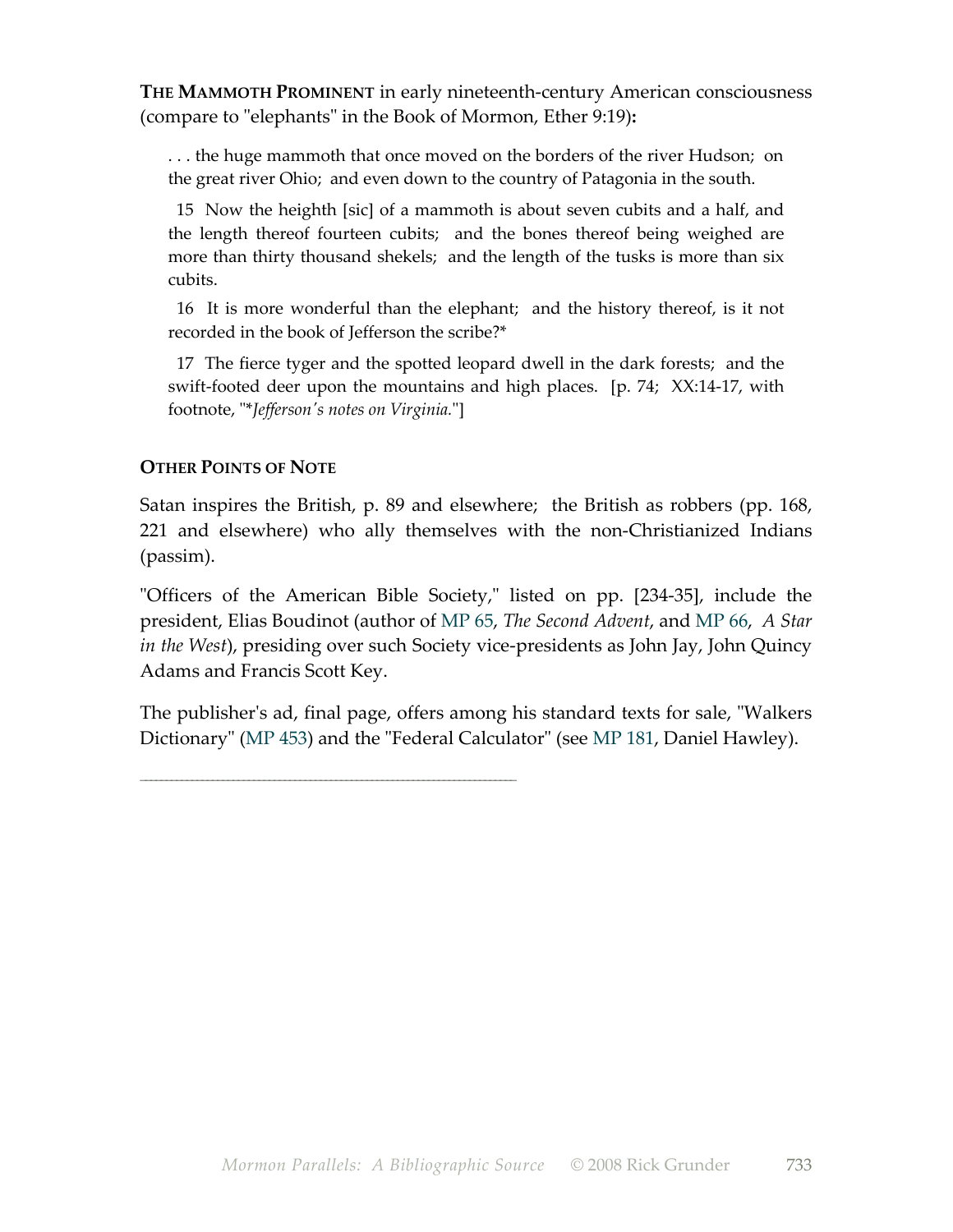# B. LITERARY - HEBRAISMS

In "'A Record in the Language of My Father': Evidence of Ancient Egyptian and Hebrew in the Book of Mormon," Edward H. Ashment analyzes claims by defenders that the Book of Mormon contains "Hebraisms," or textual evidences of an underlying original Hebraic version. Ashment considers several writers' arguments to that effect, followed by his own technical discussion and refutation (in Metcalfe, ed., *New Approaches to the Book of Mormon . . .* ; see the section entitled "The Book of Mormon Reflects an Underlying Language: 'Hebraisms'," pp. 354-66). Ashment offers an impressive variety of responses, including statistical comparisons between Joseph Smith's self-stated *modern* revelations (in the Doctrine and Covenants) and ancient biblical texts in both Hebrew and English (King James Version, "KJV").

"The 'Hebraisms' apologetic," concludes Ashment, "must minimize obvious relationships between the KJV and the Book of Mormon text by ignoring the fact that the latter is badly contaminated by numerous quotations and paraphrases from the former—even from the New Testament in allegedly sixth-century B.C.E. material—and in ignoring or trivializing obvious KJV-isms in Smith's revelations." (Ashment, 366). Reviewing *New Approaches . . .* the following year, Dr. Stephen E. Thompson (Research Assistant, Department of Egyptology, Brown University) agreed generally that "Ashment's article provides the needed methodological corrective to studies which try to point out 'Hebraisms' in the text of the Book of Mormon. Any construction which has a parallel in the King James Version of the Bible cannot serve as evidence of Hebrew as the language underlying the Book of Mormon." Thompson added that he could not "concur in all the particulars of his argument," but concluded that Ashment's ". . . demonstration that such constructions are not limited to the Book of Mormon but can be found in other writings of Joseph Smith for which there is no postulated Hebrew *Vorlage* is sufficient to establish the point that these constructions cannot serve as evidence of an underlying Hebrew text of the Book of Mormon." ("'Critical' Book of Mormon Scholarship," *Dialogue: A Journal of Mormon Thought* 27:4 [Winter 1994], p. 199)

"One of the most striking characteristics of Smith's book," writes Paul Gutjahr,

is its language. Smith wrote imitating King James English, playing on the longstanding association of Elizabethan English with the sacred propagated by the predominance of the King James Bible. No longer the common idiom in nineteenth-century America, the unique Elizabethan English conjured up visions of the sacred for American readers. Many of the later arguments against revising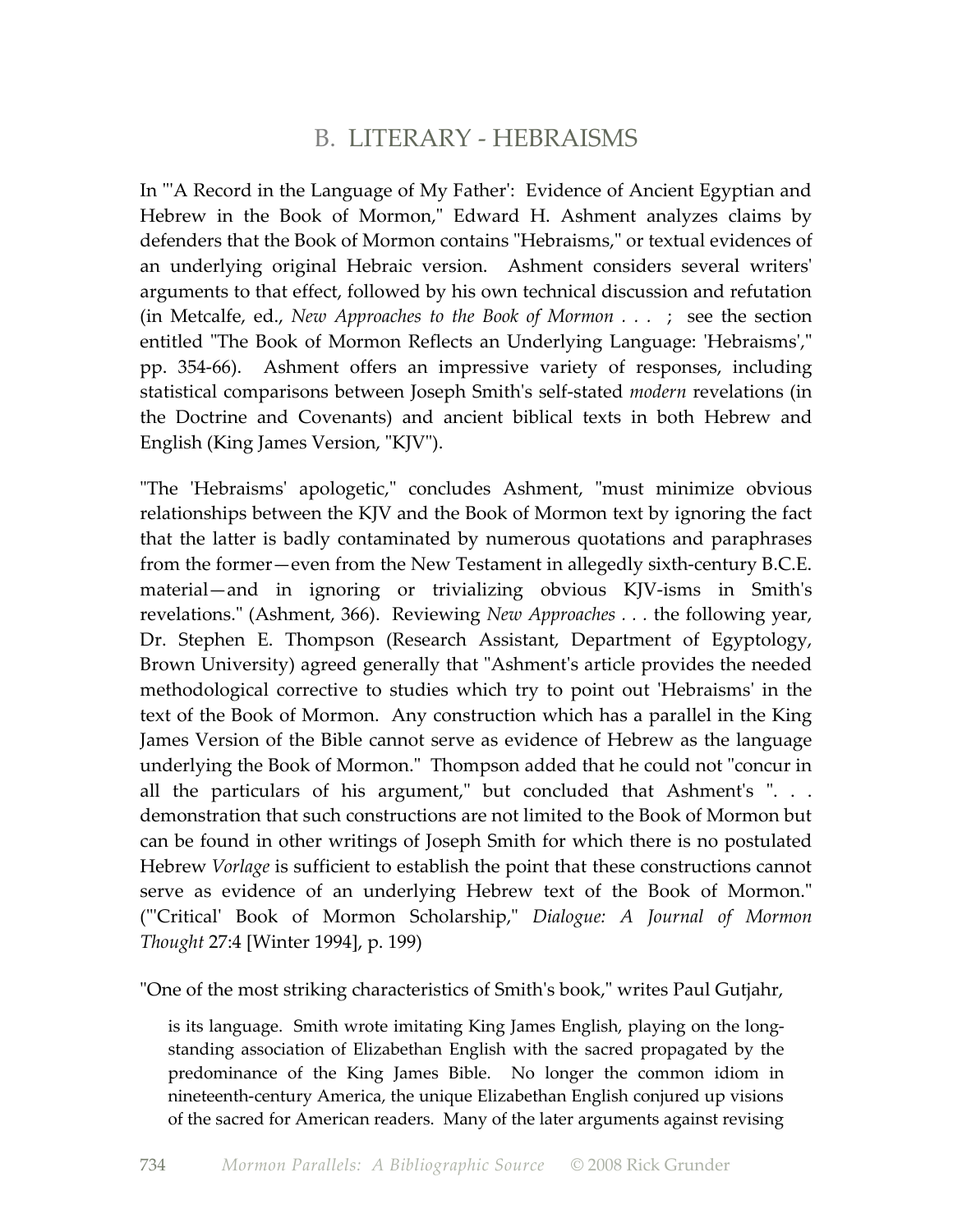the King James Bible revealed how many Americans saw Elizabethan English as the only appropriate language in which to enfold the holy words of Scripture. [Gutjahr, 153]

In his 1834 review of the Book of Mormon, Jason Whitman made a collateral observation which, if perfectly evident, also had to be said:

There are many, who read their Bibles daily, and . . . They open the Book of Mormon. The paragraphs begin with the phrase, "And behold it came to pass." They read of the cities of Zarahemla, Gid, Mulek, Corianton, and a multitude of others. They read of prophets and preachers, of faith, repentance, and obedience; and having been accustomed, in reading the Scriptures, to take all such things just as they are presented, without careful examination, they can see no reason why all this is not as much entitled to belief, as are the records of the Old and New Testaments. [*The Unitarian* I:1 (January 1834), p. 48. For the full text of this passage, see MP 448 (*The Unitarian*)]

Dr. Gutjahr continues . . .

 Smith judiciously wrote his book in an idiom that constantly invoked the holy cadences of the King James Bible. While Alexander Campbell was taking the *eth* endings off words, Smith was putting them on. . . . So striking were the similarities between Smith's book and the Bible that Warren Foote, who proudly proclaimed that he had "read the Bible three times through by course, and could bring almost any passage of scripture to my mind," converted to Mormonism. [Gutjahr, 153 (continuing without break from his paragraph quoted further above)]

"Like the revelations that preceded it," observes Philip J. Barlow, "and even more extensively than scholars have heretofore guessed, the Book of Mormon narrative bulges with biblical expressions. More than fifty thousand phrases of three or more words, excluding definite and indefinite articles, are common to the Bible and the Book of Mormon." (Barlow, 24). Dr. Barlow explains that much of this ". . . may simply suggest the influence of biblical word patterns on the speech of ordinary men and women of Joseph Smith's day." (Barlow, 28). This, of course, is the sort of thing we learn from the study of Mormon parallels, until statistics like those which follow may continue to impress, but will no longer shock:

 Sometimes the Book of Mormon employs KJV phrases far more frequently than the KJV itself. Although the Book of Mormon is only one-third the volume of the Bible, the phrase "all manner of" (disease, precious clothing, work, and so on) is found 31 times in the Old Testament, only 11 times in the New Testament, but 110 times in the Book of Mormon—a per-page frequency almost eightfold that of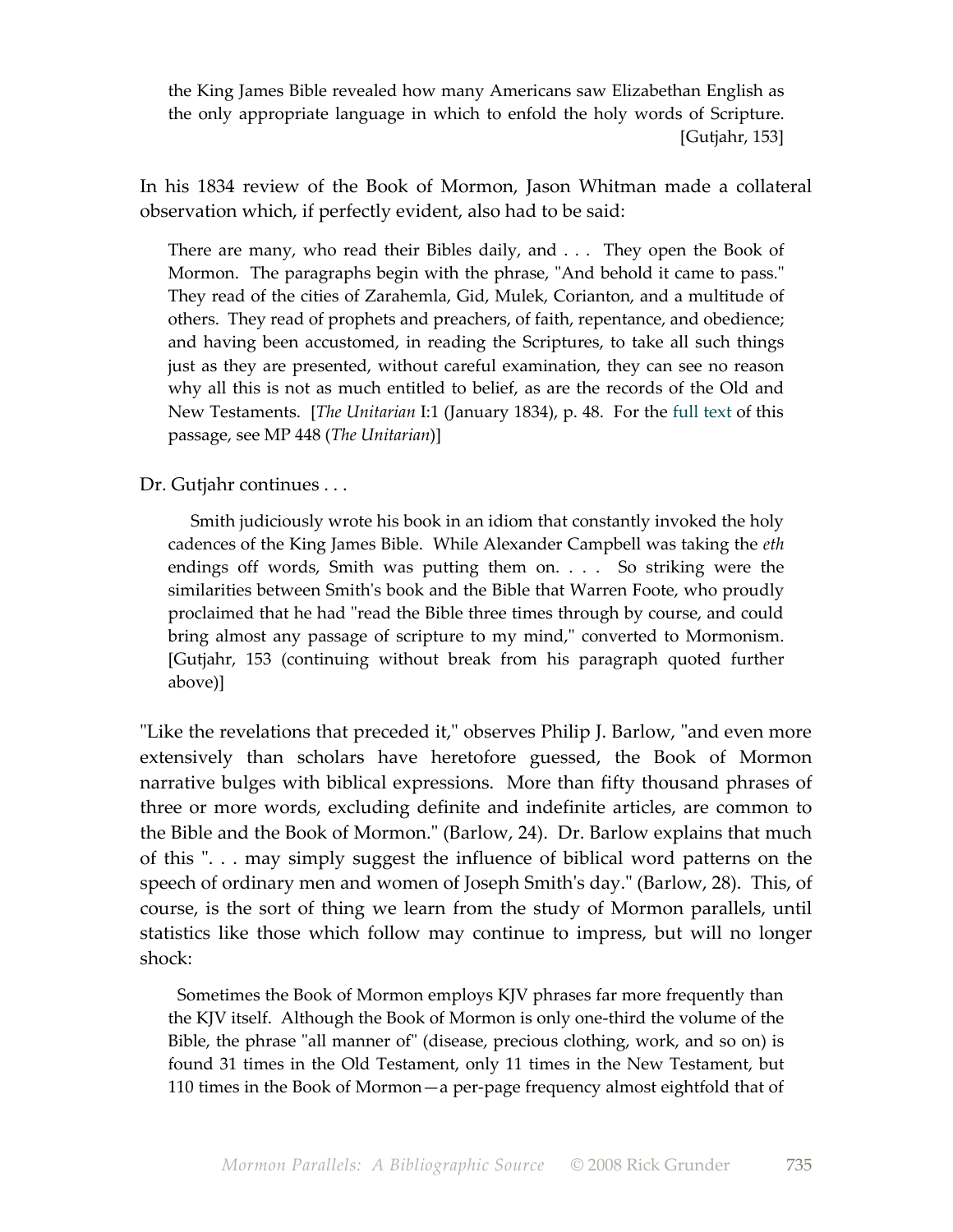the Bible. Similarly, "and it came to pass" may be discovered 336 times in the Old Testament, 60 times in the New, but 1,168 times in the Book of Mormon. [Barlow, 28]

For the defending believer, of course, such superior frequency suggests merely a more literal Book of Mormon translation (from an original Hebrew-based text) than occurred with the King James Version of the Bible. For the critic, on the other hand, such in-your-face, archaic styling suggests "protesting too much" – trying too hard to sound like the Bible. It is a matter of faith. Yet whichever the case, if Joseph Smith's Bible were sufficient to condition a would-be creator of ancient-sounding texts, how much more will a children's textbook *with the same Hebraisms* fascinate a student of Mormon parallels – particularly a book like *The Late War* under scrutiny here, with its admitted, deliberate attempt to mimic biblical style!

The broad field of proposed Hebraisms enjoys more complexity than I can satisfy in one entry, but the examples which follow are at least arresting.

# **CHIASMUS**

The following parallelisms introduce Chapter XXXVI, "*Plan of attack on Montreal defeated*," verses 1-3, page 131. I have broken and indented most lines of this selection, and have provided the bracketed theme numbers:

THE frailty of man speaketh volumes [1];

one man accuseth another [2a]; but where is he who is perfect [2b]?

Man deviseth mighty plans in his own mind [3a], but he accomplisheth them not [3b].

He is wise in his own conceit [3a], but his wisdom faileth him [3b]:

he seeth folly in others [2a], but perceiveth not his own [2b];

he is as a reed shaken with the wind [1].

This is an unpretentious chiasm compared to some which I see offered by Book of Mormon defenders. In its defense, however, I will point out that *all* of the passage's actual words and punctuation are transcribed here verbatim, with no deletions or paraphrasing. The passage stands alone as a proverb/commentary unit: verse 4 which follows it begins a military narration . . .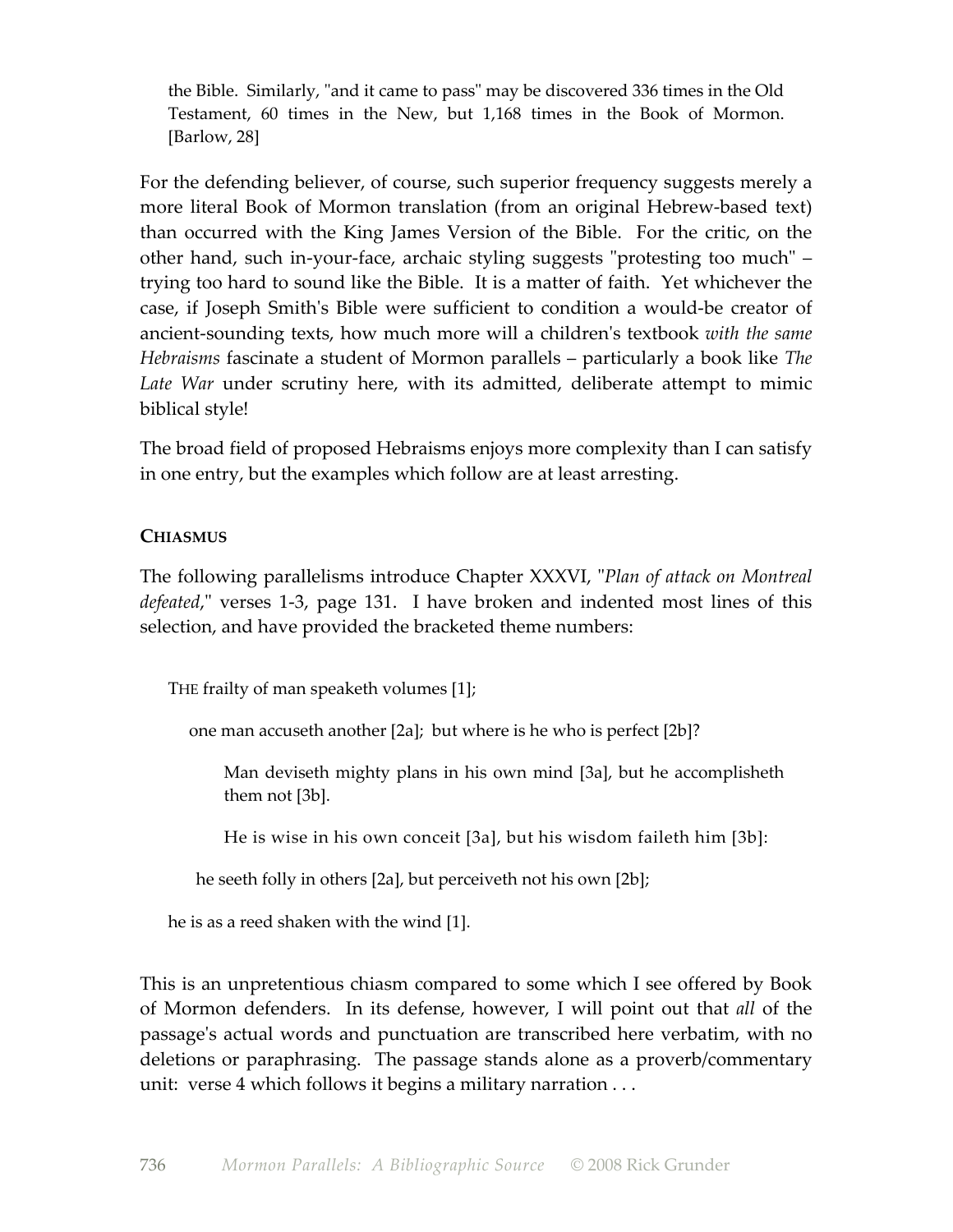# CHAP. XXXVI.

WAR.

131

Plan of attack on Montreal defeated.

IL HE frailty of man speaketh volumes; one man aceuseth another; but where is he who is perfect? 2 Man deviseth mighty plans in his own mind, but he accomplisheth them not.

3 He is wise in his own conceit, but his wisdom faileth him : he seeth folly in others, but perceiveth not his own; he is as a reed shaken with the wind.

4 Now the country of Columbia was assailed on every side by the enemies of freedom.

5 And in the hone that the war might encedily cease

THE SIGNIFICANCE of simple early nineteenth-century chiastic achievements may appear more evident if we pause here to examine pointedly the more complex presentations of Book of Mormon chiasmus offered by Latter-day defenders. "Not all chiasms, of course," writes John W. Welch, "are created equal. . . . Alma 36 is, in my opinion, the very best chiasm in the Book of Mormon, if not in all of world literature." (Welch 2002, 340). Indeed, Dr. Welch's visual presentation of his Alma 36 chiasmus arrangement is startling, and would seem to prove the utter impossibility of the text coming from any source but divine revelation or the most sophisticated biblical literary scholar (Welch 2002, 341-42). The amazing diagram is just as stunning in his article on "Chiasmus" in the *Book of Mormon Reference Companion* (Largey, 184).

I was once so intrigued by that diagram that I gave up a day of my life to examine it word for word, armed with a photocopy of the complete scripture text and a package of colored pencils. Here is what I found in comparing the full text of the Book of Mormon's Alma, chapter 36 against Dr. Welch's near-perfectly symmetrical presentation; a key to my colors follows at the end.

1 **{MY son, give ear to my words}**; for I swear unto you, that inasmuch as ye shall **keep the commandments** of God **ye shall prosper in the land**.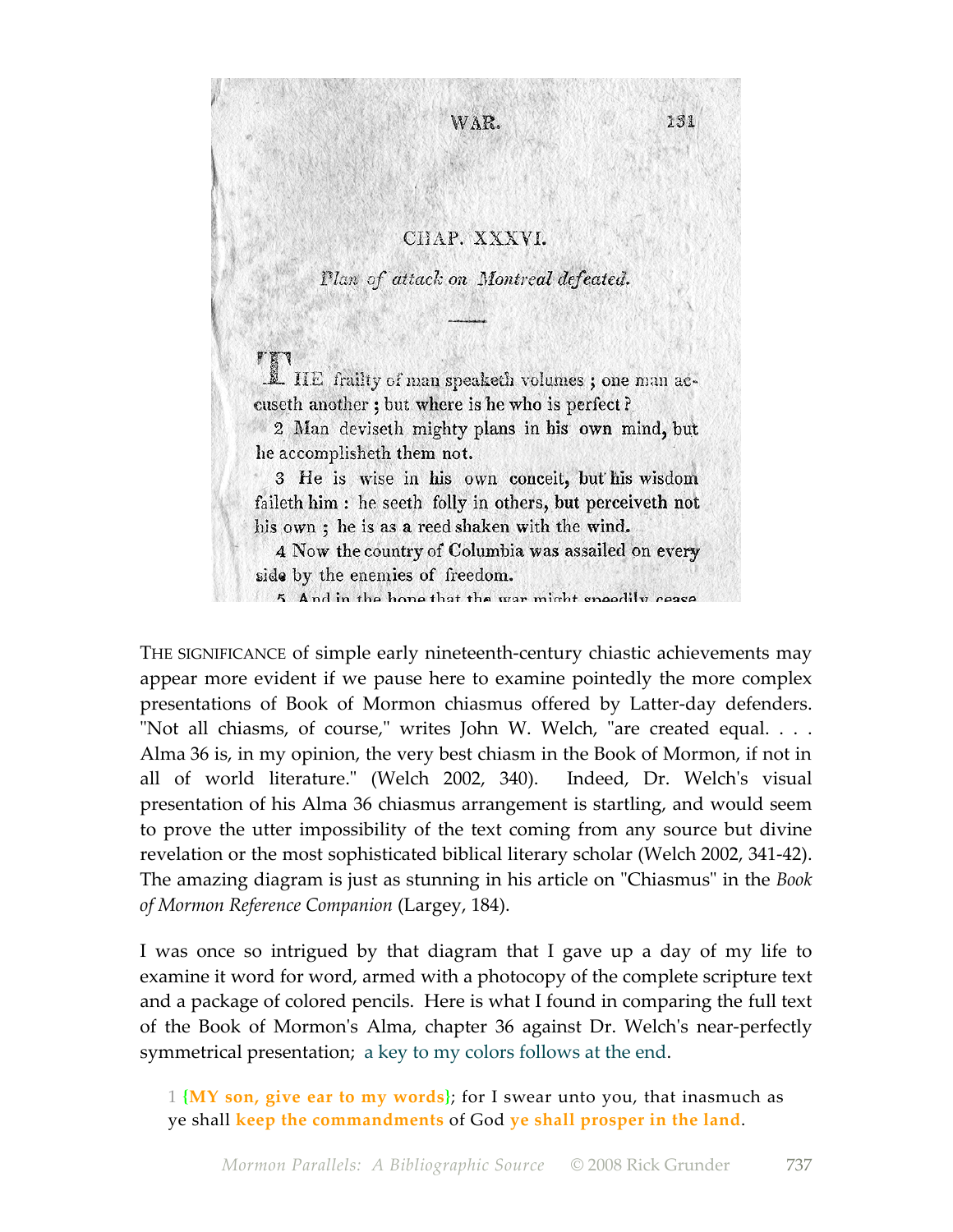2 I would that ye should **do as I have done**, in **remember**ing **the captivity of our fathers**; for **they were in bondage**, and none could deliver them except it was **the God of Abraham, and the God of Isaac, and the God of Jacob**; and **he surely did deliver them** in **their afflictions**.

 3 And now, **O my son** Helaman, behold, **thou art in thy youth**, and therefore, I beseech of thee that thou wilt **hear my words** and learn of me; for I do know that whosoever shall put their **trust in God** shall be **supported in** their **trials,** and their **troubles, and** their **afflictions**, and shall be **lifted up at the last day**.

 4 And I would not that ye think that **I know of myself**—not of the temporal but of the spiritual, not of the carnal mind **but of God**.

 5 Now, behold, I say unto you, if I had not been **born of God** I should not have known these things; but **God has, by the mouth of his holy angel, made these things known unto me, not of any worthiness of myself**;

 6 For **I** went about with the sons of Mosiah, seeking **to destroy the church** of God; but behold, God sent his holy angel to stop us by the way.

 7 And behold, **he spake unto us, as it were the voice of thunder, and the whole earth did tremble beneath our feet**; and we all fell to the earth, for the fear of the Lord came upon us.

 8 But behold, the voice said unto me: Arise. And I arose and stood up, and beheld the angel.

 9 **And he said unto me:** *If thou wilt* **of thyself be destroyed***, seek no more to destroy the church of God*.

 10 And it came to pass that I fell to the earth; and it was for **the space of three days and three nights that I could not open my mouth**, neither had I the use of my **limbs**.

 11 And the angel spake more things unto me, which were heard by my brethren, but I did not hear them; for when **I heard the words—***If thou wilt* **be destroyed of thyself***, seek no more to destroy the church of God*—I was struck with such great fear and amazement **lest perhaps I should be destroyed**, that I fell to the earth and I did hear no more.

 12 But I was *racked with* **eternal** *torment*, for **my soul was harrowed up** to the greatest degree and **racked** with all my sins.

 13 Yea, I did remember all my sins and iniquities, for which I was tormented with the **pains of hell**; yea, I saw that I had rebelled against my God, and that **I had not kept his holy commandments**.

 14 Yea, and I had murdered many of his children, or rather led them away unto destruction; yea, and in fine so great had been my iniquities, that the very thought of coming **in**to **the presence of** my **God** did **rack** my soul with inexpressible horror.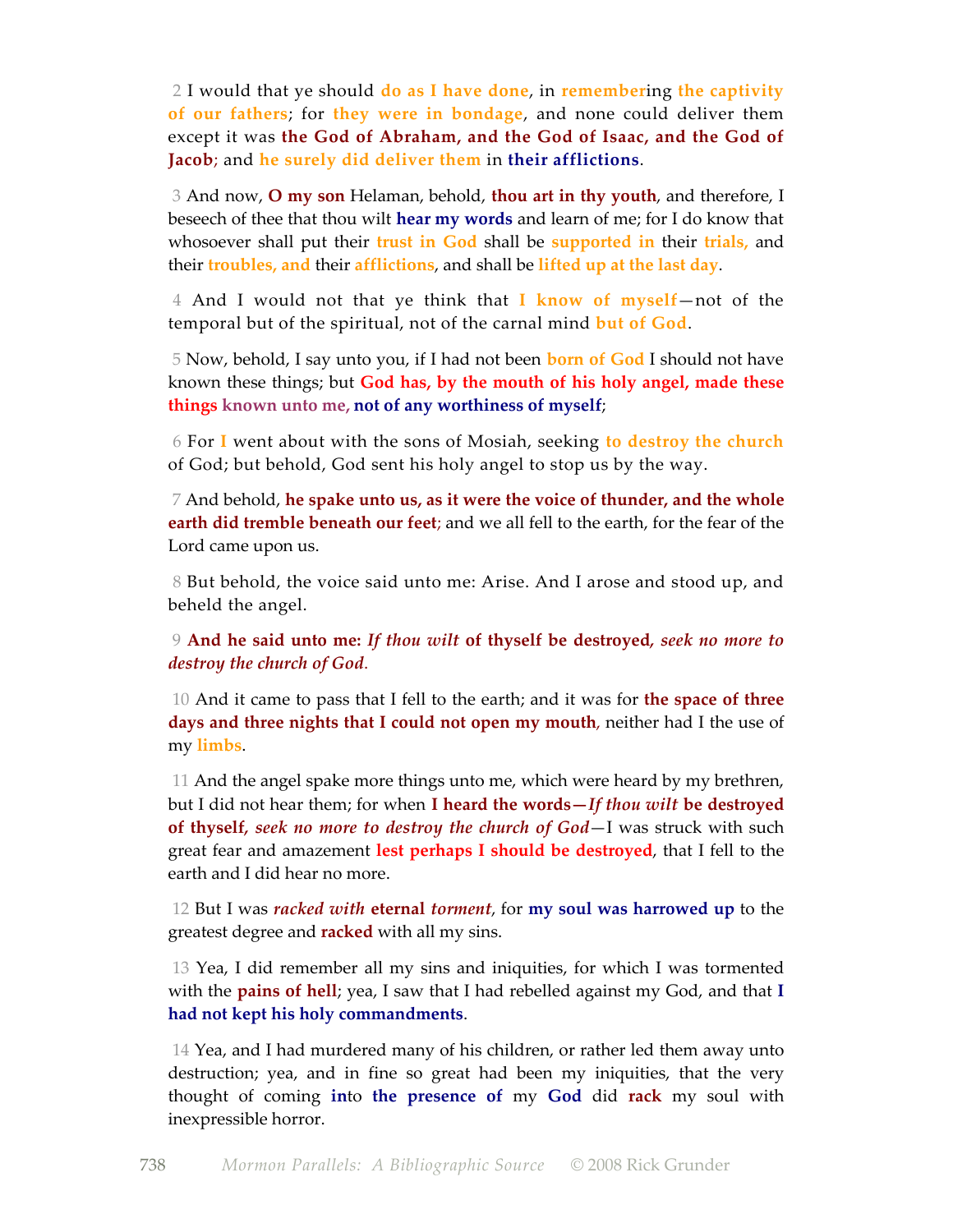15 Oh, thought I, that I could be banished and become extinct both soul and body, that I might not be brought to stand **in the presence of** my **God**, to be judged of my deeds.

 16 And now, for three days and for three nights was I **racked**, even with the **pains of a damned soul**.

 17 And it came to pass that as I was thus *racked with torment*, while I was **harrowed up by the memory of** my many **sins**, behold, **I remembered** also to have heard my father prophesy unto the people concerning the coming of one **Jesus Christ, a Son of God**, **to atone for the sins of the world**.

18 Now, as my mind caught hold upon this thought, **I cried** within my heart: O **Jesus**, thou **Son of God**, have mercy on me, who am in the gall of bitterness, and am encircled about by the everlasting chains of death.

 19 And now, behold, when I thought this, **I could remember my pains no more**; yea, I was **harrowed up by the memory of** my **sins no more**.

 20 And oh, what joy, and what marvelous light I did behold; yea, my soul was filled with **joy as exceeding as was** my **pain**!

 21 Yea, I say unto you, my son, that **there could be nothing so exquisite and so bitter as were my pains. Yea, and** again I say unto you, my son, that **on the other hand, there can be nothing so exquisite and sweet as was my joy**.

 22 Yea, **methought I saw, even as our father Lehi saw, God sitting upon his throne, surrounded with numberless concourses of angels**, in the attitude of singing and praising their God; yea, and my soul did **long to be** there.

 23 But behold, **my limbs** did **receive** their **strength again**, and I stood upon my feet, and did manifest unto the people that I had been *born of God*.

 24 Yea, and from that time even until now, **I** have **labored** without ceasing, that I might **bring souls** un**to repentance**; that I might bring them to taste of the exceeding joy of which I did taste; that they might also be *born of God*, and be **filled with the Holy Ghost**.

 25 Yea, and now behold, O my son, **the Lord doth give me exceedingly great joy in the fruit of my labors**;

 26 For because of **the word which he has imparted** unto me, behold, **many have** been **born of God**, and have **tasted as I have tasted**, **and have seen eye to eye as I have seen**; **therefore** they **do know** of these things of which I have spoken, **as I do know**; and the **knowledge** which I have **is of God**.

 27 And I have been **supported under trials** and **troubles** of every kind, yea**, and** in all manner of **afflictions**; yea, **God has delivered me** from prison, and from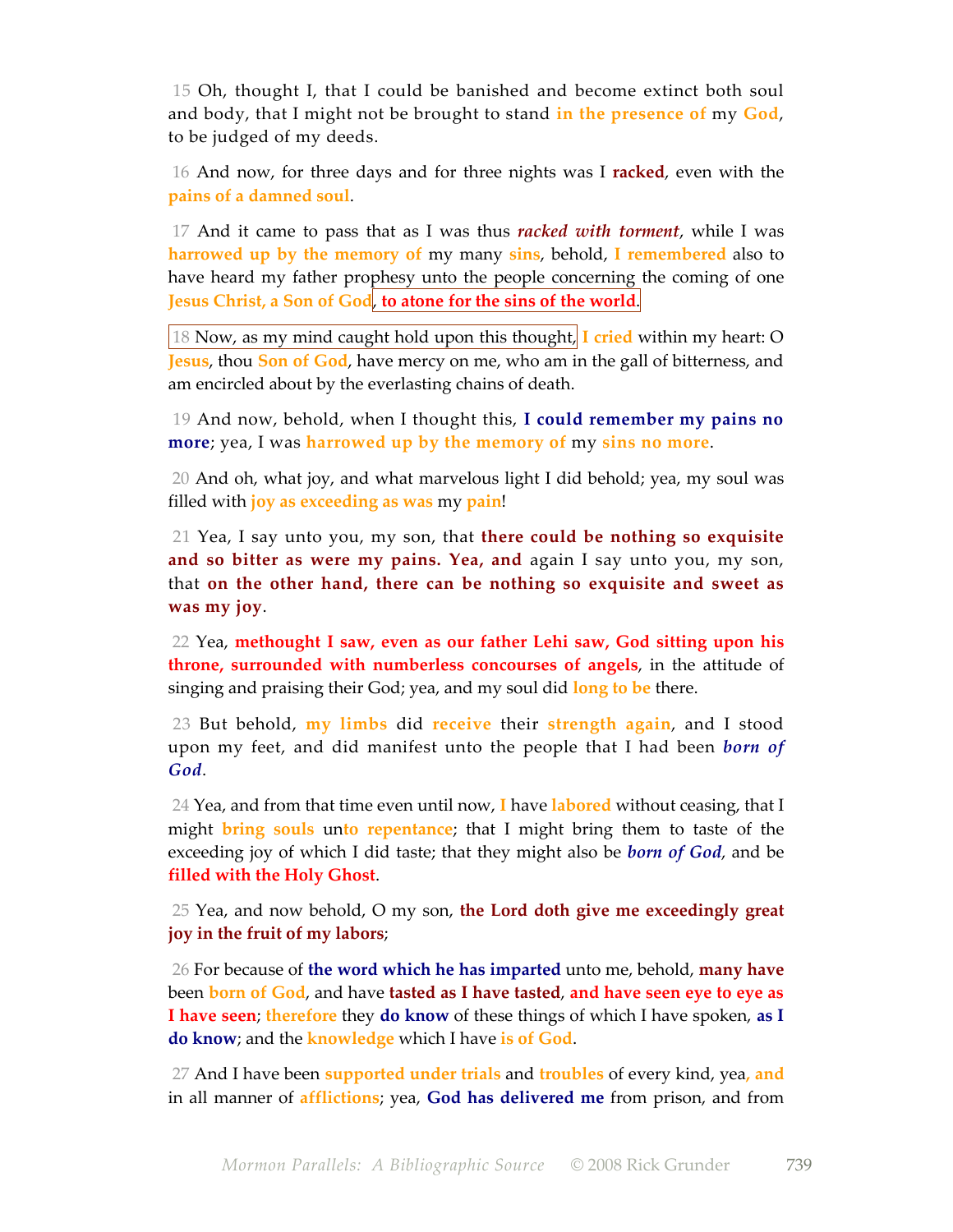bonds, and from death; yea, and I do put my **trust in him**, and **he will** still **deliver me**.

 28 **And** I know that he will **raise me up at the last day**, to dwell with him in glory; yea, and I will praise him forever, for **he** has **brought our fathers** out of **Egypt**, and **he has swallowed up the Egyptians in the Red Sea; and he led them by his power into the promised land**; yea, and *he has delivered them* **out of bondage and captivity** from time to time.

 29 Yea, and he has also brought our fathers out of the land of Jerusalem; **and** *he has* also, by his everlasting power, *delivered them* **out of bondage and captivity**, from time to time even down to the present day; and I have always **retain**ed **in remembrance their captivity**; yea, and ye also ought to retain in remembrance, **as I have done**, their captivity.

 30 But behold, my son, this is not all; for ye ought to **know as I do know**, that inasmuch as ye shall **keep the commandments** of God **ye shall prosper in the land**; and ye ought to know also, that **inasmuch as ye will not keep the commandments of God ye shall be cut off from his presence**. Now **{this** is **according to his word}**.

#### **KEY TO THE TEXT COLORS USED ABOVE:**

\_\_\_\_\_\_\_\_\_\_\_\_\_\_\_\_\_\_\_\_\_\_\_\_\_\_\_\_\_\_\_\_\_\_\_\_\_\_\_\_\_\_\_\_\_\_\_\_\_\_\_\_\_\_\_\_\_\_\_\_\_\_\_\_\_\_\_\_\_\_\_\_\_

**Words or word portions used in the Welch chiasmus diagram which are actually in the scripture text itself.**

Divider of the chiasm  $\alpha$  (apex or mid-point; containing a phrase which has no chiastic twin, and was not mentioned in the diagram)

**Themes of significance which do not fit the chiasmus pattern of the diagram, and were not mentioned in the diagram**

**Themes of** *spectacular* **significance which do not fit the chiasmus pattern of the diagram, and were not mentioned in the diagram**

**Words belonging to both adjacent colored phrases (both red and blue)**

**Instances of themes, mentioned elsewhere in the diagram from other verses, which are here mentioned additional times in the scripture text, breaking the chiasmus pattern of the diagram, and are not mentioned in the diagram.** *If italicized, these themes also provide their own chiastic parallel to one another, but in close proximity to one another on the same side of the "Divider" (see above), thus not fitting the general chiasmus diagram, and not mentioned in the diagram***.**

**{**Rather strained match**}**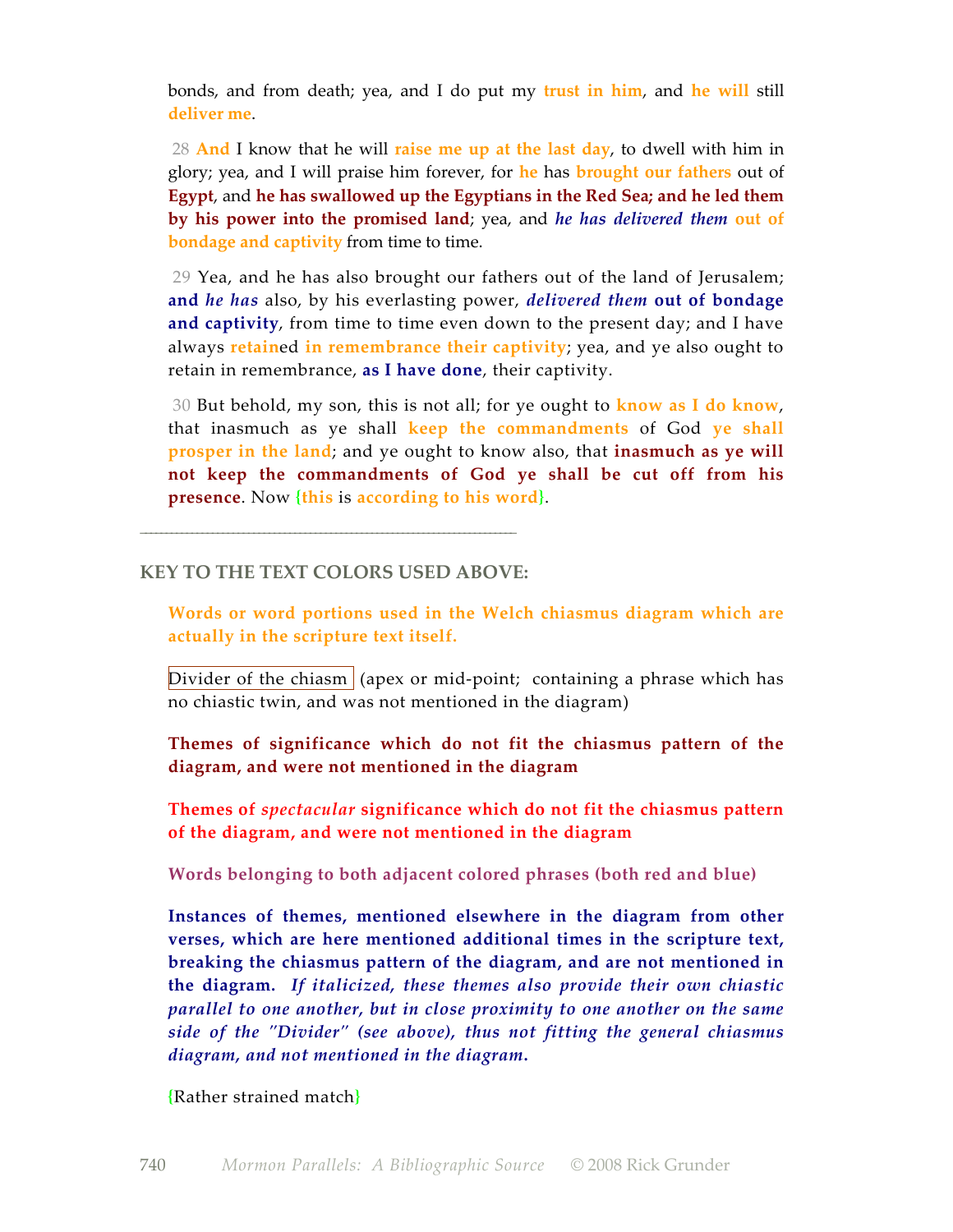One must naturally consult Dr. Welch's full articles and arguments on the subject in order to obtain his more assiduous understanding. As in any literary analysis, a full complexity of meaning and correlation may be perceived or present. What remains of the once overwhelming diagram itself, nonetheless, is the same phenomenon which makes my back yard so distinctive from the woods from which it was hewn - the product of a little technique which I call, tongue in cheek, "selective mowing." Seen at the right times, in the best light, it can appear – to those who happen to like it – as though each component had been planted there by intelligent design.

Readers who do not appreciate the Mormon parallels offered in this *Bibliographic Source* may counter that I have carried such gardening "skills" into my own scholarly endeavor. The crucial difference is that my Mormon parallel work seeks only to isolate, from the totality of early nineteenth-century thought and literature, examples which demonstrate that most of what Joseph Smith revealed was already here in some form or extent. A diagram of a selected scripture's *literary structure*, on the other hand, must show its *entire text* in order to reveal the full context of every element which is highlighted.

As I edit this *Bibliographic Source* for publication, I see in a recent issue of *Dialogue, A Journal of Mormon Thought*, a more advanced analysis of the phenomena which I mention above. In "Critique of Alma 36 as an Extended Chiasm," Earl M. Wunderli argues that Dr. Welch "has imposed chiasmus on the Book of Mormon where none was intended." (Wunderli, 99). After a compelling series of pointed examples and telling observations, Wunderli concludes:

 The existence of extended chiasmus in the Book of Mormon seems far from proved by Alma 36. While the inverted parallelism developed by Welch is impressive on first reading, on closer analysis it is Welch's creativity that is most notable. By following flexible rules, he has fashioned a chiasm by selecting elements from repetitious language, creatively labeling elements, ignoring text, pairing unbalanced elements, and even including asymmetrical elements. His efforts to defend it with a "full text" chiasm and fifteen criteria only highlight all the problems as well as his own creativity. [Wunderli, 112]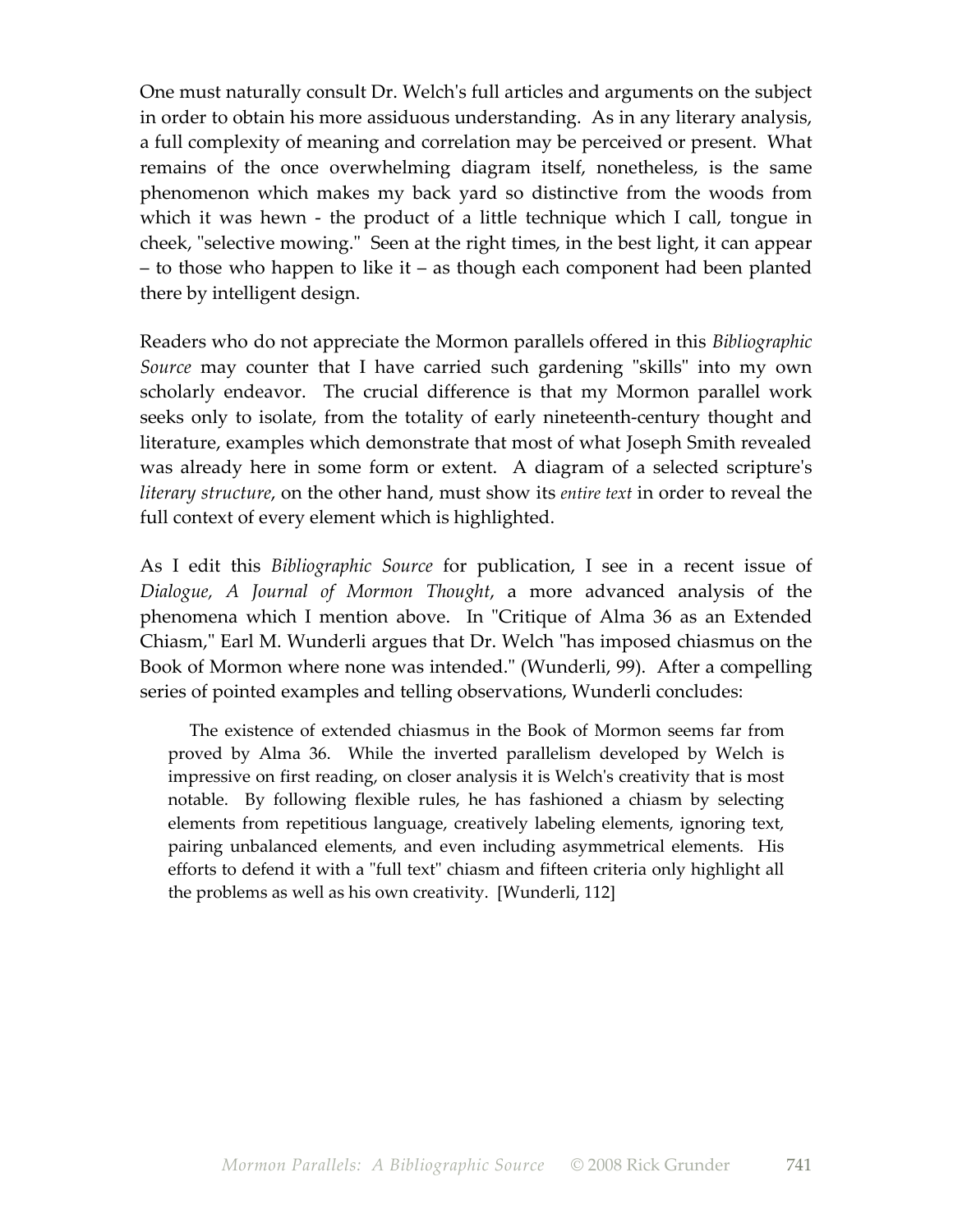OR A RECENT SUMMARY PRESENTATION of Book of Mormon Hebraisms *other* T OR A RECENT SUMMARY PRESENTATION of Book of Mormon Hebraisms *other*<br>than chiasmus, see Largey, 321-25, citing work by John A. Tvedtnes, E. Craig Bramwell and M. Deloy Pack. (The article, entitled "Hebraisms," is signed at the end, "MDP," which does not correspond to any of the contributors' abbreviations given on p. xviii, but which is similar to the abbreviations for both Pack and one or two other scholars.) In addition, see Donald W. Parry, "Hebraisms and Other Ancient Peculiarities in the Book of Mormon" in Parry *et al.*, eds., *Echoes and Evidences* . . . , pp. 155-189; Dr. Parry is also an associate editor of the *Book of Mormon Reference Companion* (Largey).

Some of these proposed Hebraisms are rather elementary, like "rod of iron" or "sword of Laban" (against more typical English usage, "iron rod" and "Laban's sword"). Other examples are more complex, and begin to intimate something for the Book of Mormon quite beyond its English language manuscript - until we find these same "Hebrew" elements in the self-admitted nineteenth-century scripture-style imitations by Gilbert Hunt.

We need not fret here over *how* Joseph Smith or Gilbert Hunt wrote like this. We will simply appreciate the crucial point which the evidence brings to light: that they *could* do it, and not necessarily by conscious study or crafted imitation. Mr. Hunt was not a sophisticated scholar or erudite linguist – witness his historical naiveté throughout *The Late War* and his quaint spelling and grammar  $($ "... for they had, as it were, just began to build ...," p. 165; and continual references to "sharpnells," *i.e.*, shrapnel, throughout the book). But like scarcelyeducated Betsey Searl, whose Bible reading and preacher-listening equipped her to churn out simple chiasmus without realizing her feat (MP 370) – or like plainwitted young Rachel Baker who used the emphatic pronoun while preaching in her sleep ("I, even I"; MP 113), Hunt would have produced his Hebraisms instinctively, nearly unaware, much as latter-day Mormons can pray effortlessly today in that colorful, anachronistic style so passably reminiscent of King James English. I offer Hunt's Hebraisms below, grouped in categories advanced by Book of Mormon defenders themselves.

# **POETIC PARALLELISMS**

Besides the chiasmus-style passage already shown, other examples of parallelism appear in *The Late War* with elements comparable to forms described by Parry, "Hebraisms . . ." (cited above), pp. 160-163, and by others . . .

the stones had bruised them; the sharp rocks had fallen upon them: [p. 70]

But the imaginary evils which the children of men commit are oftentimes graven in brass, whilst their actual good deeds are written in sand. [p. 134 (antithetic parallelism); see Parry, 161.]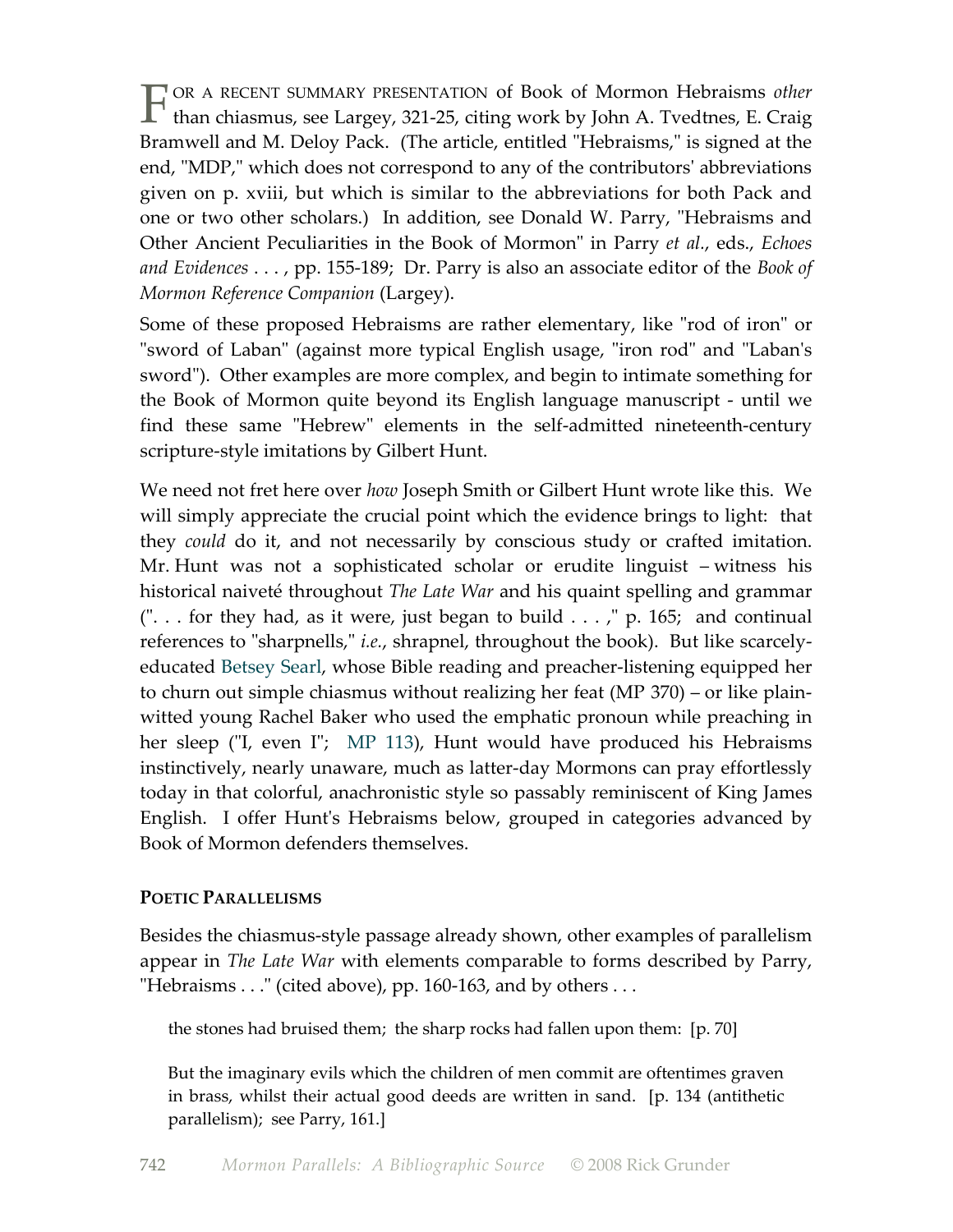But the rejoicings of the people were mingled with deep sorrow; for the brave were slain in battle.

Oh! earth, how long shall thy inhabitants delight in warfare? when shall the old men cease to weep for their children?

Behold yon lonely widows; they weep for their husbands and their children; but they shall see their faces no more!

The fair daughters of Columbia sigh for the return of their beloved.

Seest thou those little ones? they fly to their disconsolate mother, they leap with joy at the name of father! but he shall never return!

Oh! that they had cast the black dust [gunpowder] into the sea! then might not the children of men weep and wail.

Now on the next day, when the army of Zebulon gat the tidings that their captain was slain, the tears started in their eyes; they were mute, their hearts failed them; and they became as weak women.

[p. 72, XIX:56-62; selection lamenting the death of Zebulon Montgomery Pike and his soldiers at Toronto, 1813. Indentation of verses added.]

THE lofty eagle cutteth the air with his wings, and moveth rapidly along; the fish of the deep glide swiftly through the waters; the timid deer bounds through the thick forests with wonderful speed:

 But Imagination surpasseth them all; she rideth on the fleet winds; she holdeth a stream of lightning in her hand.

 In an instant she flieth from the frozen mountains of Zembla, in the regions of the north, to the burning sands of Africa in the torrid zone.

 Now the sons of Columbia were peace-makers; neither did their footsteps follow after warfare. [p. 82, Chapter XXII:1-4 (combining various categories of parallelism described by Parry)]

#### **SIMILE CURSE**

Dr. Parry describes simile curses as "well-attested literary forms in the Old Testament and ancient Near East." They involve "like" or "as" comparisons as curses in "prophecies, treaties . . . , and in texts pertaining to religious covenants." (Parry, 156) Examples in the Old Testament and Book of Mormon are offered there:

"I . . . will take away the remnant of the house of Jeroboam, as a man taketh away dung." (1 Kings 14:10)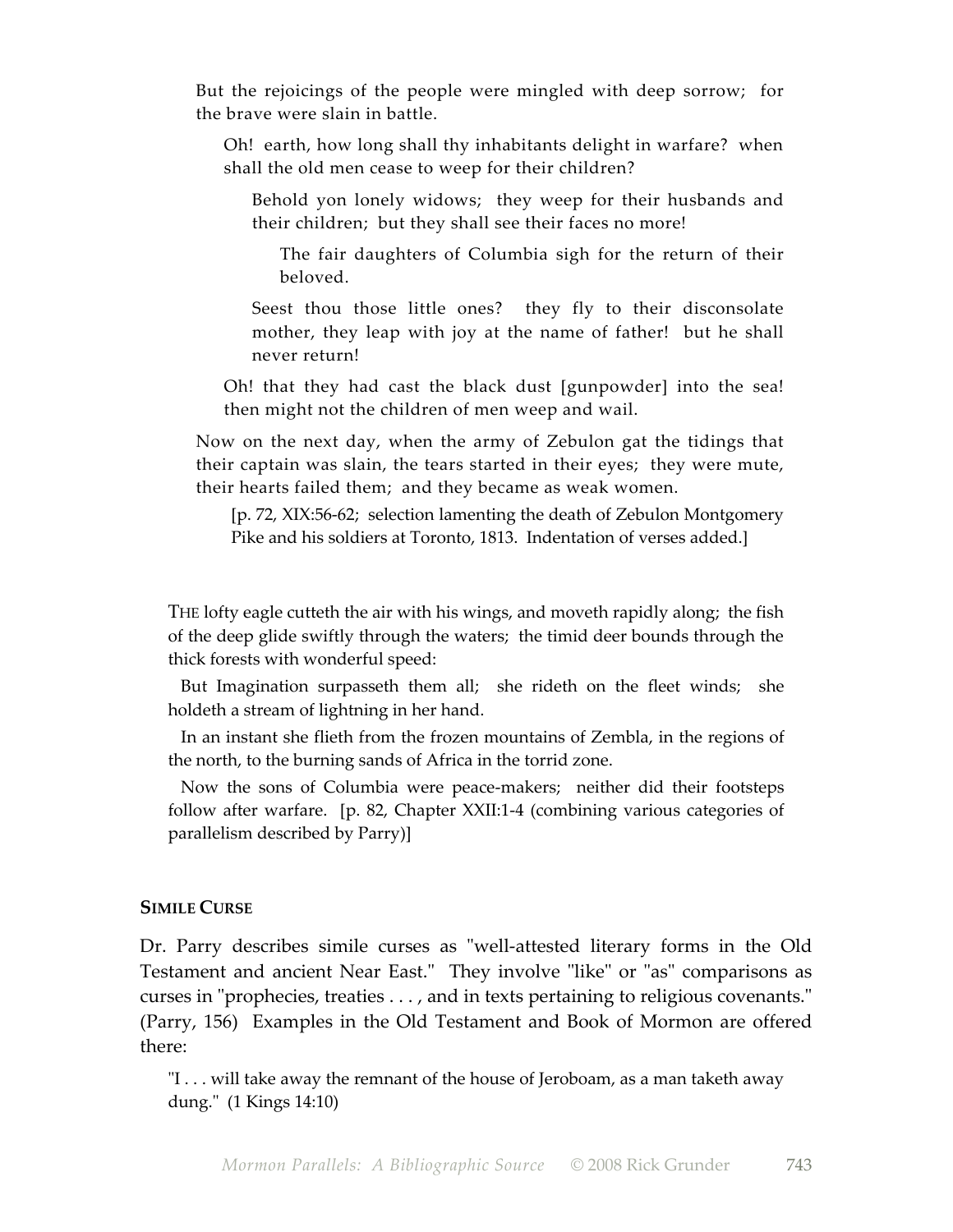"I will wipe Jerusalem as a man wipeth a dish." (2 Kings 21:13)

"The life of king Noah shall be valued even as a garment in a hot furnace." (Mosiah 12:3)

Noah "shalt be as a stalk, even as a dry stalk of the field." (Mosiah 12:11)

[Parry, 157, sidebar, also citing other examples, 157-58]

The example which I noticed in *The Late War* is particularly interesting as one eventually expressed in another, Mormon context in mid-1844 . . .

Therefore, if ye go over to fight against them, ye will be as sheep going to the slaughter; and ye shall never again return to the house of your fathers, [p. 40; cf. D&C 135:4]

"Given the ancient Near Eastern background of the Book of Mormon," writes Parry,

the presence of simile curses therein is not surprising to those who embrace it as an authentic ancient record translated through divine inspiration. For those who believe otherwise, the presence of simile curses in that record is hard to explain, since not many examples of simile curses appear in the Old Testament and it is doubtful that Joseph Smith was aware of their form or setting in scripture. [Parry, 157-58]

Was Gilbert Hunt consciously aware of such factors? Or did his simile curse, above, flow from his pen as readily as it would fall from the lips of Joseph Smith, turning back across the Mississippi River to meet his doom at Carthage, Illinois?

# **LACK OF SURNAMES**

"Of all the names of persons mentioned in the Old Testament," writes Dr. Parry,

none are surnames. Biblical characters, whether notable or not, were known by one name only. . . .

 The Book of Mormon shares those same peculiarities: not one surname is mentioned among its 337 proper names, . . . Had Joseph Smith authored the Book of Mormon in an attempt to pass it off as an ancient record, he might easily have slipped up by giving at least a few of his characters surnames, as was the custom for centuries before the coming forth of the Book of Mormon. [Parry, 158]

I was a young boy when my grandmother mentioned to me that in olden times, "people only had one name." That made quite an impression; I can still hear her voice saying it, half a century later. I would argue that no one familiar with the Bible, and attempting to sound *like* the Bible, would dream of using a modern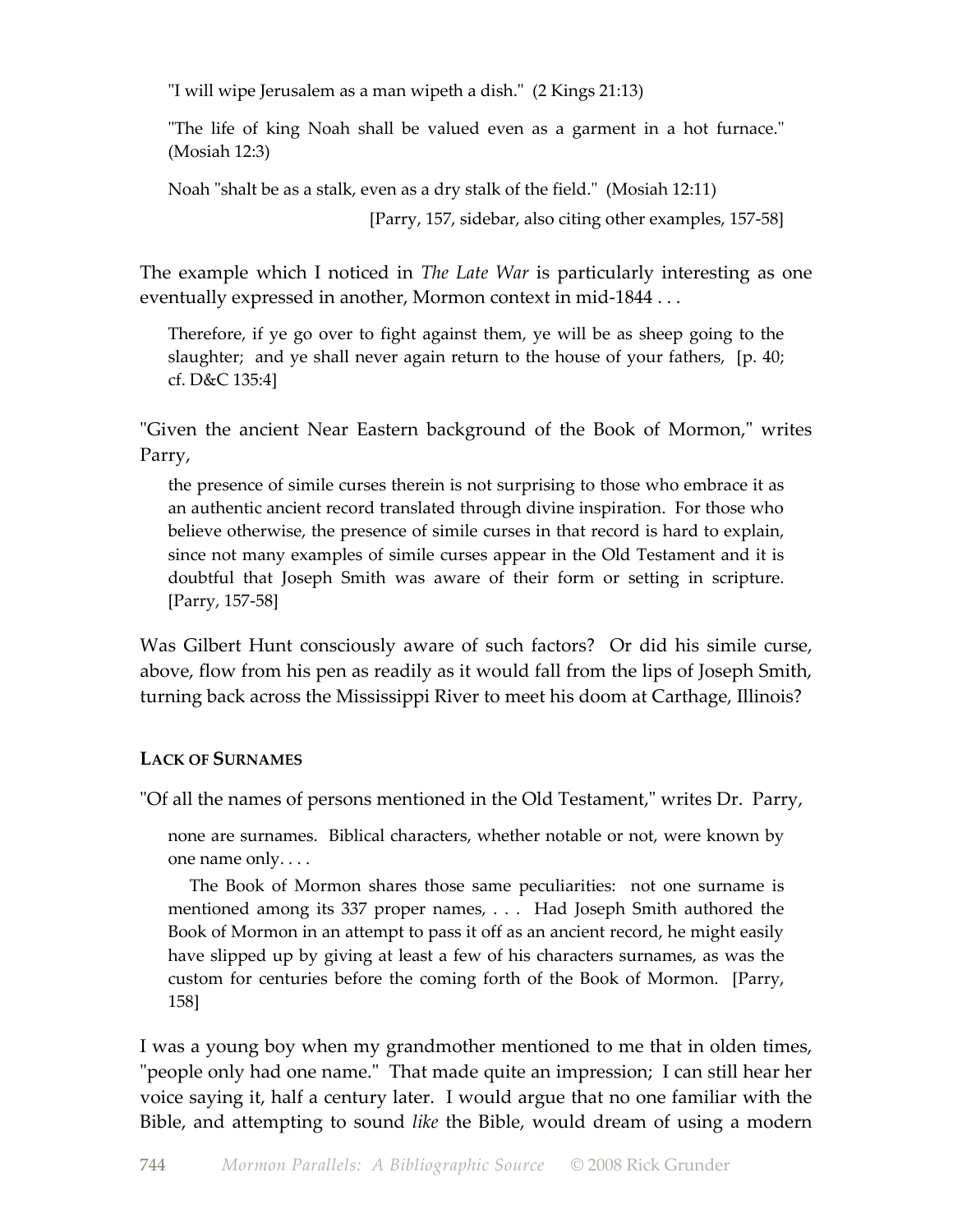construction such as "John Brown" or "Mary Smith." That would be too elementary. Gilbert Hunt makes no such slip, either. Because he is writing about modern figures, he provides their surnames, but always in a separate phrase, in order to sound biblical. He never gives a first and last name as a pair, in modern style. In some instances, he omits a surname altogether, in order to sound biblical, or uses surnames alone, without the given names . . .

the book of Hume, the scribe [p. 21]

His name was Christopher, sir-named Columbus [p. 73]

Cockburn, sir-named the wicked [p. 78]

Henry, whose sir-name was Dearborn [p. 84]

And the name of the young man was George, and his sir-name was Croghan. p.102]

Oliver, whose sir-name was Perry. [p. 110]

Andrew, whose sir-name was Jackson, a man of courage and valor, was chief captain in the south; [XXXIV:11; p. 124]

Thomas, whose sir-name was JEFFERSON, [p. 166]

Samuel, whose sir-name was Smith: [p. 180]

Now the name of this man was Robert, sir-named Fulton; [p. 192]

And Samuel, a philosopher, sir-named Mitchel [*i.e.*, Samuel L. Mitchill], a citizen of New-York, was one of the commissioners; also, Rutgers, and Morris, and Wolcot [sic], and Dearborn, [p. 194, referring to the "Fulton," an experimental war steamer which was at first dreaded by the British.]

Henry, sirnamed Clay, [p. 221]

Stephen, sir-named Decatur: [p. 227]

See further examples on pages 78, 85, 86, 90, 138, 146, 162, 169, 186, 190, 197, 213 and 219.

# **"IT CAME TO PASS"**

"The expression *and it came to pass*," writes Parry,

is the translation of a Hebrew expression used frequently in scriptural histories and chronologies . . . The King James translators probably found the expression redundant and cumbersome, which would explain why they often translated it as "and it became," "and it was," or "and." On a number of occasions they simply ignored the expression altogether.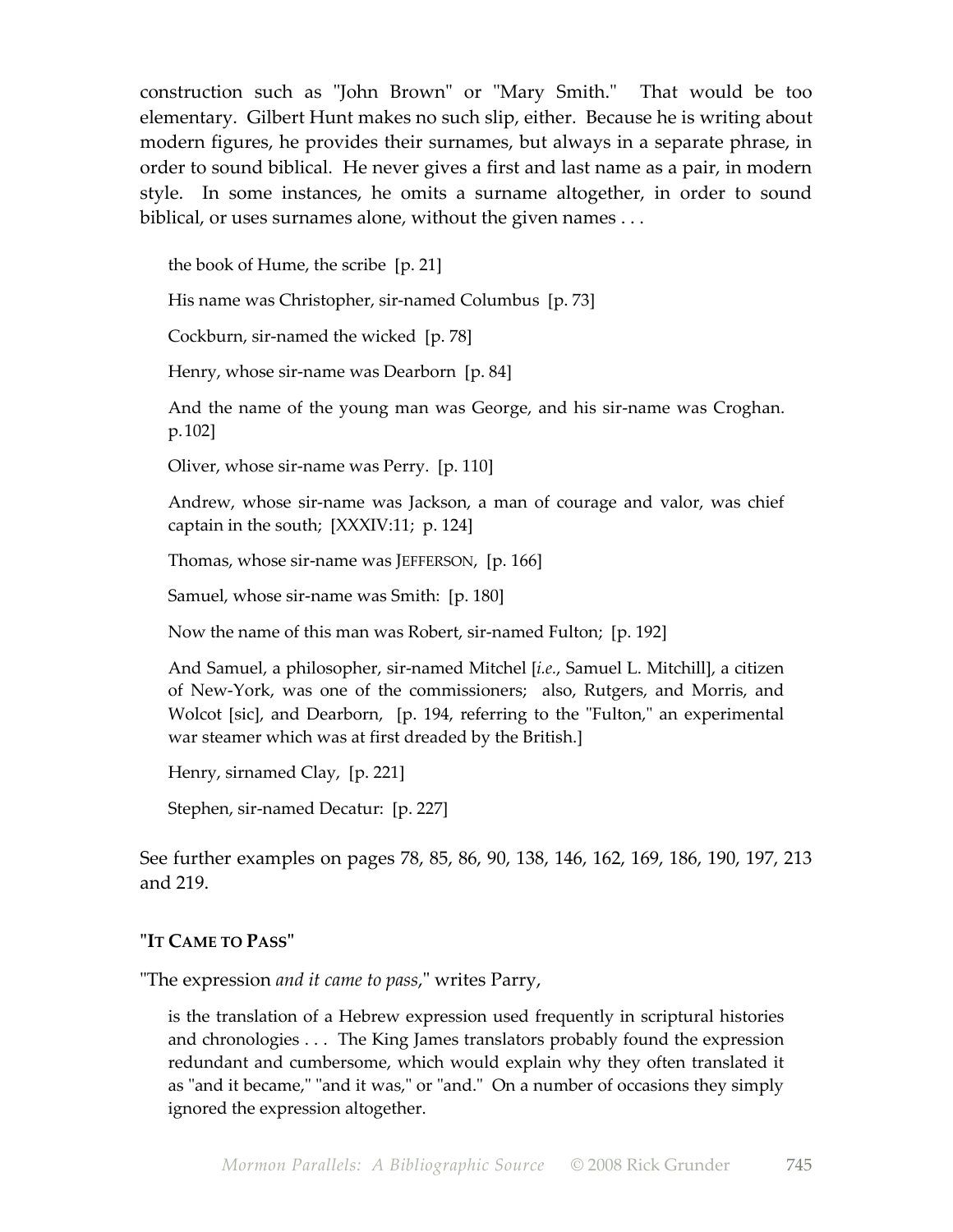Given the Semitic background of the Book of Mormon and the fact that it contains histories and chronologies comparable to those of the Old Testament, it is not surprising that *and it came to pass* is a characteristic feature of the book.

[Parry, 163-64]

Gilbert Hunt employed this phrase throughout *The Late War* as well, albeit in a manner more biblical than the Book of Mormon: indulging in fewer uses, but more interesting beginning conjunctions . . .

Now it came to pass [pp. 9, 30, 47, 56, 62, 77, 92, 123, 146, 147, 155, 157, 167, 190, 208, 225, 229, 231]

So it came to pass, that a number of the armed vessels of the king, [p. 33; see also pp. 42, 83, 87, 172, 179, 199, 211, 226]

And it came to pass, on the fourth day of the tenth month, there came a thousand fighting men of Britain to lay waste the village of Ogdensburgh, which lieth hard by the river St. Lawrence. [p. 34; see more *And it came to pass* ´s on pp. 36, 79, 94, 111, 114, 116, 118 (two instances), 142, 153, 193, 206, 207, 214, 216, 228]

For, lo! it came to pass, [p. 45]

It came to pass, [pp. 52, 186]

NEVERTHELESS, it came to pass, [pp. 73, 102, 110]

But it came to pass, [pp. 107, 124, 126, 151, 182, 194, 212]

Moreover, it came to pass, [pp. 144, 189, 197, 209]

However, it came to pass, [pp. 160, 221]

Accordingly, it came to pass, [pp. 60, 173]

For it came to pass, [pp. 192, 204, 222]

IN the mean time, it had come to pass, [p. 231]

# **COMPOUND PREPOSITIONS**

Dr. Parry cites the use of "from before" in several Book of Mormon verses as examples of (quoting Bruce K. Waltke and M. O'Connor) "the piling up of two or more simple prepositions" in Hebrew "to represent more accurately the relation in question." (Parry, 172). *The Late War* is not Hebrew, but Gilbert Hunt sensed instinctively that compound prepositions sound ancient . . .

they unharnessed the horses from before his chariot, [p. 142]

. . . the same day that the gallant Morgan . . . drove a thousand soldiers of the king from before Black Rock, [p. 153]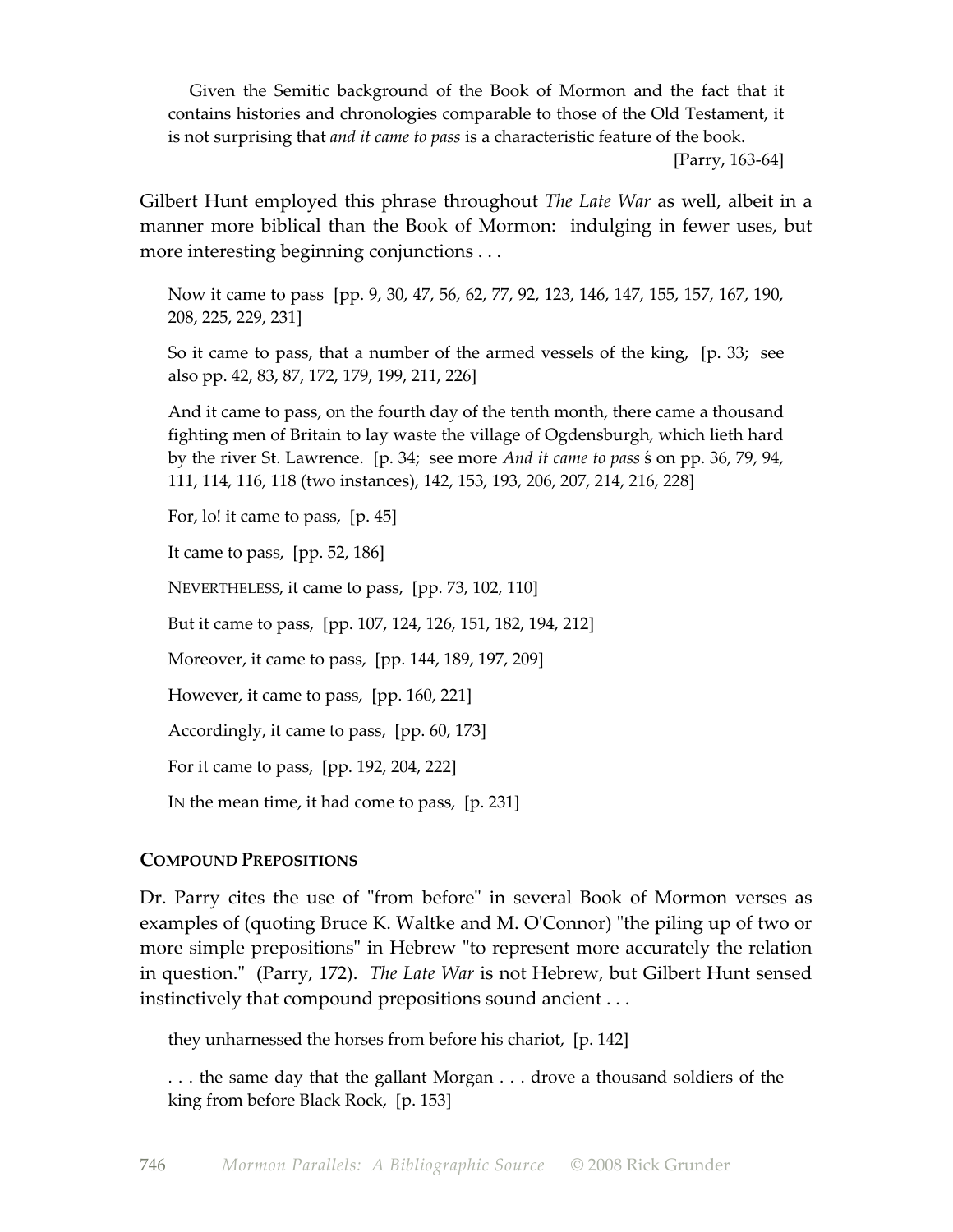Other compound prepositions:

they chose certain wise men from among them [p. 13. This compound preposition, "from among," occurs throughout the Old and New Testaments, the Book of Mormon and the Doctrine and Covenants.]

And he encamped his men round about the town [p. 24. The compound preposition, "round about," is used quite heavily in the Old Testament and in the Book of Mormon, and to a lesser extent in the New Testament and the Doctrine and Covenants. It is also used in the Joseph Smith revision of the Bible. Further examples in *The Late War* occur on pp. 33, 136, 181 and 202.]

The *Book of Mormon Reference Companion* expands this concept to include the combining of "a preposition with a noun, as 'upon the face of,' . . ." in 2 Nephi 1:9. (Largey, 323, adding a second example of this type, "*by the hand of* my industry," 324). So does Gilbert Hunt . . .

And the Decree was signed with the hand writing of JAMES, the chief Governor of the land of Columbia. [p. 14; *i.e.*, the declaration of war was signed by American President James Madison.]

we will sweep them from the face of the waters, [p. 15]

Are not the mighty ships of the king spread over the whole face of the waters? [p. 17;] Now the strong ships of war of the kingdom of Great Britain were spread over the whole face of the waters of the ocean. [p. 41]

a sinking wreck upon the face of the waters. [p. 31]

over the face of the waters [p. 57]

although in the contest ye may destroy my vessel upon the face of the waters. [p. 141]

# **PLURAL AMPLIFICATION**

"In order to amplify or emphasize an idea," notes Parry, "biblical Hebrew sometimes uses a noun in the plural when a singular is expected. . . . In many instances the Book of Mormon contains Hebrew-like plural nouns instead of the expected singular . . . ," Parry, 173. The same is true of *The Late War*:

beyond the swellings of the waters of the great deep [p. 22;] the noise of the waters of the river,  $\dots$  and they moved upon the rough waters of the river,  $\dots$ the strength of the waters, which were ungovernable [*i.e.*, the rushing Niagara River, p. 36;] So that on the land and on the waters the fire and smoke were abundant, [p. 174;] casting the vessel out of the waters and bursting her in twain [p. 195;] the strong waters of Jamaica. [*i.e.*, rum, p. 219. "Waters" is used extensively throughout the book even when referring to small or localized rivers and other bodies of water.]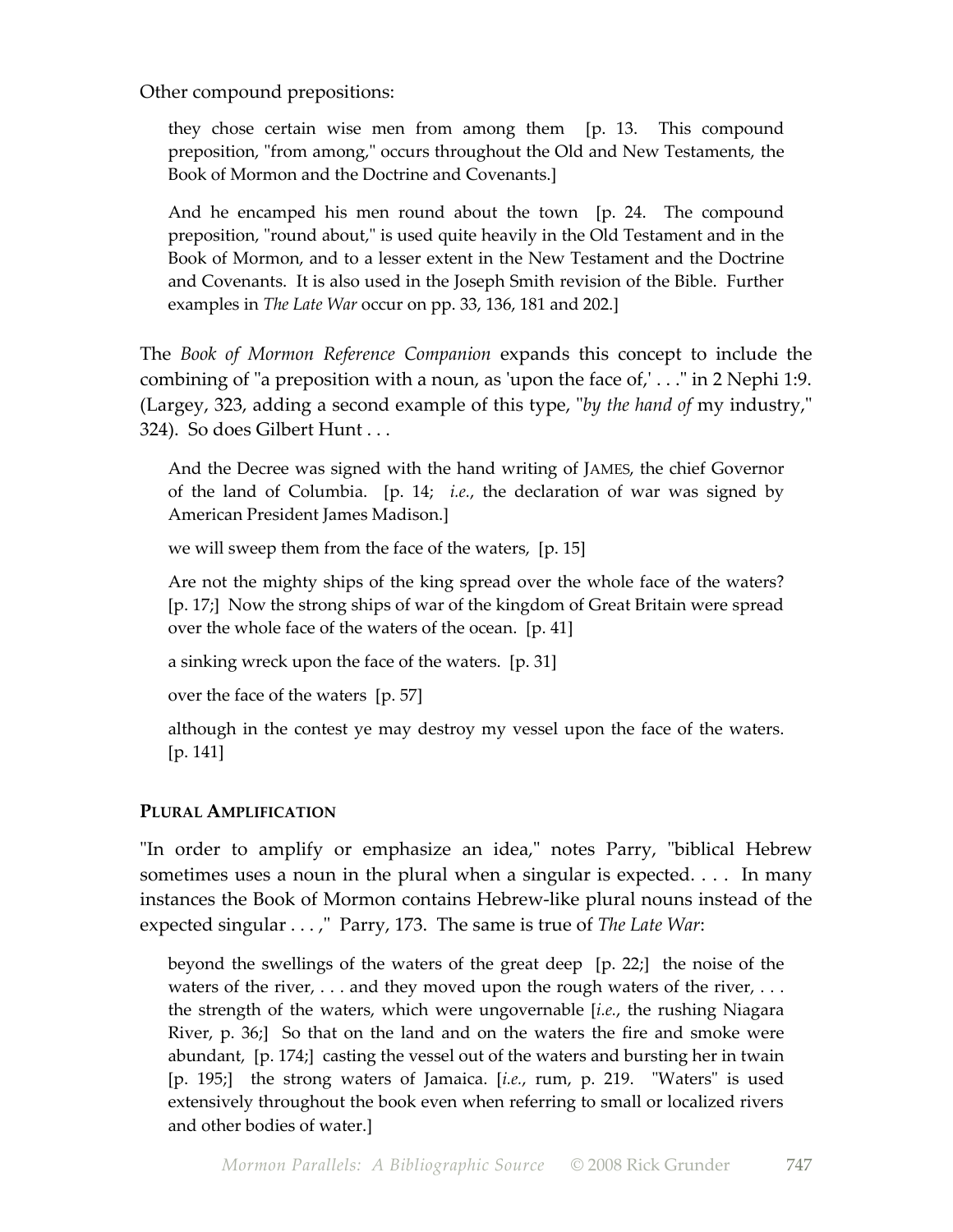their loud yellings ceased, [p. 68; see also pp. 119, 125, 127] the rejoicings of the people [p. 72; see also pp. 120, 144] the tacklings of his ship [p. 141] the howlings of the wild wolf [p. 153; SEE ALSO p. 48 for the "howlings" of "the savages"] like unto the voice of mighty thunders. [p. 174; see also pp. 141, 154, 162, 183, 217, 218] when their noises were silenced [p. 177; see also pp. 181, 217] their understandings [p. 181] it became a monster in their imaginations. [p. 194] Their polished steels, of fine workmanship, glittered in the sun [p. 216] the dreadful roarings ceased [p. 218] the shouts of the people [p. 228]

See further examples on pages 36, 119, 159, 160, 203, 207, 217, 226, 227 and elsewhere. For simple earlier American examples, see MP 494.

# **ENUMERATION**

"The Book of Mormon consistently agrees with the usage of numbers in the Old Testament, . . . ," points out Dr. Parry (Parry, 174). He gives three categories of examples. The first category (avoidance of complex numeric forms like *mono-*, *uni-*, *multi-*, *poly-*, etc.) seems amply obvious, I should think, and Gilbert Hunt did not think of using such terminology either.

"2. *The number without the noun*. Often in biblical Hebrew, an expected noun does not follow a number. For instance, Genesis 45:22 states [in the Hebrew] that Joseph 'gave three hundred of silver' to Benjamin, without stating that the three hundred probably refers to pieces of silver. . . . Other biblical examples of the number without the noun include . . . 'a captain of fifty with his fifty' (2 Kings 1:9)." (Parry, 174).

We find the same in the Bible-imitating text of *The Late War* ...

on the twelfth of the seventh month, [p. 24]

And it was about the sixteenth of the eighth month [p. 26]

being the eleventh of the ninth month, [p. 173]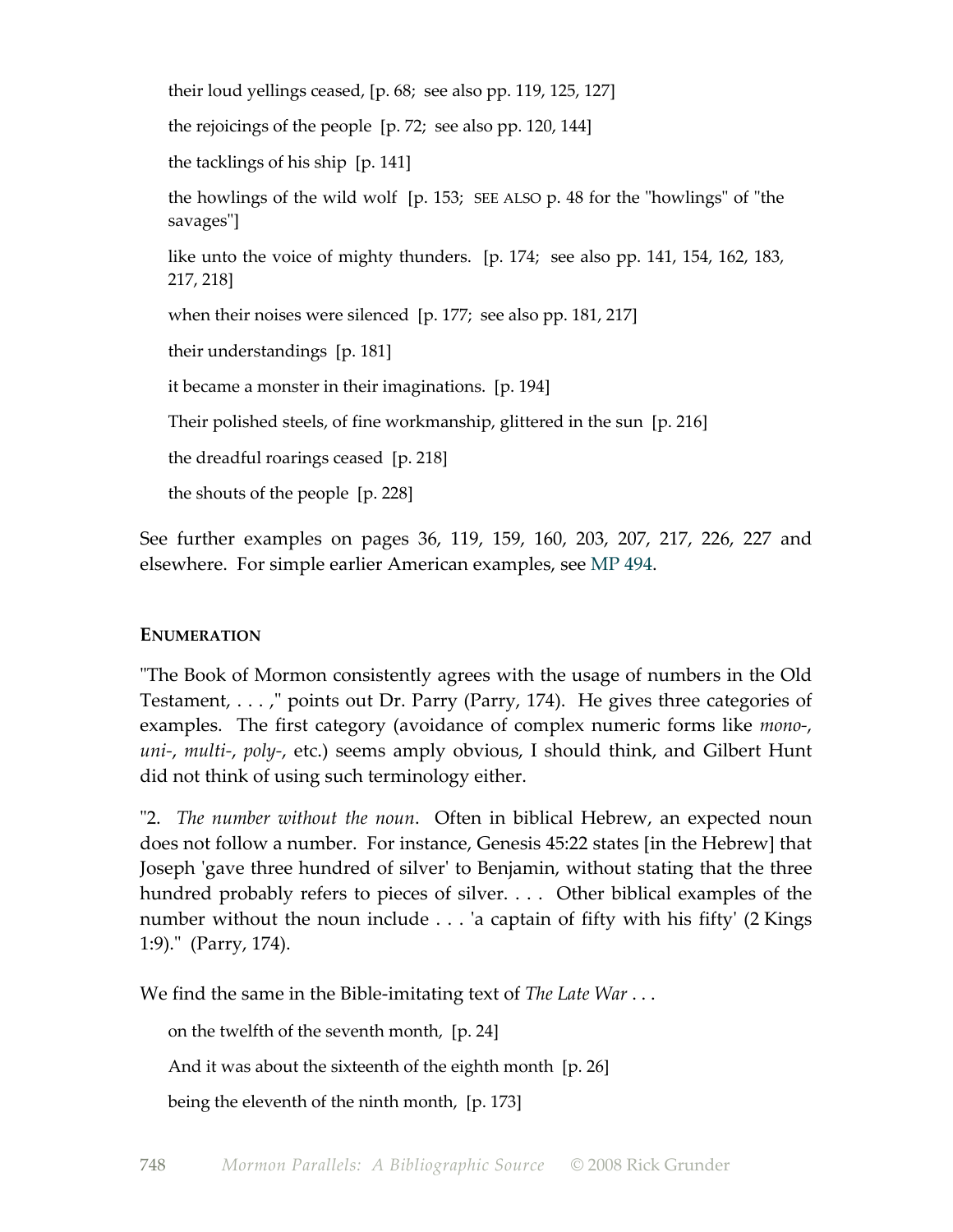more than eight thousand miles; and the breadth thereof is about three thousand. [p. 73]

And Jackson spake, and said unto his captains of fifties, and his captains of hundreds, [p. 217; see also pp. 119, 147]

"3. *Joining two or more numbers with the conjunction 'and.'* It is common in biblical Hebrew to join two or more numbers with the conjunction *and;* for instance, 'thirty and two kings' (1 Kings 20:1) rather than 'thirty-two kings.' Examples in the Book of Mormon include 'an army of forty and two thousand' (Mormon 2:9), 'three hundred and twenty years' (Omni 1:5), and 'being sixty and three years old' (Mosiah 17:6)." (Parry, 175; see also Largey, 323).

Again, this would seem to me to go without saying, but it will not hurt to demonstrate that Gilbert Hunt also used this commonly-recognized biblical form

. . .

in the thirty and sixth year [p. 9]

Now the slain and the maimed of the king that day were five score and five. [p. 31; compare to 2 Nephi 17:8 (based upon Isaiah 7:8): "and within three score and five years shall Ephraim be broken that it be not a people."]

about thirty and four. [p. 54]

even an hundred, sixty and eight thousand pieces of silver. [p. 56]

twenty and three [pp. 58, 144, 228;] the twenty and third day [pp. 192, 214]

about twenty and four furlongs [p. 67;] on the twenty and fourth day [p. 222]

an hundred and fifty valiant men [p. 79]

about forty and five minutes [p. 106]

an hundred and twenty thousand pieces of silver [p. 144]

about seventy and five [p. 145]

Now the art of printing was not known among the ancients; for it was invented in these latter days; even in the fourteen hundred and fortieth year of the Christian era. [XLV:29; p. 165]

an hundred ninety and four; [p. 174]

Hunt uses modern-style compound numbers as well. So does the Book of Mormon (as with the "twenty-four plates" of the Jaredites in Mosiah 8:9 and Alma 37:21). In fact, Joseph Smith appears not to have felt concerned about sticking to original Hebrew format, even when striving for utter precision, as seen in the following example from his "Inspired Version" of an Old Testament verse . . .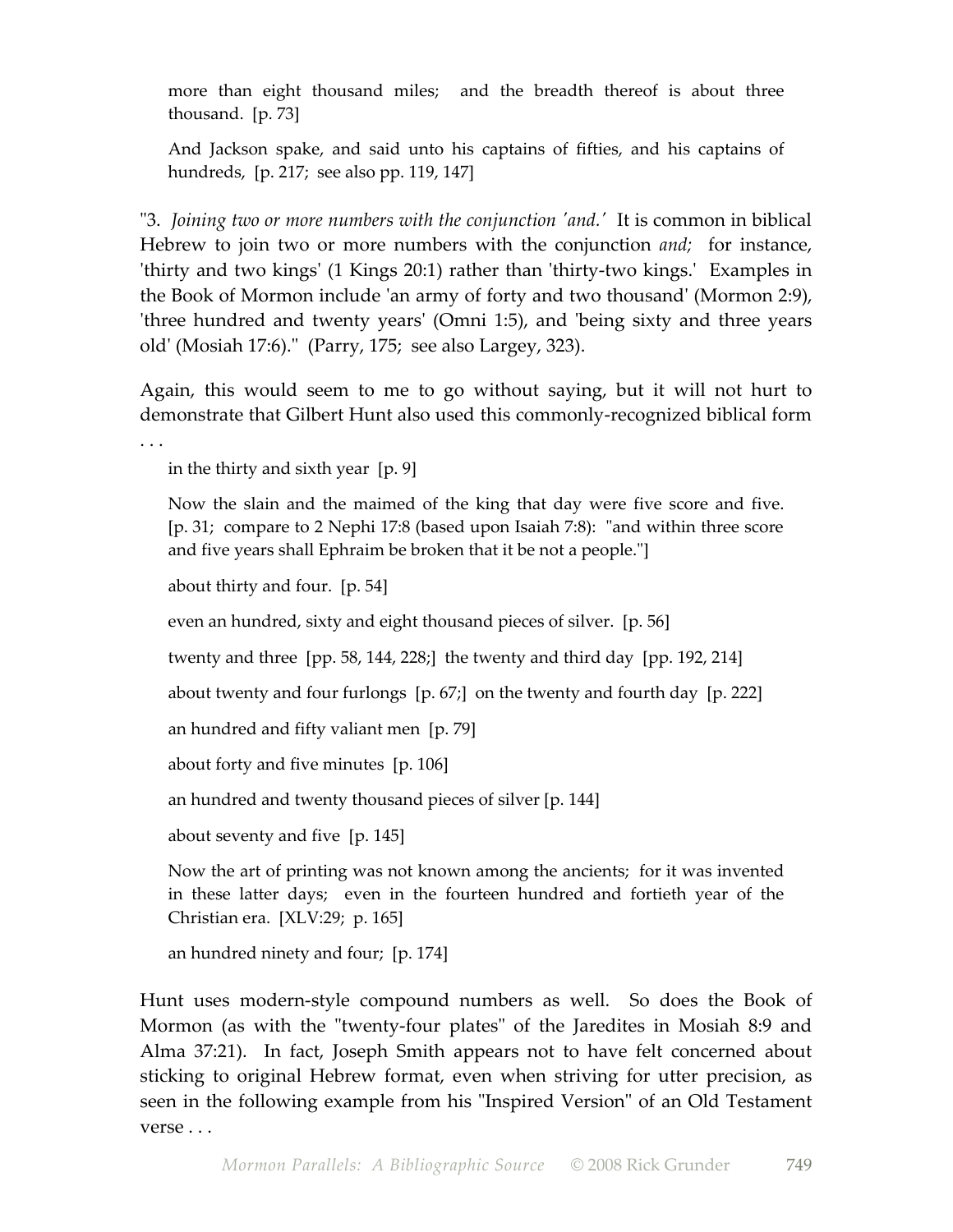# Genesis 23:1 KING JAMES VERSION

#### Genesis 23:1 JOSEPH SMITH REVISION

AND Sarah was an hundred and seven AND Sarah was an hundred and twentyand twenty years old: *these were* the years of the life of Sarah.

seven years old, and she died; and thus ended the years of the life of Sarah.

. . . so that if the use of "biblical" *and-conjunctive* enumeration is a meaningful criterion for original Hebraic origins, then Dr. Parry's rule might perform as much *against* the inspiration of Joseph Smith as *for* the inspiration of Gilbert J. Hunt.

# **COGNATE ACCUSATIVE**

Donald W. Parry: "The cognate accusative is a direct object noun that shares the same root as the preceding verb, as in Joseph 'dreamed a dream' (Genesis 37:5) instead of the more customary English rendering 'Joseph had a dream.' " Dr. Parry explains that Bible texts in Hebrew contain "numerous examples of the cognate accusative . . . although literal representations of this form is [sic] generally not used in translation." (Parry, 176-77)

Among "many instances of the cognate accusative" in the Book of Mormon, Dr. Parry cites 1 Nephi 2:23 ("I will curse them even with a sore curse"); 1 Nephi 3:2 and 8:2 ("Behold I have dreamed a dream"); 1 Nephi 13:5 ("yoketh them with a yoke"); 1 Nephi 14:7 ( "I will work a great and a marvelous work"); 2 Nephi 5:15 and Mosiah 23:5 ("build buildings"); Enos 1:13 ("this was the desire which I desired of him"); Mosiah 4:16 ("succor those that stand in need of your succor"); Mosiah 7:15 ("taxed with a tax"); Mosiah 11:10 and Ether 10:23 ("work all manner of fine work"); Mosiah 29:29, 43 ("judge righteous judgments"); Alma 5:26 ("sing the song"); and Alma 18:5 ("fear exceedingly, with fear"). (Parry, 177; see also Largey, 322-23)

Note that while "sing the song [of Moses]" does occur once in the Bible, in Revelation 15:3, Alma's version, to "sing the song [of redeeming love]," above, is a *non*-biblical Protestant phrase seen in Joseph Smith's nineteenth-century world; see MP 407 (*Social and Camp-Meeting Songs for the Pious*).

Gilbert Hunt:

sealed with the signet [p. 11]

And the great Sanhedrim honored Isaac with great honor [p. 32;] Jackson was honored with great honour [p. 219]

rejoiced with great joy [p. 55; see also p. 142]

and they pitched them within and without with pitch; after the fashion of the ark. [p. 98]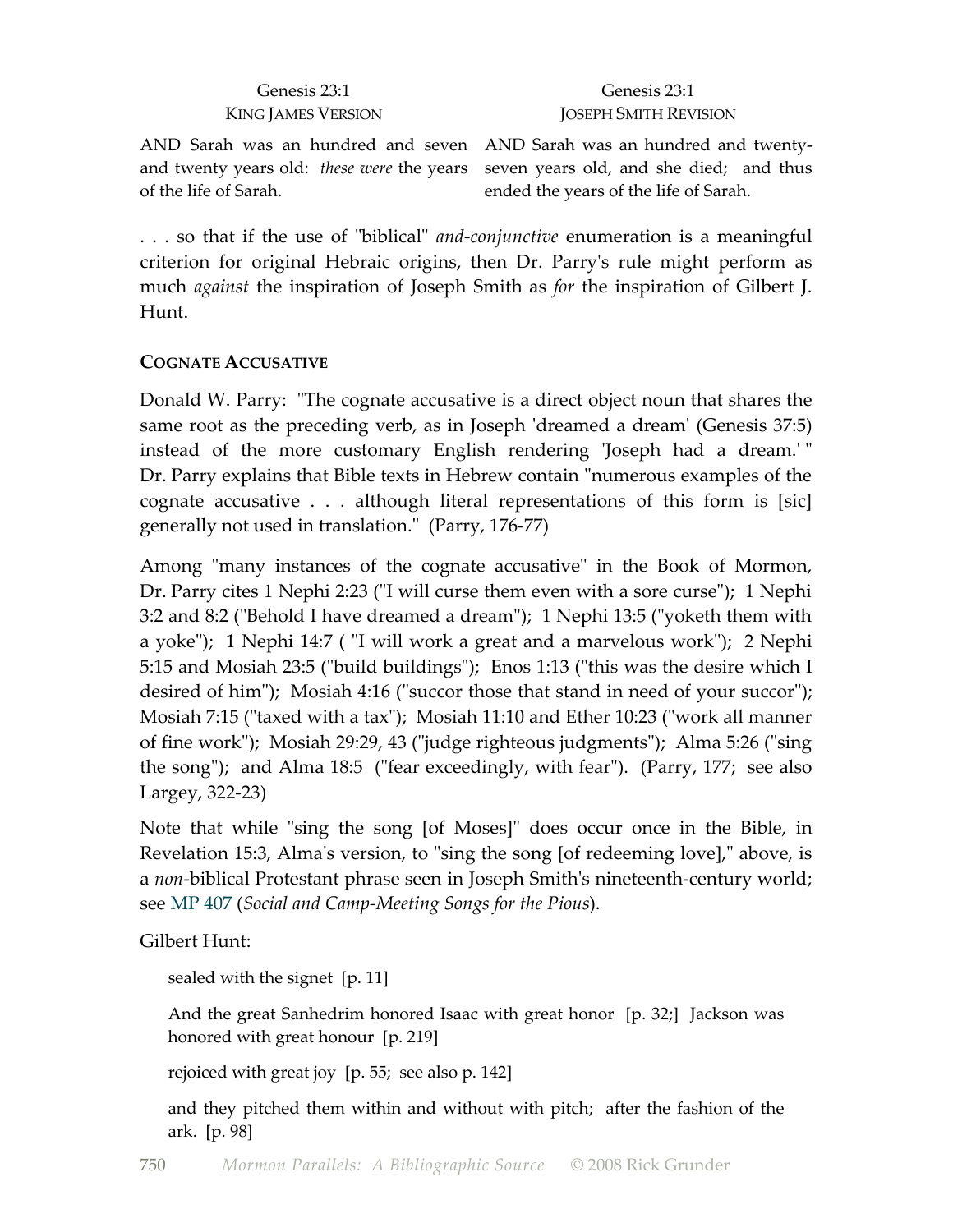the men shouted with loud shouting. [p. 107]

And they yelled with dreadful yellings, [p. 119]

and slew them with great slaughter [pp. 127, 176; see also pp. 111 and 159. This construction, to slay *with* slaughter, occurs four times in the Old Testament ("slew") and five times in the Book of Mormon ("to slay," "did slay," and "slew"). The Old Testament slaughters recounted using this construction are all "great"; Hunt's slaughters include three "great" and one "terrible," and the Book of Mormon's, three "great," one "exceedingly great" and one "much."]

# **REPETITION OF "THE"**

"Unlike English," says Dr. Parry,

in which a series of nouns can be introduced by a single definite article *(the)*, Hebrew repeats the definite article for each noun. This kind of repetition is seen throughout the Book of Mormon. A prime example is "We did observe to keep *the* judgments, and *the* statutes, and *the* commandments of the Lord" (2 Nephi 5:10). Of course, it would be much more usual in English to render this as "We did observe to keep the judgments, statutes, and commandments of the Lord."

[Parry, 176]

And yet, even as Dr. Parry provides the modern English equivalent above, it sounds wrong, because an archaic introductory phrase like "We did observe to keep" seems almost automatically to trigger a biblical style which both Joseph Smith and Gilbert Hunt had imbibed from their youth . . .

the pirates and the cruisers of Britain [p. 11]

the princes and the lords and the counsellors of Britain [p. 15]

the bread and the wine [p. 27]

and the killed and the wounded of Columbia were about two score. [p. 27]

Now the slain and the maimed of the king that day were five score and five. [p. 31, cited earlier in another category]

the men, and the women, and the infants [p. 48]

he left the sick, the wounded, and the dying [p. 50]

And the old men, the little children, and the women, yea, the fair daughters of Columbia, [p. 77]

against the poor, the sick, and the needy. [p 81]

they carried away the bread and the meat, and some of the strong waters; [p. 94]

and carried away the flour, and the salt, [p. 95]

the fire, and the sword, and the destroying engines [p. 130]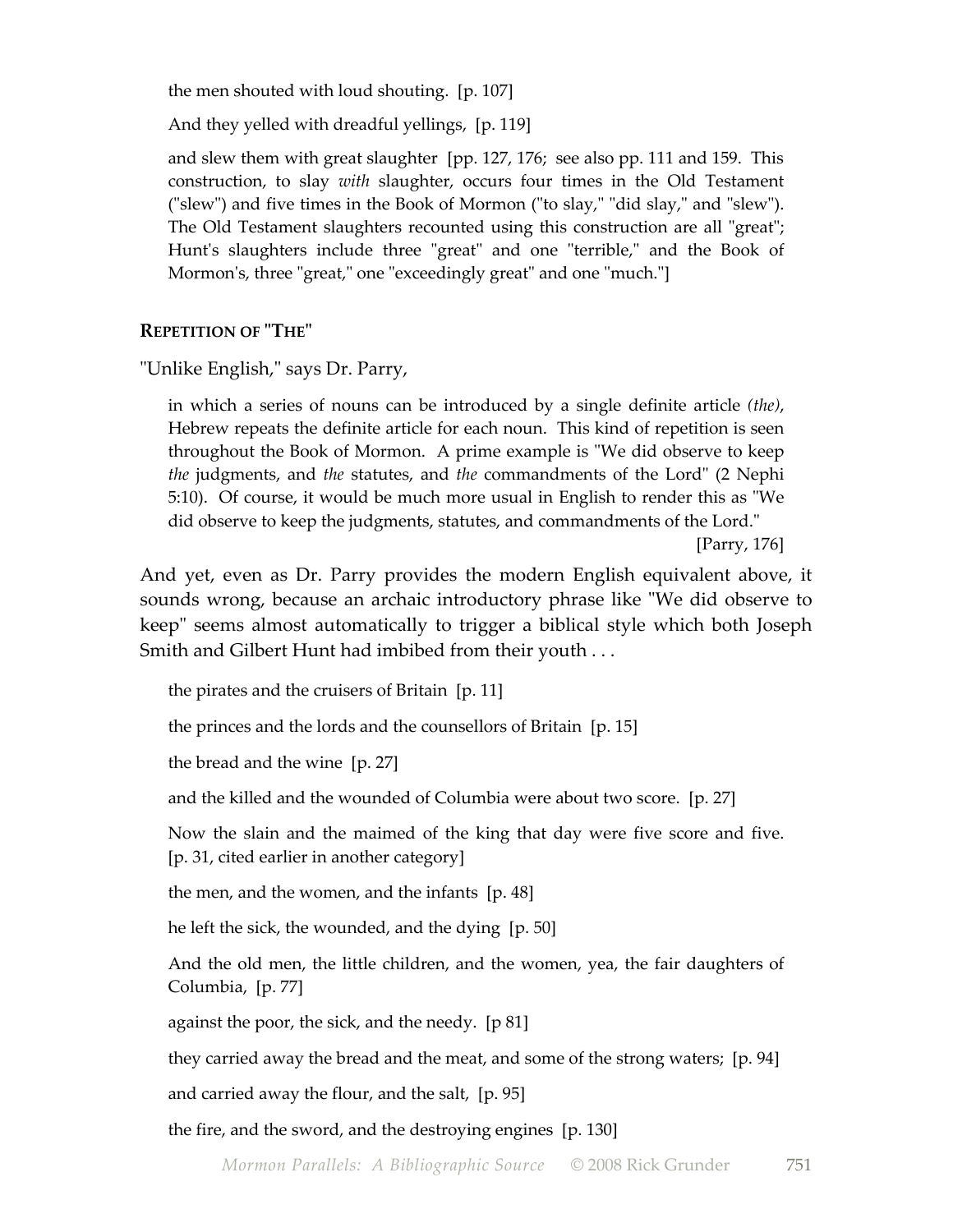# **REPETITION OF THE PREPOSITION**

"When several words are governed by the same preposition it is common to repeat the preposition with each word—thus, 'played . . . on harps, and on psalteries, and on timbrels, and on cornets, and on cymbals' (2 Sam. 6:5)." (Largey, 322, citing Book of Mormon examples, "in word, and also in power, in very deed," 1 Nephi 14:1, and "by tempest, by fire, and by smoke . . . and by the opening of the earth, and by mountains," 1 Nephi 19:11).

And in *The Late War*, we see the same style:

they sent forth a DECREE, making WAR upon the kingdom of Great Britain, and upon the servants, and upon the slaves thereof. [p. 14]

they departed in haste from the town and from the strong hold thereof [p. 68]

to glory, and to triumph! [p. 71]

upon the vessels of the king, and upon the men [p. 79]

Moreover, the engine which they brought away was made partly of brass, partly of iron, and partly of wood. [p. 94]

# **REPETITION OF THE POSSESSIVE PRONOUN**

Dr. Parry shows that the same repetition occurs in Hebrew with possessive pronouns "(e.g., *their, our, your, thy, his, her*) before each of the nouns to which it refers, a convention that is uncommon in English usage." (Parry, 179). He almost sets up a contest, counting the number of times those biblically-repeated possessive pronouns survive even in English translation. In his summary presentation, the Book of Mormon wins, with as many as twelve *your*s in 3 Nephi 30:2, as contrasted by only six *our*s in the King James Version's Exodus 10:9. Dr. Parry seems understandably pleased. However, the actual number of *your*s, in 3 Nephi 30:2, in a *legitimate series* comes to ten; the other two instances would be equally necessary to repeat in English as well, given their locations in the verse. And even then, the Book of Mormon deprives one of its *own* nouns there of its own pronoun ("your lyings and deceivings," instead of what some defenders might hope to find, "your lyings and *your* deceivings').

THE MOST REPEATED POSSESSIVE PRONOUNS which I noticed in a legitimate series in Gilbert Hunt's *Late War* came to nine, which, in my (1819) book, is enough to imitate the Bible any day of the week: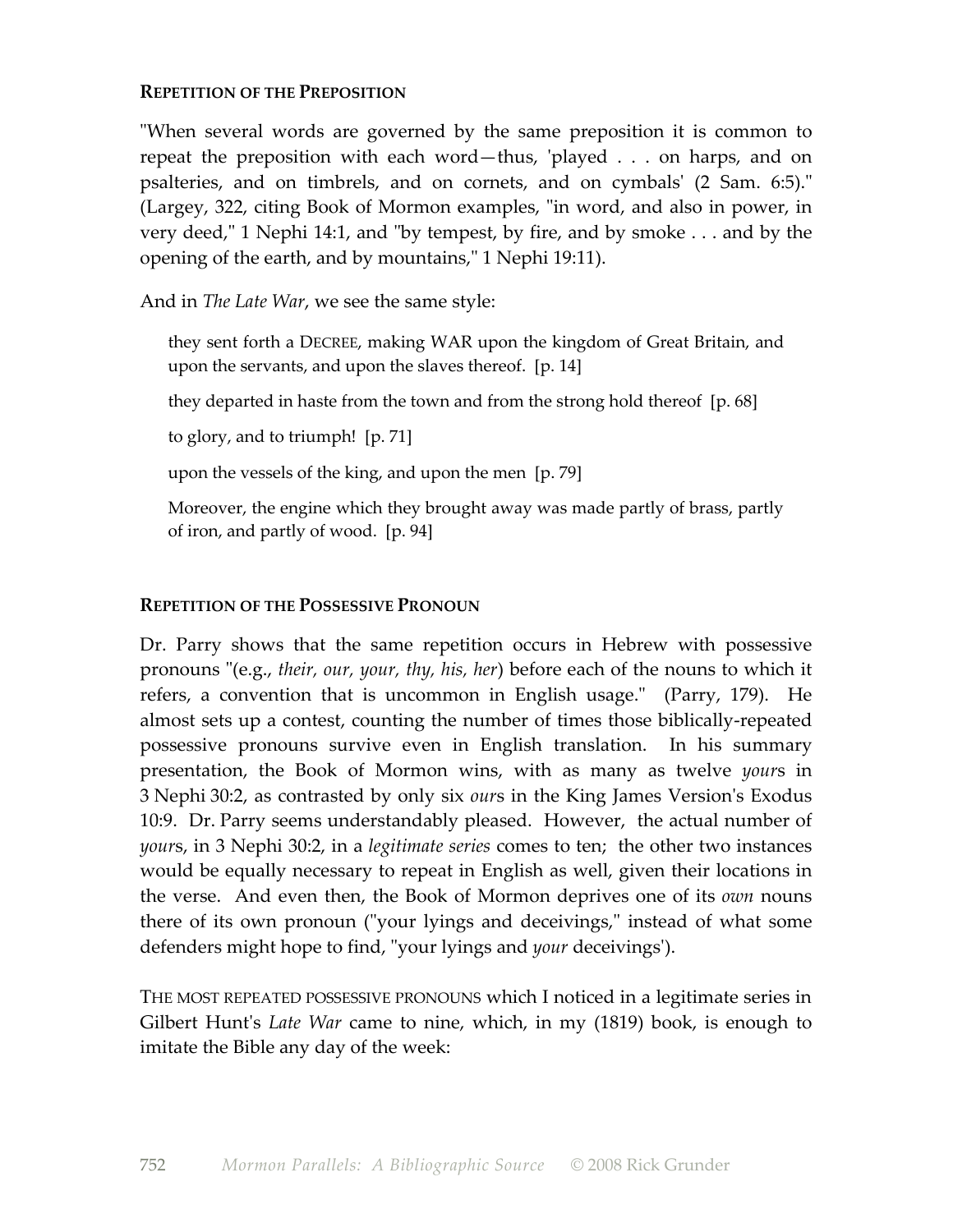8 Their large cities, their towns, and their villages will we burn with consuming fire.

 9 Their oil, and their wheat, and their rye, and their corn, and their barley, and their rice, and their buckwheat, and their oats, and their flax, and all the products of their country will we destroy, and scatter the remnants thereof to the four winds of heaven. [Chapter III, p. 16]

Kinda sounds like scripture, doesn't it! Indeed, if one were to count the *their*s like Dr. Parry counts *your*s, Gilbert Hunt might be more biblical than the Bible and Book of Mormon both. Here are further examples of the Hebrew origins of the War of 1812 . . .

their trumpets, their cymbals, and their noisy drums [p. 68]

their flour, even sixteen thousand barrels, and their wine, and their cotton [p. 168]

their battering rams, their bombs and their rockets, [p. 172]

Notwithstanding this, they continued to cast their balls, and their rockets, and their bomb-shells, and their sharpnells [sic], with all their might. [p. 177]

So they prepared themselves with their fascines, and their scaling ladders, and their bombs, and their rockets, and all the weapons of destruction that the ingenuity of Britain could invent. [p. 215]

our lives and our liberty, [p. 217; compare to "their lives and their liberty" in Mosiah 23:36]

This category of Hebrew repetition is summarized frankly in Largey, page 322, by noting that, "This feature is not consistently carried out in Hebrew, and, as can be seen by reading the complete verses cited, is not rigidly applied in the Book of Mormon, either." Nor is it consistently carried out by Gilbert Hunt. So all are edified equally, together. For simple earlier American examples, see MP 494.

# **REPETITION OF** "**AND**"

Both Parry (177-79) and Largey (325) mention the frequent repetition of "and" in Hebrew. In Gilbert Hunt, some of the best examples have already appeared in categories above. Further instances are notable in lists of names . . .

Even Russel [sic], and Hopkins, and Tupper, and Campbell, and Williams, and others, who drove the red savages before them, [p. 48]

Boyd, and M'Comb, and Winder, and Chandler, and Porter, and a host of heroes, turned not aside from the heat of the battle. [p. 85]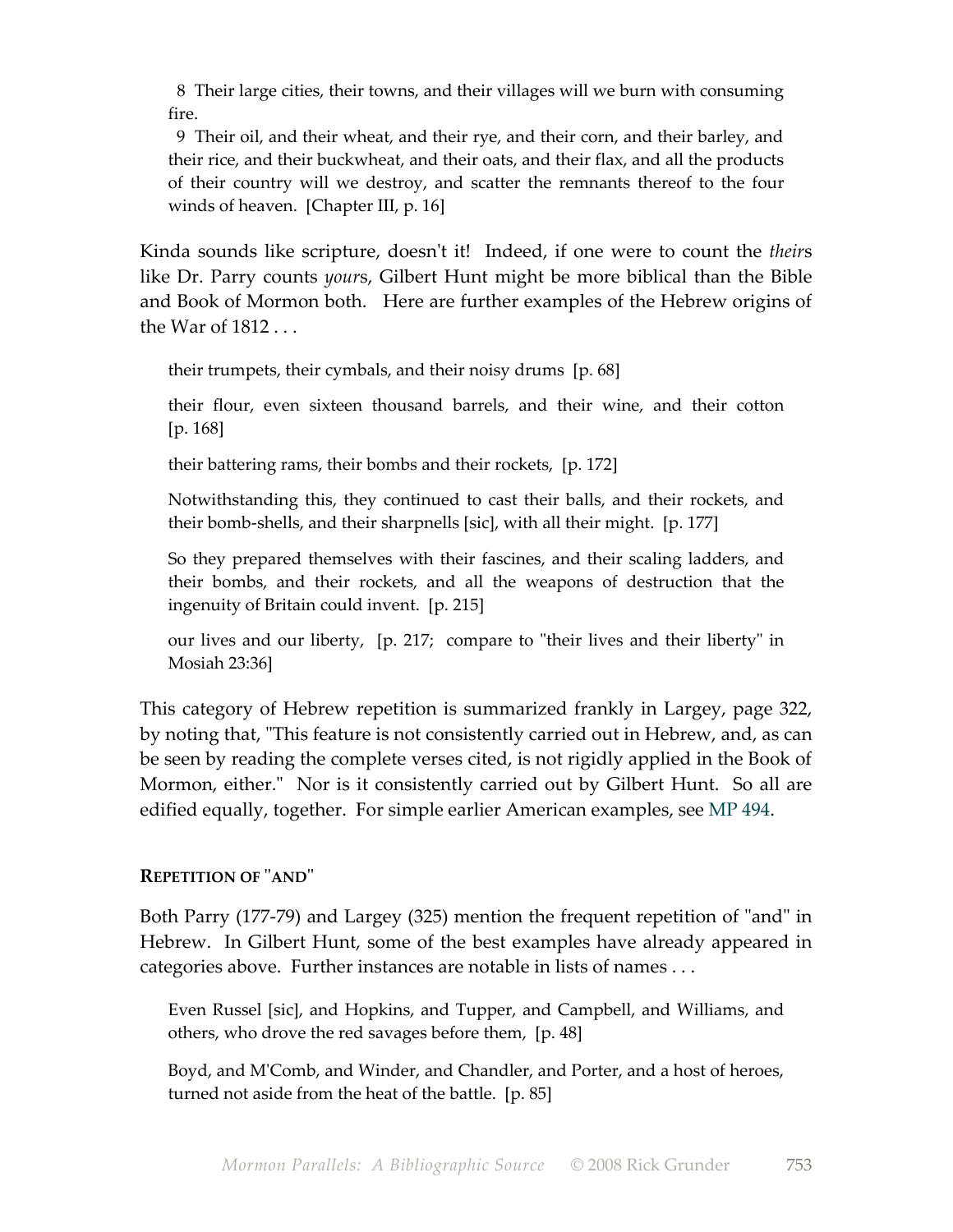and Wilkinson and Hampton were the names of the captains; And Brown, and Boyd, and Covington, and Swift, and Coles, and Purdy, and Ripley, and Swartwout [sic], and Fraser, and many others, were valiant captains under them. [p. 131]

And the brave Grosvenor, and Hamilton, and Riley, and the gallant Cronk, [p. 176]

Likewise, Appling, and Wool, and Leonard and Sprul, [p. 178]

even Stricker, and Stansbury, and Winder [p. 181]

Rutgers, and Morris, and Wolcot [sic], and Dearborn, [p. 194, quoted earlier in another category]

"Biblical Hebrew," adds Parry, "uses the equivalent of the conjunction *and* much more than English uses *and*, especially in historical narrative and prose . . . The Book of Mormon corresponds to the Old Testament in its use of many *and*s throughout its historical and prose sections." (Parry, 177-78; also see Largey, 325). Here is an example from *The Late War*:

. . . and when the evening came they lighted their candles, and put them in candlesticks of silver and candlesticks of gold, and placed them in the windows of their houses. And there were many thousands of them; and the light thereof was as though the stars had fallen from heaven. [p. 121]

**LL THREE PRECEDING CATEGORIES OF HEBRAISMS** were discharged simul taneously in "The word and will of the Lord, given through President Brigham Young at the Winter Quarters of the Camp of Israel . . . ," near Council Bluffs, Iowa, referring not to ancient events, but to then-current crises, dated January 14, 1847:  $\overline{A}$ 

 And . . . you shall be blessed in your flocks, and in your herds, and in your fields, and in your houses, and in your families. [D&C 136:11]

# **VARIED MEANINGS OF** "**AND**"

"Hebrew," we read, "avoids long, complex sentences with subordinating conjunctions. It is an *and*-loving language—beginning one clause after another with 'and.' Consequently, 'and' . . . replaces other conjunctions . . . leaving the reader to infer these meanings from context." (Largey, 324). As in *The Late War* ...

"For, Lo! are not the fighting men of Britain, in multitude, as the sand on the sea shore? and [*i.e.*, so, therefore] shall we prevail against them?" [p. 17, corresponding to a meaning of "so" suggested in Largey for an "and" conjunction in Ether 6:27]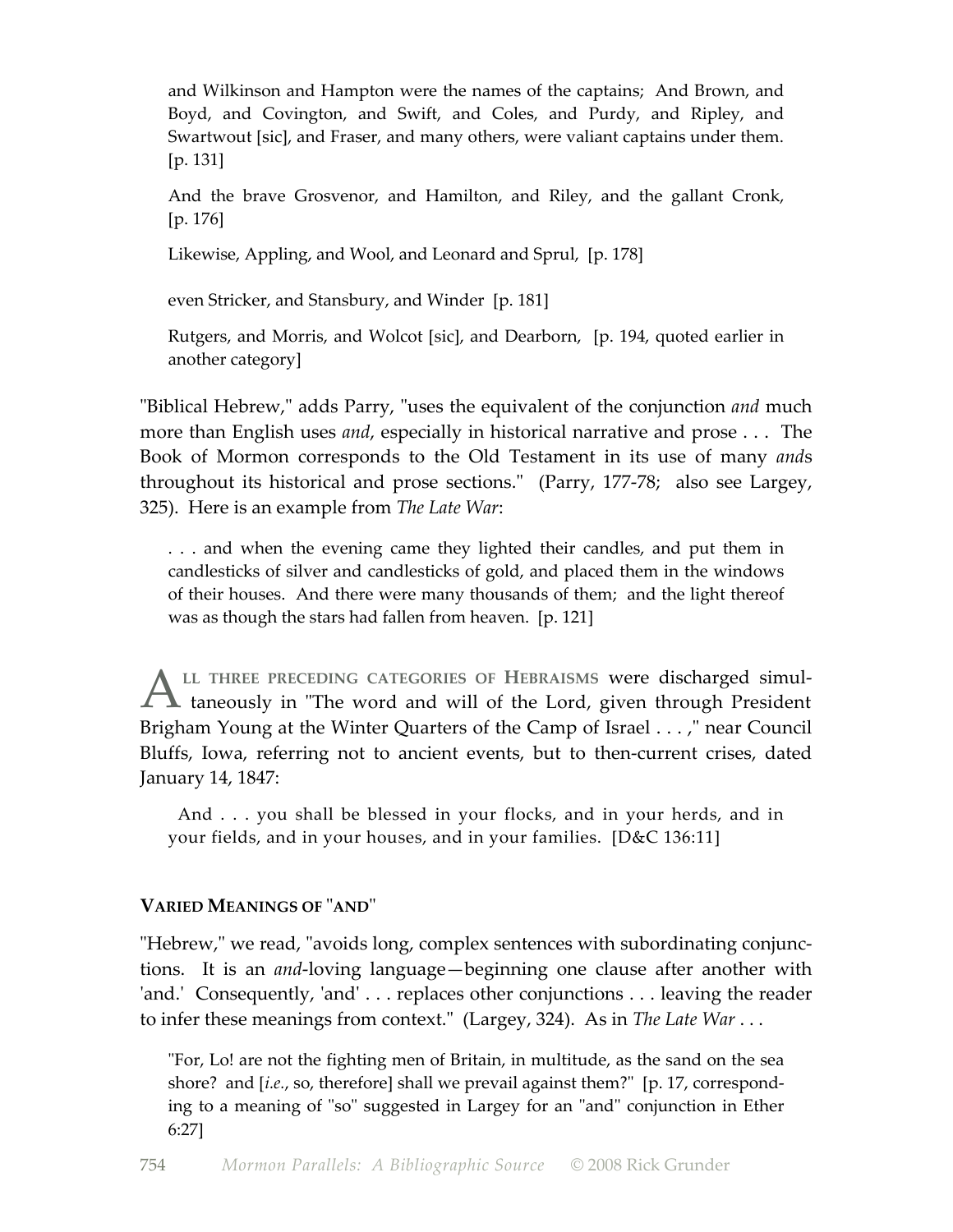Lo! are we not the faithful servants of the king, our master? have we not given unto him the one half of our whole substance? and [*i.e.*, yet] shall these Yankees take from us the remainder? Hath not the king a thousand ships of war? and [*i.e.*, so] wherefore should we be hemmed in? [p. 59, complaint of British merchants about the failure of the British military to safeguard shipping close to home]

Lo! David, of old, with a sling and a stone, slew the mighty Goliath: and [*i.e.*, yet; so, therefore] shall the people of Columbia be afraid, and bow before the tyrants of Europe? [p. 103]

# **FORMATION OF ADVERBS**

"Hebrew has few words which are adverbs as such. It compensates by using 'in' or 'with' in conjunction with a noun, as in 'lifting up the voice with joy' (1 Chr. 15:16)." (Largey, 323, giving further examples, "with gladness" for "gladly" in 2 Nephi 28:28, and "in abundance" for "abundantly" in Mosiah 11:15). Gilbert Hunt often does the same:

his eyes sparkled with joy, [p. 30]

And the battle continued with tremendous roar [p. 31]

and they began to rush one upon another with great violence, [p. 49; see also pp. 60, 67]

And the soldiers of the king came in abundance from the island of Britain [p. 60]

And the men of Columbia rushed forward with fierceness [p. 68]

they departed in haste from the town [p. 68]

Now the destroying engines of the strong hold of the king issued fire and smoke with a mighty noise [p. 68]

And the weapons of war were used without mercy; [p. 119]

And Floyd went against them with boldness [p. 127]

the engines of destruction were set to work with great noise and fury; [p. 133]

and fought with great fury [p. 143]

balls of destruction showered around with tremendous noise [p. 144]

and fought against them with desperation. [p. 162]

he might remember with joy [p. 175]

the men of Britain gnashed their teeth with vexation, [p. 227]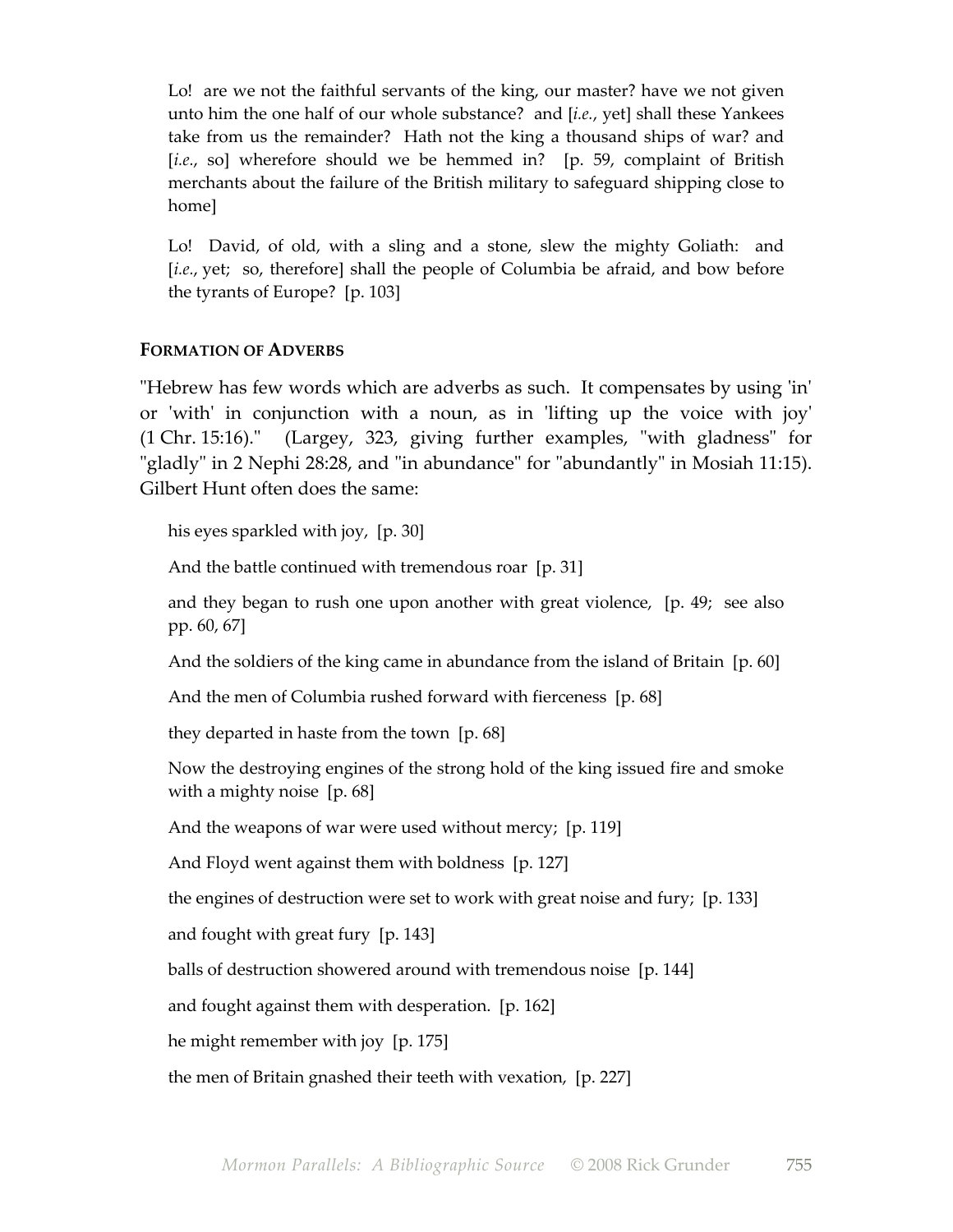# **LEXICAL HEBRAISMS; FREQUENCY HEBRAISMS:**

Lexical Hebraisms are defined in Largey as "single words used with a meaning which does not fit the context or correspond to proper or normal English usage but could represent a literal translation of a Hebrew word which would be appropriate." (Largey, 324). Examples given include, among others, "fathers" for ancestors, "seed" for children or descendants; "sat *upon* many waters" in the sense of setting near or beside; "*upon the face of* the land" for "throughout,"; "on learning *from the mouth of* Ammon," meaning "from"; "delivered to him *by the mouth of* Alma," meaning "by"; and the following . . .

 Alma 14:18 contains a good example of a lexical hebraism. The verse reads, "They questioned them about many words." The proper word in this context in English would be "things" or "matters." In Hebrew, however, the same word is used for "word" or "thing." [Largey, 324]

Gilbert Hunt instinctively made creative use of the term, "words," when he was feeling biblical, as seen in examples which follow. This term is also given in Largey  $(325)$  as a "FREQUENCY HEBRAISM," noting that "... 'word $(s)$ ' occurs nearly 900 times in the Old Testament and over 800 times in the Book of Mormon. Its frequency in the Old Testament is due to its broad range of connotations in Hebrew, including 'thing,' 'advice,' 'command,' 'remark,' etc. Similarly, in the Book of Mormon, 'word' has many connotations."

"Words" as a term with alternate meanings in *The Late War*:

the words which James hath delivered [Madison's letter to Congress, p. 13]

And with their false flattering words [*i.e.*, lies, arguments] they led astray some of the friends of COLUMBIAN LIBERTY; [p. 16]

And he rose up and called himself a preacher of the gospel, and his words [*i.e.*, sermons and arguments] were smooth, [p. 20]

the words of the council [*i.e.*, verdict and recommendations of a court-martial, p. 29]

And a swift messenger ran down unto Henry, with these words in his mouth, [*i.e.*, declaring this news, p. 71]

for the words of his mouth were pleasant to the sons of Liberty, [*i.e.*, the orator's speech, p. 200]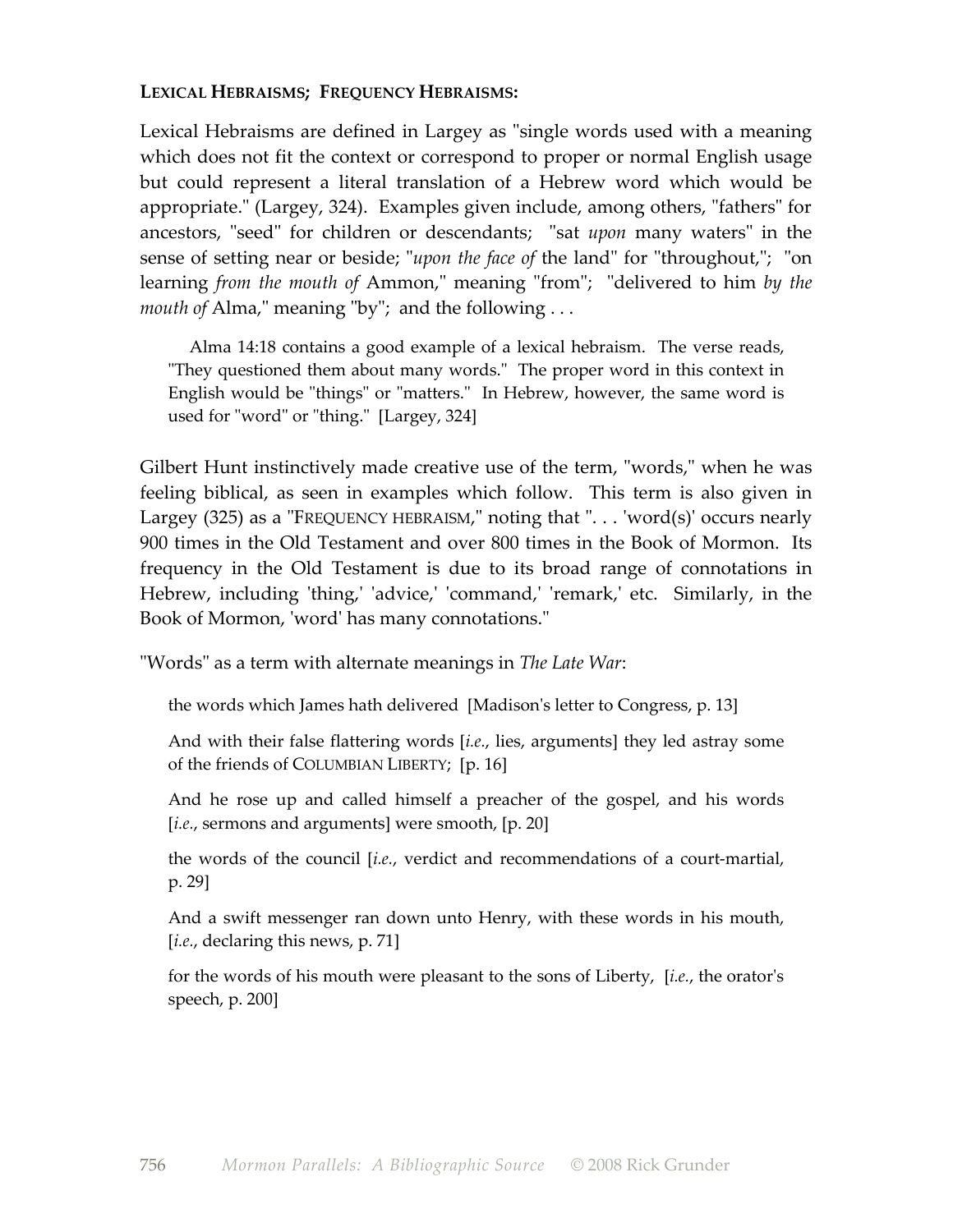# **OTHER LEXICAL HEBRAISMS**

albeit, he had slept with his fathers. [*i.e.*, George Washington lay buried with his ancestors, p. 9]

and a seal was put upon every man's mouth. [*i.e.*, Congress was sworn to secrecy, p. 10]

Moreover, the fire and smoke issued *out of the mouths of* the engines in abundance, so as to darken the air, [p. 31 (emphasis added)]

and ye shall never again return to the house of your *fathers*, for ye will be destroyed [p. 40 (emphasis added)]

The loud groans of their wounded floated upon the waters [*i.e.*, echoed across the Petapsco River at Fort McHenry near Baltimore, p. 183]

For the expression, "upon the face of," and similar lexical Hebraisms, see the category, "COMPOUND PREPOSITIONS," further above.

Another FREQUENCY HEBRAISM given in Largey, p. 325, is "*Behold*: this attentiongetting particle occurs about 1,000 times in the Old Testament and some 1,400 times in the Book of Mormon. Its usage is generally foreign to English." But not foreign to one trying to sound biblical, like Gilbert J. Hunt:

Now, behold, a thousand balls of iron skim the surface of the waters, swift as shooting stars. [quoted here as dying words of Capt. James Lawrence, p. 111]

Behold! a mighty army of the king had assembled together . . . [p. 171]

Behold ! he, even Jackson, went out against the place with a band of five thousand fighting men, [p. 191]

Behold the sullen savage, with deadly rage, drag forth the shivering soldier over the blood-stained snow  $\ldots$  [p. 50]

We also know that, when feeling biblical in 1829, Joseph Smith used *behold* in his own personal writing; see the concluding section of this entry.

# **THE CONSTRUCT STATE**

While surely the least indicative or persuasive of proposed Hebraisms in the Book of Mormon, defenders seem fond of the "construct state," which uses "of" to show possession or quality. Technically, it is the juxtaposition of "two or more nouns to form a construct chain." (Parry, 175) In other words, avoiding a possessive apostrophe by turning the adjective into a noun which follows the word it defines. Thus, "sword of Laban" instead of "Laban's sword," or "rod of iron" instead of "iron rod." It is that simple, but both Parry and Largey give a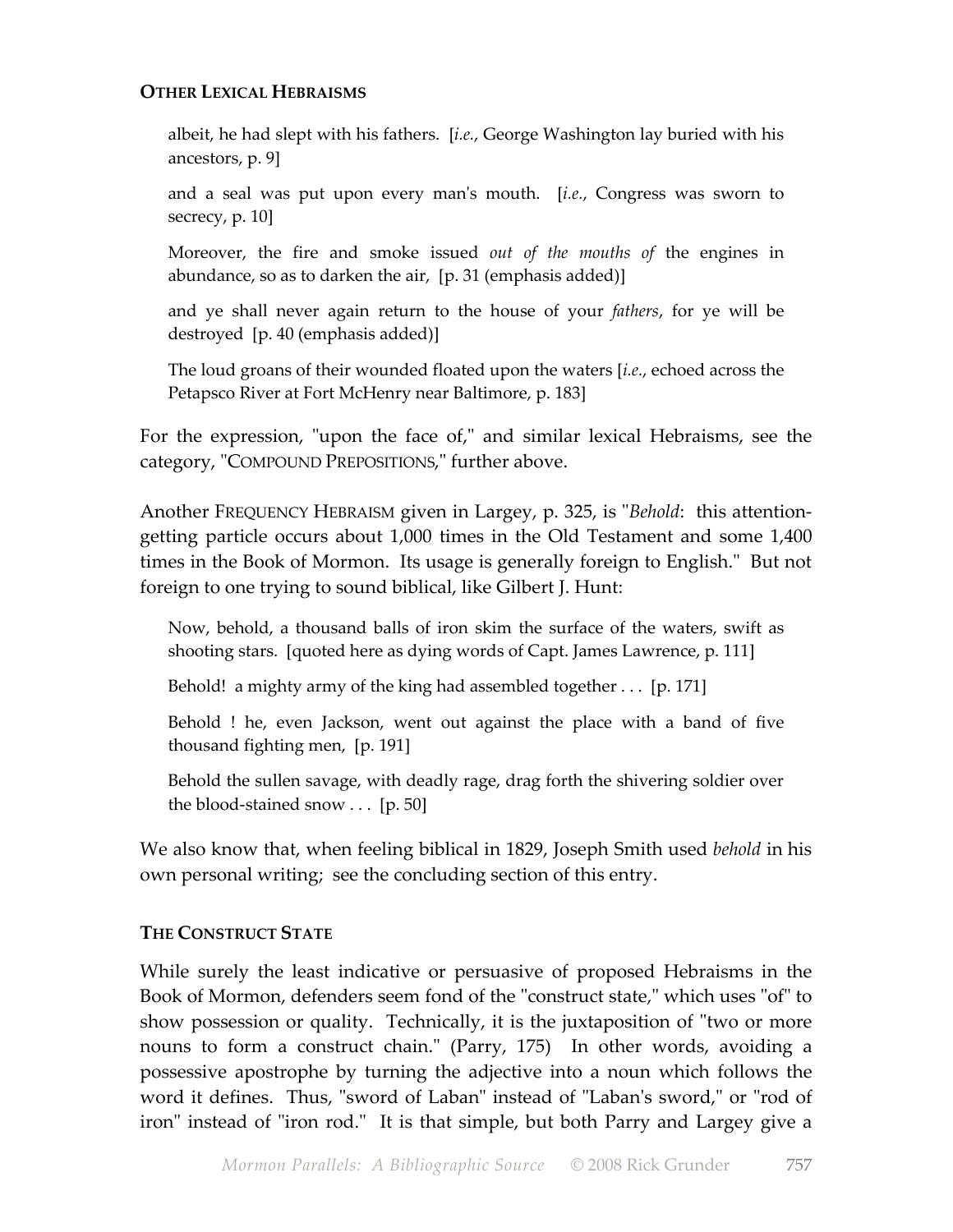number of examples, and are happy with the preponderance of this form in the Book of Mormon. "The overwhelming practice," concludes Dr. Parry, "of preferring the construct state over the possessive and related forms is a strong indication of Hebraic writing." (Parry, 176)

—Or, it could be a strong indication of one who has really gotten into biblespeak, like Gilbert Hunt, who uses this form so regularly that I finally gave up trying to transcribe his countless examples in *The Late War*. A couple pages of examples should make my point, organized below according to the three separate categories of the construct state designated in Largey . . .

1. CONSTRUCT STATE: ADJECTIVE FORM (except physical substance): "Where typical English would use an adjective and a noun, Hebrew uses two nouns together with an implied 'of.' For example, in Isaiah 45:19 the original Hebrew phrase 'land [of] darkness' has been translated 'a dark place' in English. The Book of Mormon often maintains the phrasing as in Hebrew." (Largey, p. 321). And so does Gilbert Hunt:

the altar of Liberty [p. 10]

hewers of wood and drawers of water [*i.e.*, wood hewers and water drawers, p. 15]

mighty men of valor. [*i.e.*, valiant men, p. 21]

about the fourth watch of the night [*i.e.*, night watch, p. 24]

and it was like unto a clap of thunder. [*i.e.*, thunder clap, p. 31]

the instruments of destruction [*i.e.*, destructive instruments; rifles, guns, cannon and other toys, p. 34]

a place of safety [*i.e.*, safe place, p. 38]

the country of the south [*i.e.*, southern country, p. 52]

the shore of the lake [*i.e.*, lake shore, p. 66]

the wilderness of the south; [*i.e.*, southern wilderness, p. 123]

Jackson, a man of courage [*i.e.*, courageous man, p. 124; see also p. 144]

in the days of old, [*i.e.*, olden days, p. 128]

the field of battle [*i.e.*, battlefield, p. 148. "Field of battle" is a non-biblical phrase which occurs twice in the Book of Mormon (3 Nephi 3:4-5).]

the great Bay of Chesapeake, [*i.e.*, Chesapeake Bay, p. 159]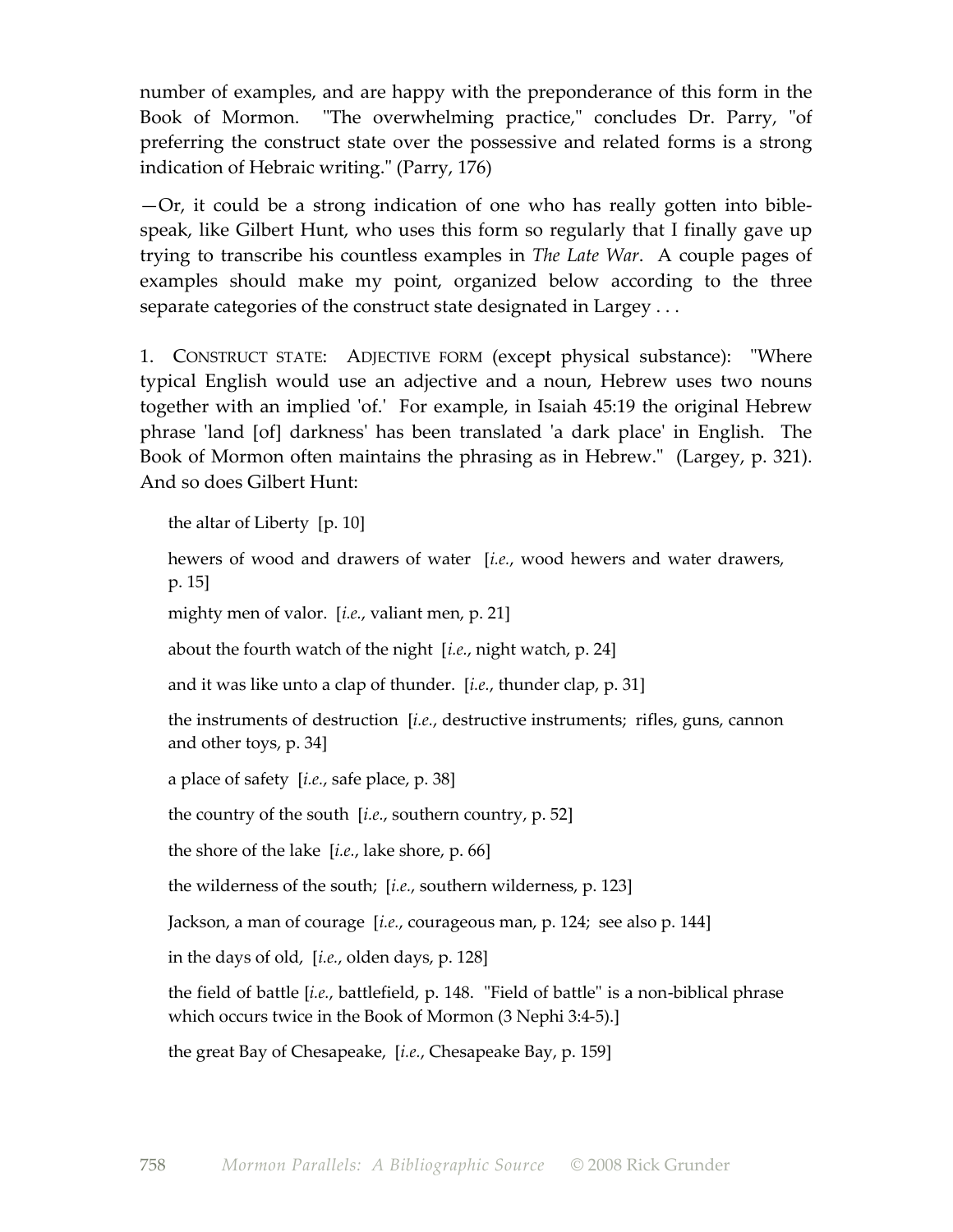2. CONSTRUCT STATE: ADJECTIVE FORM (of physical substance; "to describe the material from which something is made." Largey, p. 321):

a rod of iron [p. 15] the balls of solid iron [p. 26; see also pp. 80, 111, 148] the clouds of smoke [p. 31] a ball of heavy metal [p. 35; see also pp. 34, 176] balls of lead [p. 37; see also p. 67] as a shower of hail upon the people of Columbia [p. 37] the balls of lead, and the heavy balls of iron, that whistled about them [p. 53; see also p. 58] vessels of silver, with curious devices; [p. 64] the walls of stone [p. 68] and gave him a medal of gold [p. 144]

3. CONSTRUCT STATE: POSSESSIVE FORM (Largey, pp. 321-22):

This possessive form is so pervasive throughout *The Late War* that no effort is made here to list even a majority of the examples, or to enumerate multiple occurrences of those examples. They are everywhere, and as such, must disqualify this category of "Hebraisms" from being a meaningful indicator of ancient texts.

the counsellors of the nation [p. 9] the voice of Caleb. [p. 17] the angel of the Lord whispered into the ear of Caleb [p. 17] in the sight of the Lord [p. 17] the wickedness of Caleb [p. 18] the temple of the Lord [p. 20] the den of lions [p. 20] vessels of the people of Britain [p. 22] the ships of the king [p. 22] the vessels of the king [p. 22] the soldiers of Canada [p. 26]

the name of their captain [p. 26]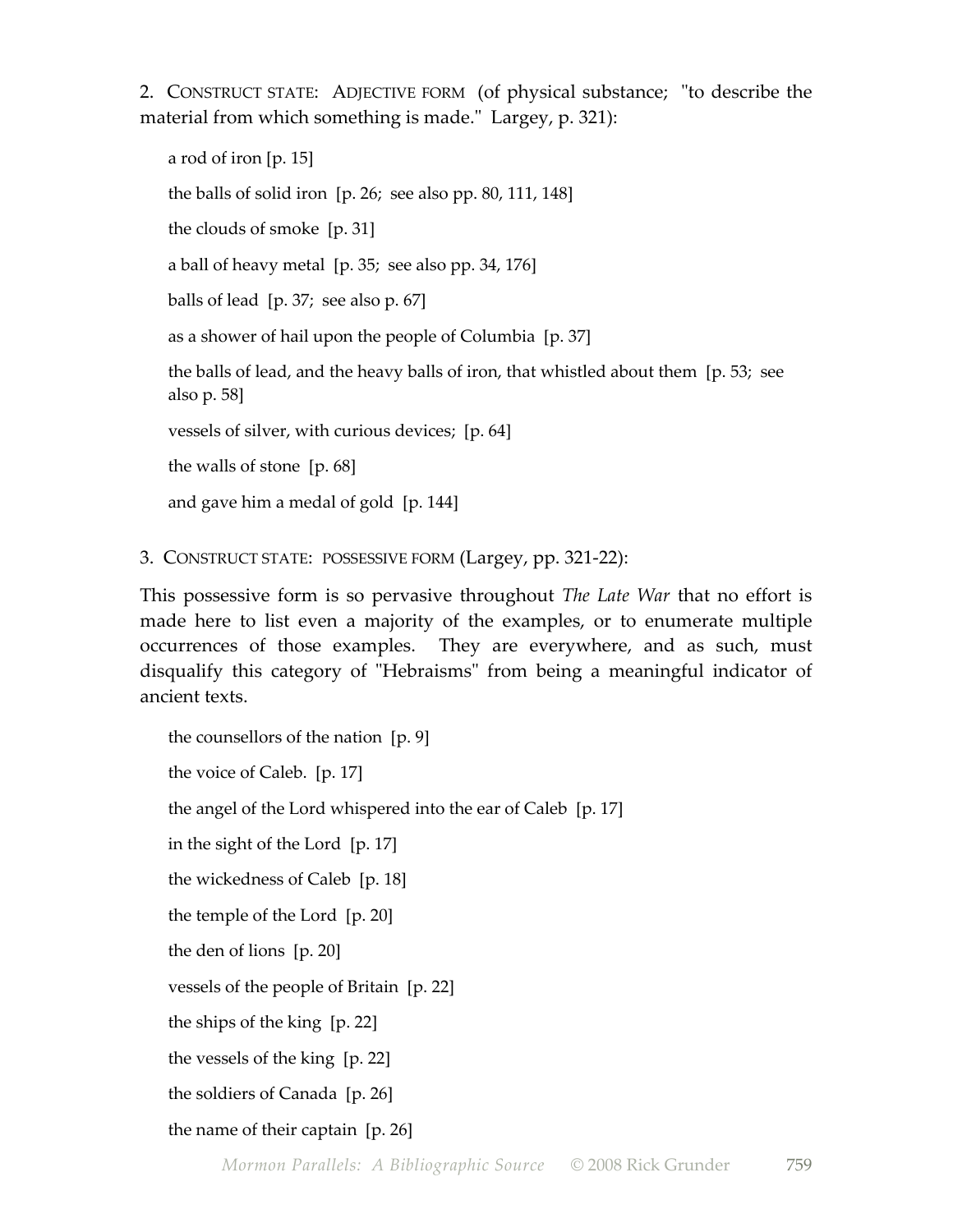sent from the camp of William [p. 27]

into the hands of the servants of the king. [p. 28]

the wickedness of the man [p. 28]

enemies of the king [p. 30]

the Eagle of Columbia [p. 31]

the loss of the people of Columbia [p. 32]

the pride of Britain [p. 32]

And the number of the husbandmen of the United States [p. 33]

the malice of the nations [p. 34]

one of the banners of the king, [p. 34]

the red-cross standard of Britain, fell into the hands of Young. [p. 35]

Stephen, a chief captain of Columbia, [p. 36]

And the noise of the waters of the river [Niagara] is louder than the roaring of the forest; yea, it is like unto the rushing of mighty armies to battle. And the movement of the stupendous falls thereof bringeth the people from all parts of the earth to behold it. [p. 36]

the army of the king [p. 37; see note in Section C, category entitled "Non-Biblical Phrases"]

the hand of the scribe [p. 39]

the sect of the tories [p. 39]

the banners of Alexander [p. 40]

a mighty ship of Britain [p. 42]

the noble conduct of Jones [p. 42]

into the hands of Decatur [p. 44]

the frowns of the king [p. 45]

stained with the blood of men! [p. 49]

the shadow of a man [p. 52]

the flag of Britain [p. 54]

the commerce of Britain [p. 57]

the vessel of the king [p. 58]

the coast of Britain [p. 58]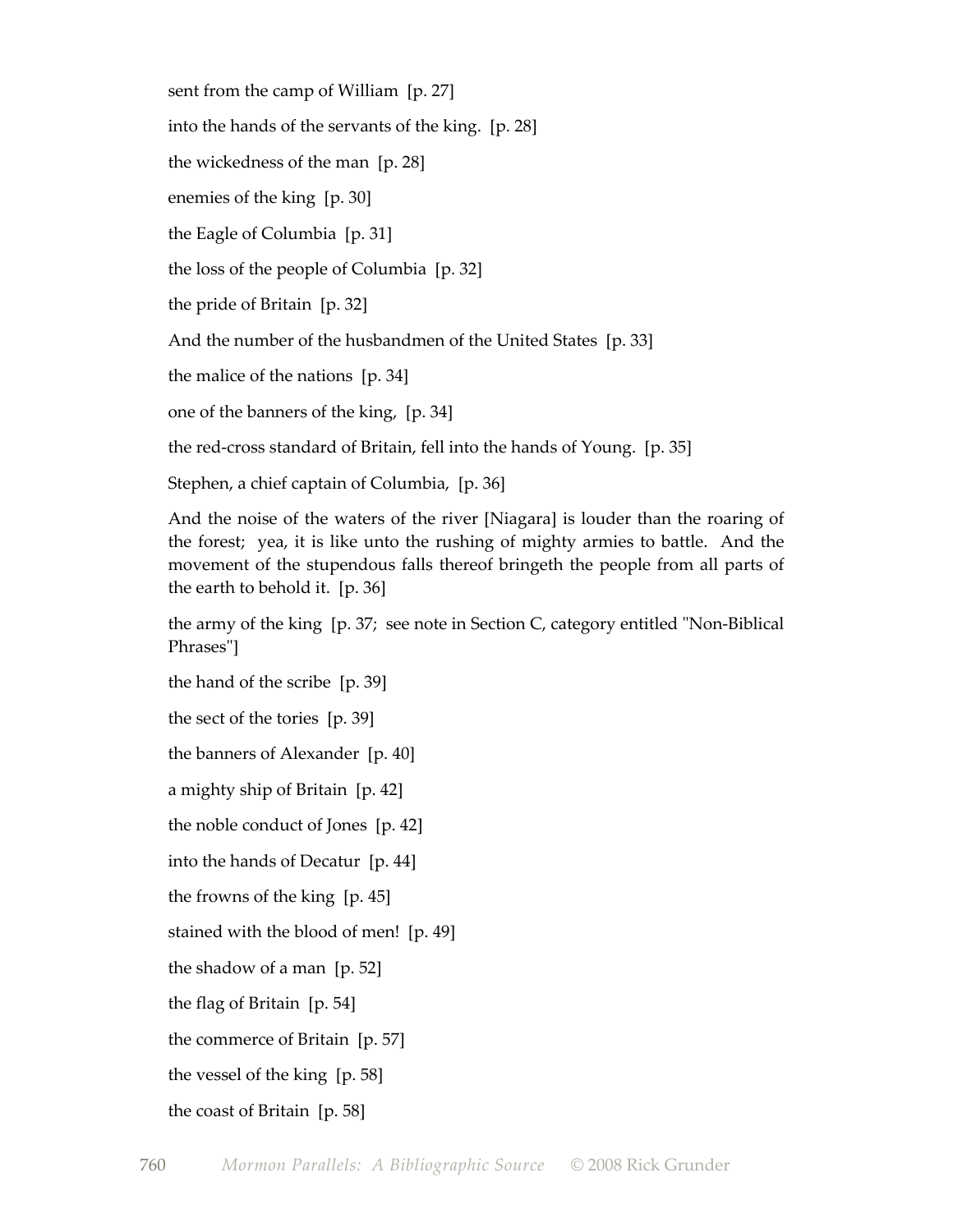the great council of Britain [p. 59]

the cunning of the captains of the fast sailing vessels of Columbia [p. 59]

And the borders of Columbia, nigh unto the province of the king, were exposed to the transgressions of the enemy. [p. 60]

the wickedness of Britain [p. 62]

the slaughter of that day. [p. 63]

the mariners of the United States [p. 63]

the hold of the ship [p. 63]

the ears of the wise men of Britain [p. 64]

the wickedness of Satan [p. 68]

the army of Zebulon [p. 70]

the captain of the king [p. 71]

prosperity of Columbia [p. 75]

the might of Britain [p. 75]

the power of Britain [p. 75]

the armies of Britain [p. 75]

the forts of George and Erie [p. 85]

frailty of man [p. 131]

of the shedding of blood [p. 131]

names of the captains [p. 131]

the army of Wilkinson [p. 133]

the skill of Jacob [p. 148]

the offer of Thomas [p. 167]

a howitzer, an instrument of Satan, [p. 190]

. . . and many more.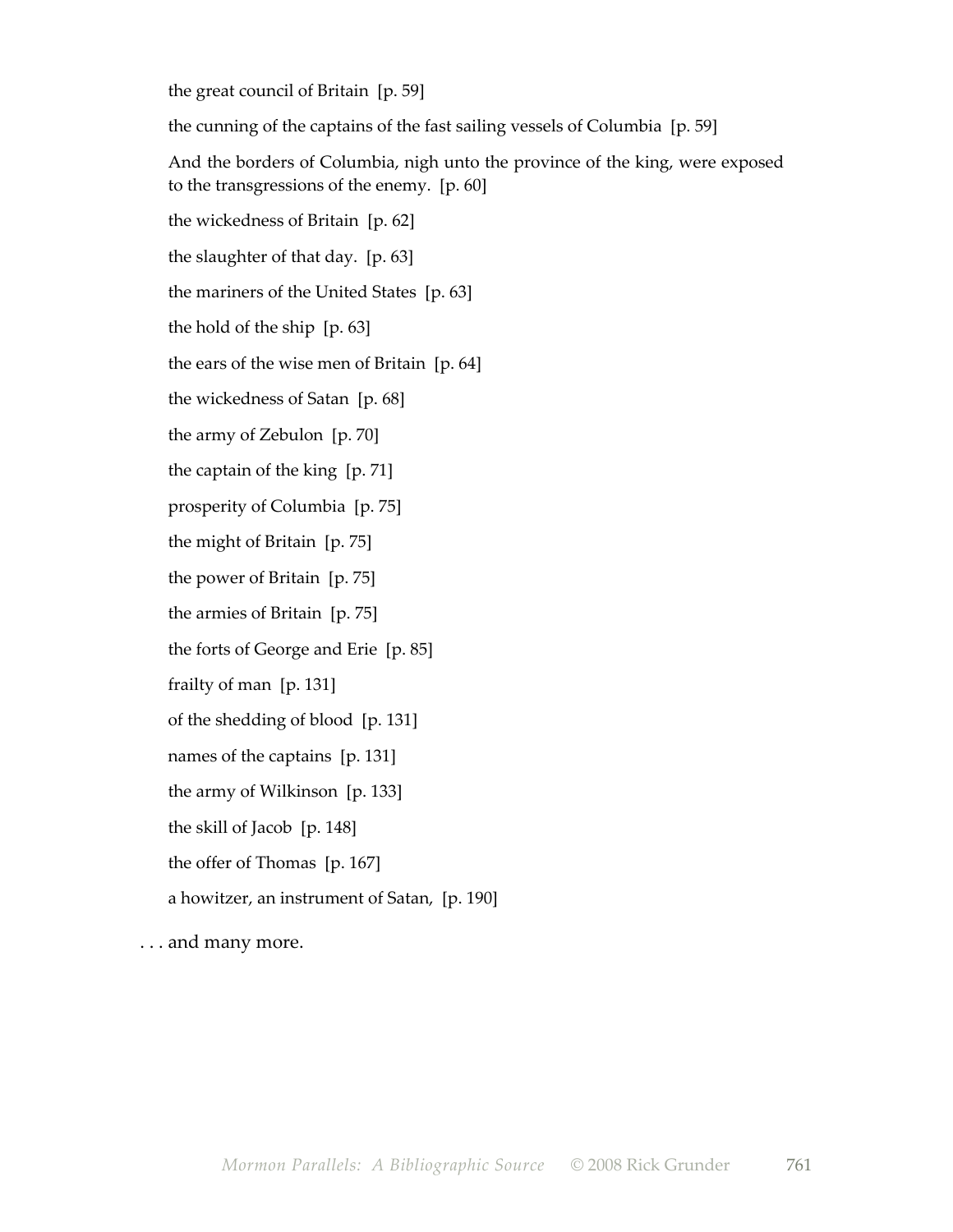# **A CONVERSE OF THE "PROPHETIC PERFECT" TENSE**

A converse of the "Prophetic Perfect" tense lends considerable power to Hunt's envisioned scenes of British cruelty during the war. "The 'prophetic perfect,'" explains Dr. Parry, "is the use of the past tense or past participle verb forms (present and past perfect tenses) when referring to future events in prophecy." (Parry, 164, giving examples on p. 165 including, "he *has borne* our griefs . . ." and "he *was bruised* for our iniquities" in Isaiah 53:4-5).

Hunt, on the other hand, uses the *present* tense to describe *past* events in certain passages, and the literary effect is much like that of the prophetic perfect. In the first example below, Hunt will employ the present tense in verses 33-34 to describe a horrendous scene which no American Caucasian may have lived to relate:

28 And Proctor removed the captives unto the strong hold of Malden, ...

 29 But, in the cruelty of his heart, he left the sick, the wounded, and the dying to the mercy of the savages of the wilderness!

. . . . .

 32 Lo! early in the morning of the next day, ere the sun had risen, the work of death began!

 33 Behold the sullen savage, with deadly rage, drag forth the shivering soldier over the blood-stained snow fainting, bleeding with his wounds, and imploring on his knees for mercy.

 34 Alas! the savage understandeth not his words; but giveth him a blow with the hatchet of death. [Chapter XIV, p. 50]

The same effect is achieved in verse 39 of another chapter, below, as Hunt brings atrocities committed by British soldiers at Hampton, Virginia, to the reader's own moment and imagined immediate memory:

 38 Instead of protecting the tender women, the fairest work of God, the life of the world; behold what hast thou done?

 39 See! the shrieking matron cast herself into the waters that she may escape thy brutal violence: but all in vain; her garments are torn from her; she becomes a prey to thy savage lust.

 40 Not she alone, but her daughter, and her fair sisters, have fallen into thy unhallowed hands, and been defiled!

 41 Oh, Britain! the voice of violated chastity riseth up against thee; the mark of the beast is indelibly printed in thy forehead: [Chapter XXI, p. 81]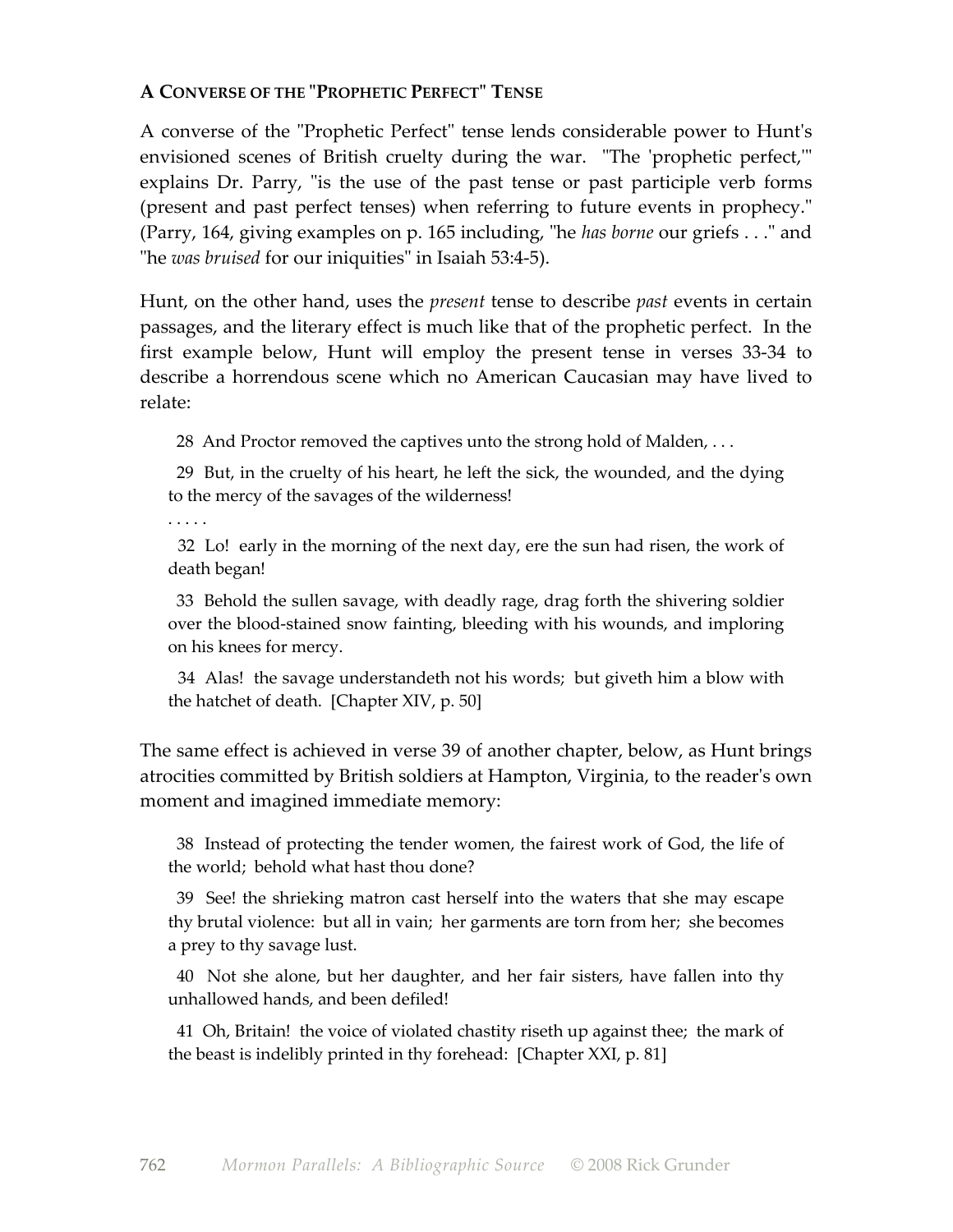# C. LITERARY - OTHER POINTS OF INTEREST

# **1. NON-BIBLICAL ELEMENTS** shared by *The Late War* and Restoration scripture.

Bible-sounding phrases in the Book of Mormon and Doctrine and Covenants are particularly interesting as modern parallels if they do not occur in the Bible, but do appear in Bible-imitating texts of the early nineteenth century.

# **"ARMY OF THE KING"**

Behold! a mighty army of the king had assembled together . . . [p. 171]

This non-biblical phrase appears in Mosiah 19:1, and several times in *The Late War*, pp. 37, 153, 163, 167, 171, 177 (two instances) and 216.

# **BRASS PLATES**

Discussed in Section A of this entry, category entitled "Brass Plates."

# **"BREASTWORKS"**

they threw up breast-works and prepared their battering-rams . . . [p. 153]

This term (in whatever form, singular or plural, with or without a space or hyphen) does not occur in the Bible, but is found three times in the Book of Mormon (Mosiah 11:11; twice in Alma 53:4) and once in the Doctrine and Covenants, 110:2. These are all in the singular form, "breastwork."

# **"CURIOUS WORKMANSHIP":**

This non-biblical term appears in the Book of Mormon's *Testimony of Eight Witnesses* and in 1 Nephi 16:10, 18:1, and Ether 10:27 (the latter example encompassing various arts including the manufacture of "weapons of war"); see also Alma 37:39, "after the manner of so curious a workmanship." Examples in *The Late War*:

However, the people of Columbia were pleased with the noble conduct of Jones, and for his valiant acts they gave him a sword of curious workmanship. [p. 42]

And when Carden came on board the ship of Columbia, he bowed his head, and offered to put his sword, of curious workmanship, into the hands of Decatur. [p. 44]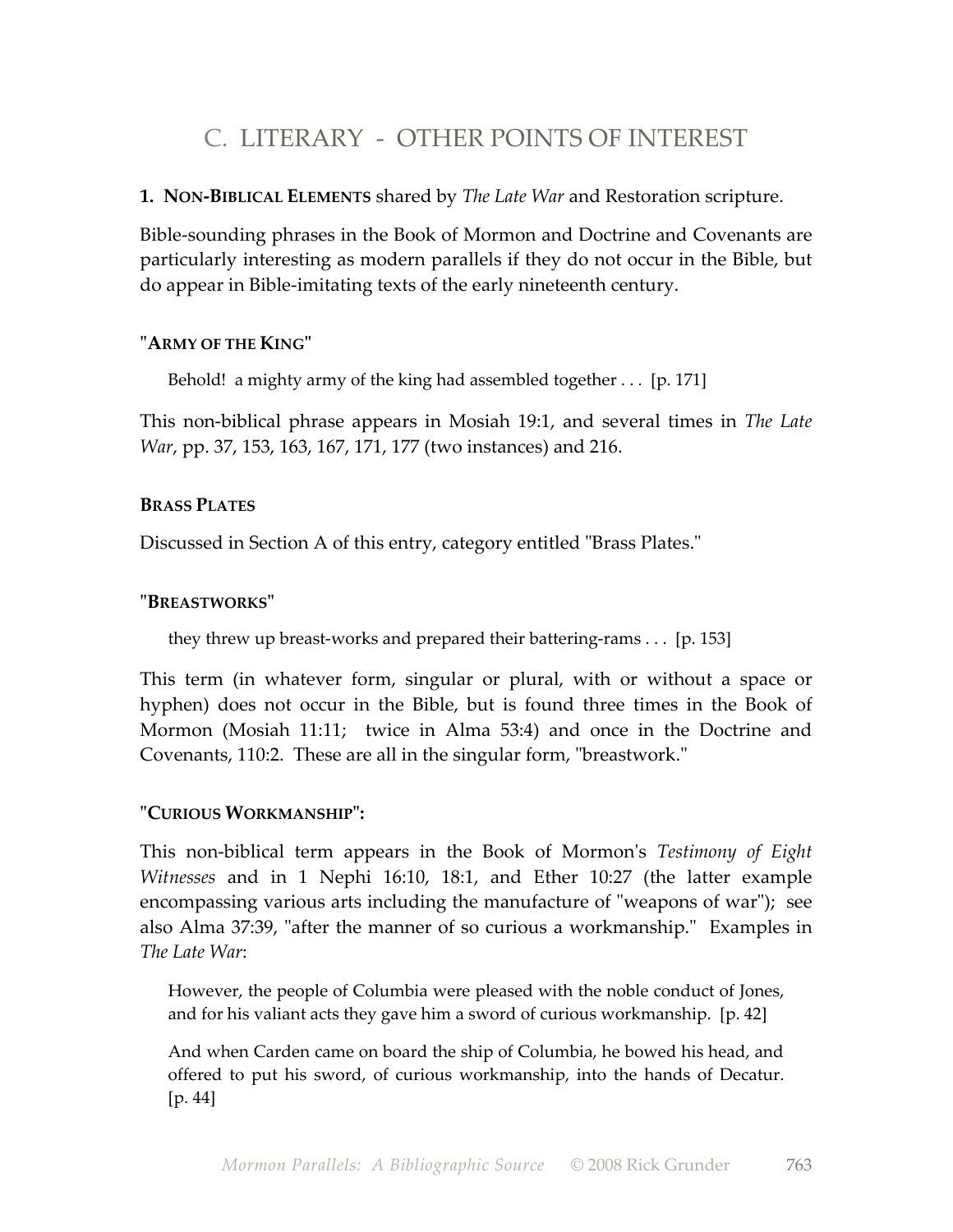And their weapons of war were of curious workmanship, and they sent forth balls of lead; such as were unknown to the Pharoah [sic] when he followed the Children of Israel down into the red sea. [p. 67]

Now these steam-boats were cunningly contrived, and had abundance of curious workmanship therein, [p. 193]

# **"FIELD OF BATTLE"**

And the field of battle was covered with the slain and the maimed; even eight hundred men. [p. 148]

"Field of battle" is a non-biblical phrase which occurs twice in the Book of Mormon (3 Nephi 3:4-5).

# **LIVES AND LIBERTY**

And Jackson spake, and said unto his captains of fifties, and his captains of hundreds, Fear not; we defend our lives and our liberty, and in that thing the Lord will not forsake us: [p. 217].

The words, "lives" and "liberty" do not occur in the same verse anywhere in the Bible, but they do in four different Book of Mormon verses (Mosiah 23:36 ["their lives and their liberty"], Alma 53:17, Alma 56:47 and 3 Nephi 2:12. In the three latter locations, however, the proximity of *lives* and *liberty* to one another within the verses is not as close).

# **"THEIR UNRIGHTEOUS DEEDS"**

Emboldened by the success of their unrighteous deeds, they gathered together their army and their navy, [p. 179]

This non-biblical phrase occurs in Doctrine and Covenants 84:87.

# **"UPON THE BORDERS OF** [or, **BY**]**":**

This non-biblical phrase occurs twice in the Book of Mormon (Alma 50:25 and 62:32). Similar non-biblical phrases, "*on* the borders of" or, "on the borders by" occur five times in the Book of Mormon and twice in the Doctrine and Covenants. "[Up]on the border" (singular *border*, the phrase beginning with either *upon* or *on*) occurs four times in the Old Testament, but not in Mormon scripture. A few variants not followed by "of" or "by" occur in the Old Testament. Most of these few Old Testament variants apply to ornamental borders of objects. All Mormon scriptures, on the other hand (like Hunt, below), use these expressions exclusively for geographic locations.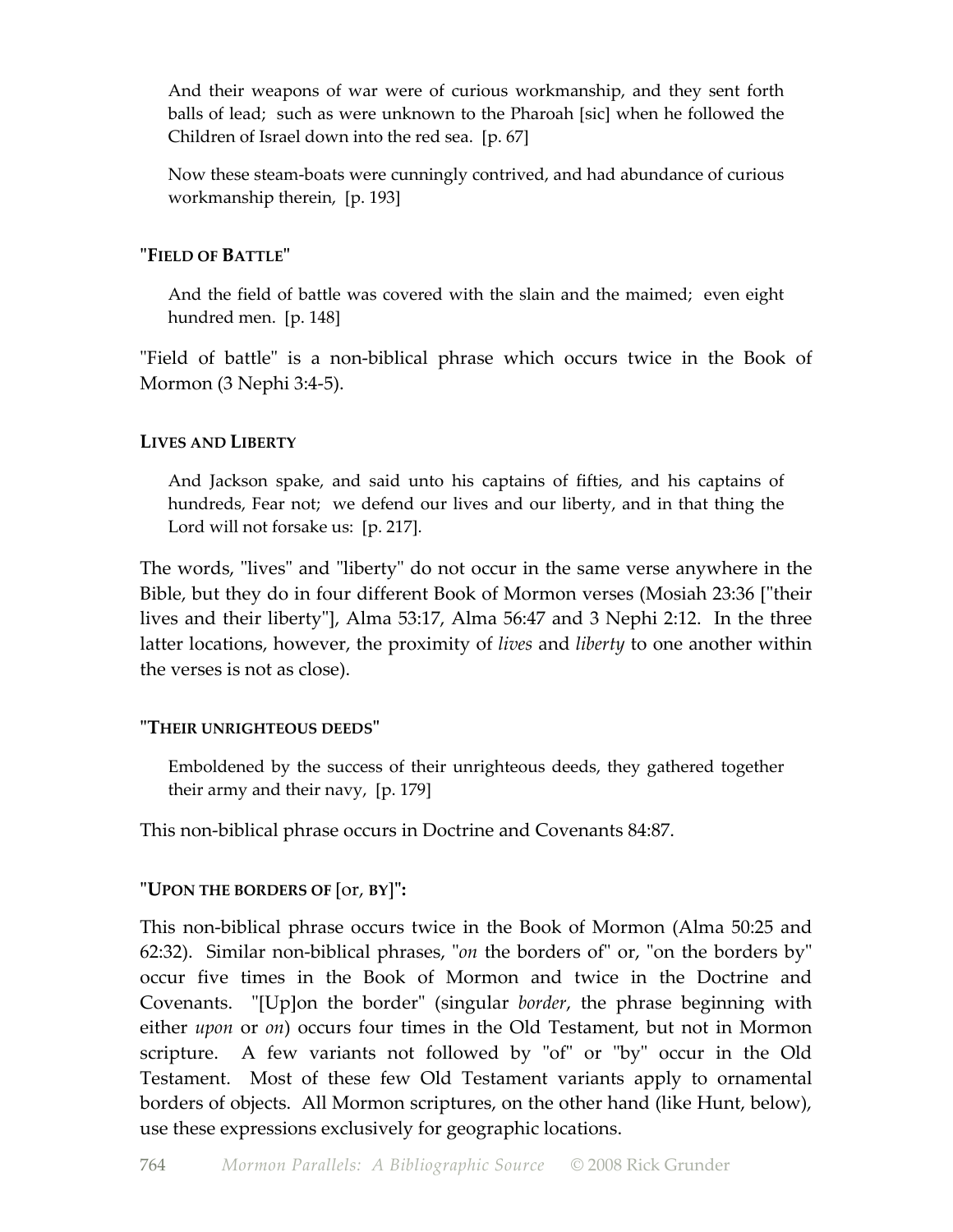I noticed the following examples in *The Late War* (all use the preposition, "of"): the huge mammoth that once moved on the borders of the river Hudson; [p. 74] which lieth on the borders of the Susquehanna, a noble river; [p. 78] on the borders of the river Niagara, [p. 147] Perry and Porter raised fortifications upon the borders of the river, [p. 168] on the borders of the river Saranac, [p. 173] on the borders of the great river [p. 212] Here will we establish ourselves upon the borders of Columbia; [p. 215] upon the borders of the great sea [p. 225] on the borders of Spain [p. 228] lying on the borders of Africa. [p. 228]

# **2. OTHER CONSPICUOUS ELEMENTS**

### **"CHIEF CAPTAIN"**

This term occurs three times in Genesis, frequently in the New Testament book of Acts, and nine times in the Mormon book of Alma. Examples in *The Late War*:

Stephen, a chief captain of Columbia, [p. 36]

Get thee now to thy chief captain, [p. 103]

Jackson, a man of courage and valor, was chief captain in the south; [p. 124]

and laid them at the feet of Jackson, the chief captain. [p. 129]

Jacob, the chief captain of the host of Columbia, [p. 147]

to assail the strong hold of Jackson, the chief captain. [p. 213]

#### **"FORTH TO BATTLE":**

a mighty host of savages and soldiers of the king, came forth again to battle, [p. 37]

While Hunt's phrase above, "forth again to battle," does not occur in scripture, the basic phrase, "forth to battle" appears three times in the Old Testament, never in the New Testament, and four times in the Book of Mormon.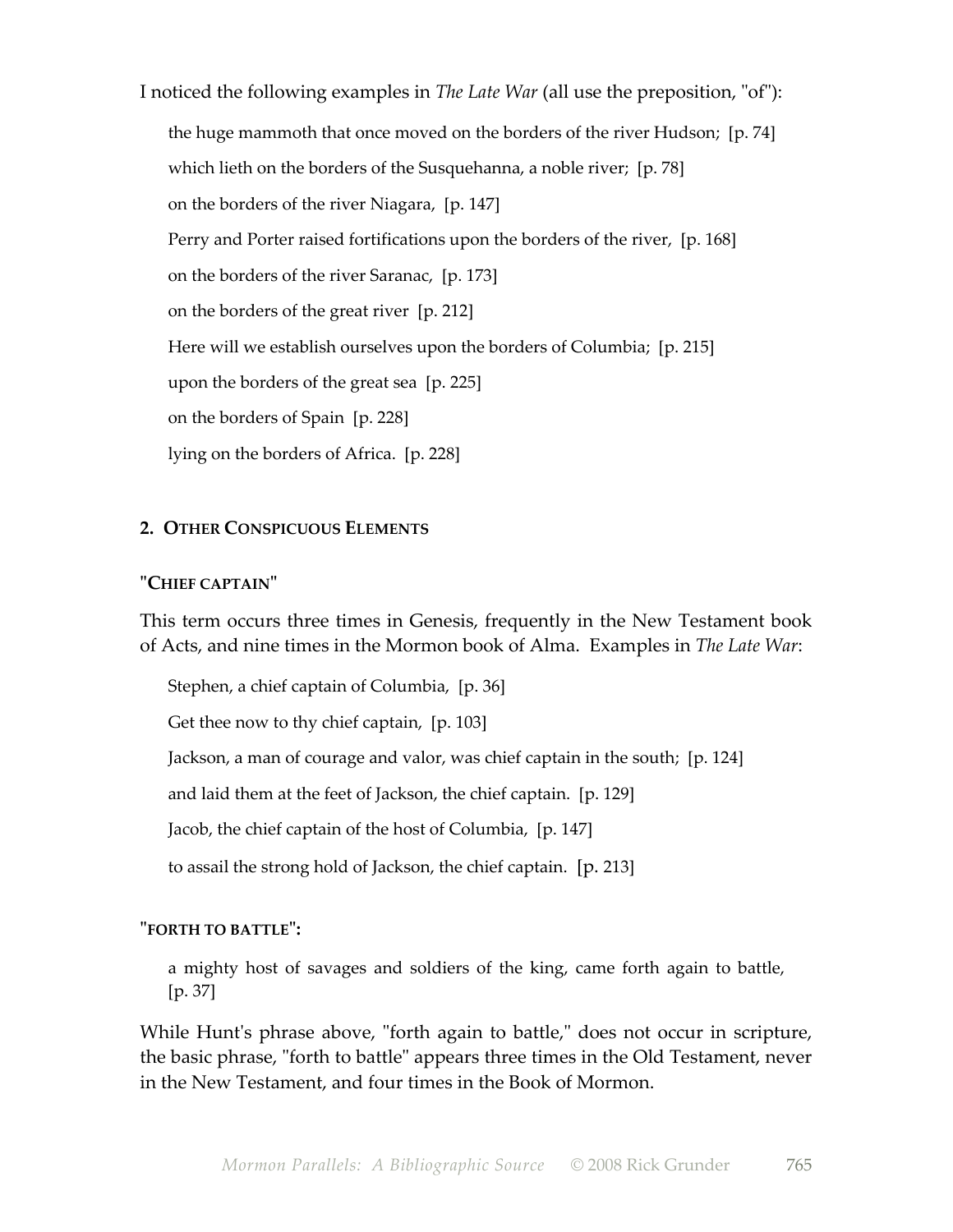# **THE "GREAT DEEP"**

This term occurs four times in the Old Testament, six times in the Book of Mormon, and three times in the Doctrine and Covenants. Examples in *The Late War*:

beyond the swellings of the waters of the great deep [p. 22]

Being upon the waters of the great deep, [p. 143]

Of the scriptural examples noted above, one of the Old Testament occurrences and three in the Book of Mormon include the full phrase used by Hunt, "the waters of the great deep."

# **"THE HEARTS OF THE PEOPLE"**

This phrase occurs once in the Bible (Joshua 7:5), but twenty-two times in the Book of Mormon, and four times in the Doctrine and Covenants. Gilbert Hunt used it in honor of Zebulon Pike:

and the remembrance of his name shall live in the hearts of the people. [p. 72]

# **"NIGH UNTO"**

which lieth nigh unto us [p. 59; see also pp. 22, 31, 34, 43, 49, 52, 60, 63, 132, 171]

This phrase (involving an adverb and a preposition) occurs in the Old and New Testaments, the Book of Mormon, Doctrine and Covenants, Book of Abraham, and Joseph Smith revision of the Bible.

# **"STRONG HOLD"**

This term, in the sense of a fort or secure place, occurs several times in the Old Testament and once in the Doctrine and Covenants. It appears three times in the Book of Mormon (Alma 53:5-6, 55:33), as "stronghold," and never in the New Testament in either form. Examples in *The Late War* occur on pp. 35, 38, 68 (two instances), 103, 132, 181, 182, and 213.

# **TIME PERIODS EXPRESSED IN "THE SPACE OF . . ."**

This time-expression phrase is used very sparingly in the Old Testament, more frequently in the New Testament, but very heavily throughout the Book of Mormon. I notice the following examples in *The Late War*:

And the battle continued with tremendous roar for about the space of half an hour [p. 31;] in less than the space of half an hour, [p. 228; "the space of half an hour" appears only twice in scripture: Revelation 8:1 and D&C 88:95.]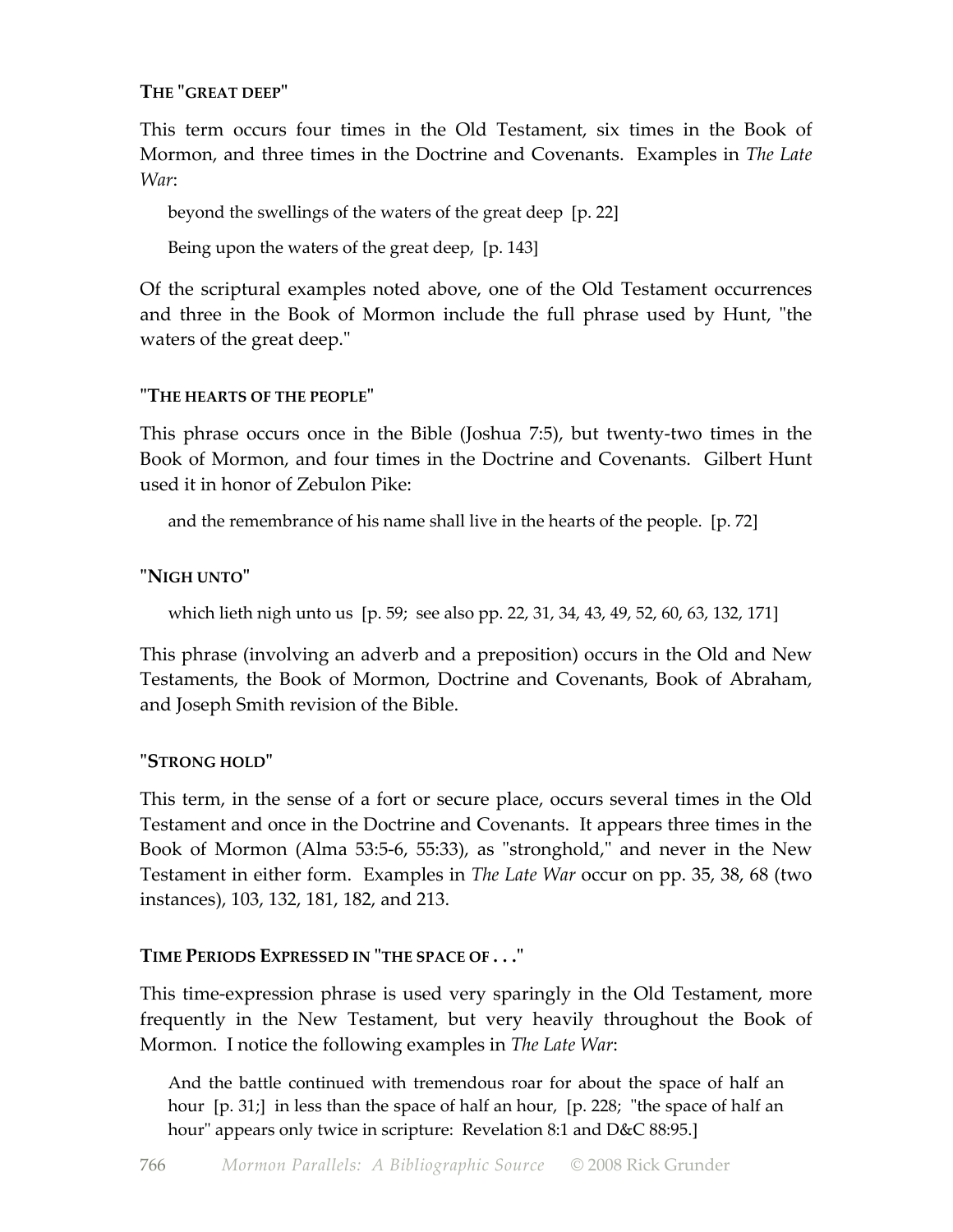in the space of about the fourth part of an hour, [p. 63]

he gave them only the space of one hour to depart: [p. 158]

For in about the space of three hours, [p. 174; "about the space of three hours" occurs once in the Bible (Acts 5:7) and twice in 3 Nephi 8:19. The phrase, "the space of three hours," eliminating the word, "about," also appears in Ether 2:14 and 15:27, but never elsewhere in the Bible.]

# **DATES: NUMBERED MONTH + NUMBERED DAY CONSTRUCTIONS**

This form of dating (wherein a numbered month and a numbered day are used in the same verse) occurs many times in the Old Testament and the Book of Mormon but never in the New Testament or the Pearl of Great Price.

For some Book of Mormon defenders, this commonality of usage might seem a sure indication of ancient origins, since the Book of Mormon purports to emerge from an Old Testament culture. Would one not expect the Nephite record to emulate the language from which it sprang? But this dating form also appears twice in the Doctrine and Covenants (D&C 20:1, 21:3, when indicating April 6). More significantly, it also occurs frequently throughout the text of *The Late War*.

My purpose in presenting the following tedious list is to dramatize the prevalence of this Bible-sounding form in the nineteenth-century text at hand, and to suggest the effect which such language can exert even upon the modern reader if the mind be pre-conditioned by the Old Testament and Book of Mormon to respond to such composition as if it were scripture . . .

in the sixth month of the same year, on the first day of the month, [p. 9]

on the twelfth [day] of the seventh month, about the fourth watch of the night, [p. 24]

And it was about the sixteenth [day] of the eighth month [p. 26]

NOW it came to pass, on the nineteenth day of the eighth month, that one of the tall ships of Columbia . . . [p. 30]

And it came to pass, on the fourth day of the tenth month, [p. 34;] On the eighth day of the same month [p. 35]

AND it came to pass, on the morning of the thirteenth day of the tenth month, [p. 36]

NOW it happened on the twenty-fifth day of the tenth month, in the first year of the war; that a certain  $\ldots$  [p. 43]

After this, in the eighteen hundred and thirteenth year of the christian era, on the first day of the first month of the same year, and on the sixth day of the week, [p. 45]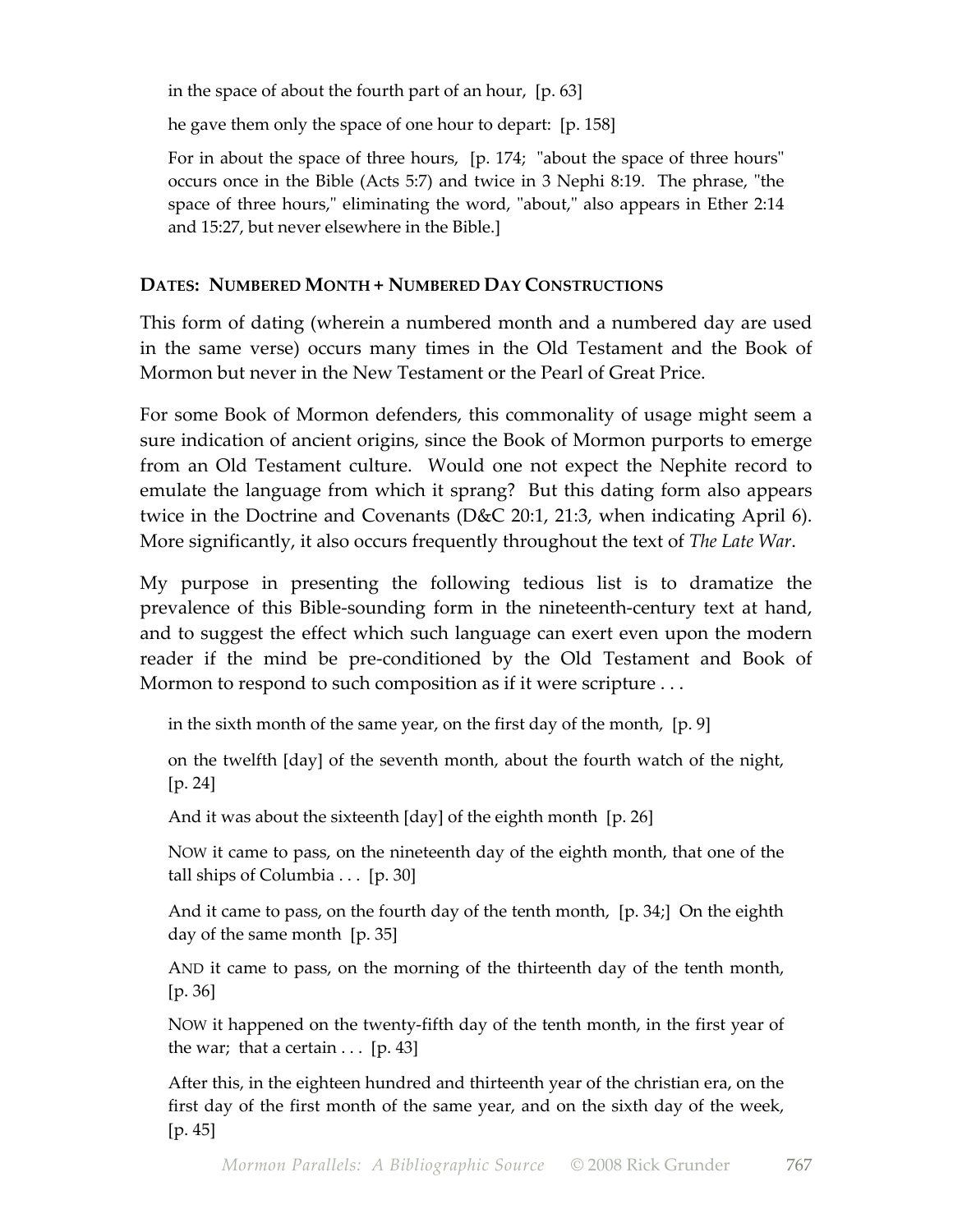IN the twelfth month of the first year of the decree of the great Sanhedrim, on the twenty and ninth day of the month, It came to pass, that  $\dots$  [p. 52]

Now it happened, on the seventeenth day of the first month of the same year, [p. 56]

And it was so, that on the third day of the fifth month, in the thirty and seventh year of the independence of the people of Columbia, [p. 78;] And it came to pass, on the twenty-second day of the next month, that . . . [p. 79;] Now on the twenty-fifth day of the same month . . . [p. 80]

So it came to pass, on the fifth day of the fifth month, [p. 83;] NOW, on the twenty-seventh day of the same month, being thirty days after Zebulon had gone to sleep with his fathers, [p. 84;] And on the morning of the twenty-ninth day of the month, [p. 86]

Now it came to pass, in the second year of the war, on the twenty-third day of the sixth month, [p. 92]

AND it came to pass, on the fourth day of the seventh month, [p. 94;] On the tenth day of the same month [p. 95]

And it was so, that about the fourth day of the eighth month, [p. 105;] After this, on the fourteenth day of the same month, [p. 106;] But it came to pass, on the fifth day of the next month, in the same year, [p. 107]

Nevertheless, it came to pass, in the one thousand eight hundred and thirteenth year, on the tenth day of the ninth month, early in the morning, about the rising of the sun, [p. 110;] And it came to pass, on the twenty-third day of the same month, [p. 114;] And it came to pass, on the fifth day of the same month, [p. 118;] But it came to pass, on the seventh day of the same month, [p. 126;] And, on the eighteenth day of the same month, [p. 127;] Moreover, on the thirteenth day of the next month, [p. 128]

Now this was on the twenty and seventh day of the third month, in the one thousand eight hundred and fourteenth year of the christian era. [p. 128]

Moreover, about the first day of the sixth month, [p. 129]

Now, at this place, on the eleventh day of the eleventh month, [p. 132]

NOW it happened on the twenty-first day of the fourth month of the eighteen hundred and fourteenth year, that . . . [p. 143]

Moreover, it came to pass, on the twenty-eighth day of the sixth month, [p. 144]

Now on the third day of the seventh month, it came to pass, that Jacob, the chief captain of the host of Columbia, on the borders of the river Niagara, [p. 147;] AND it came to pass, on the fourth day of the next month, [p. 153;] And on the fifteenth day of the month, [p. 153;] Now it came to pass, on the seventeenth day of the next month, [p. 155]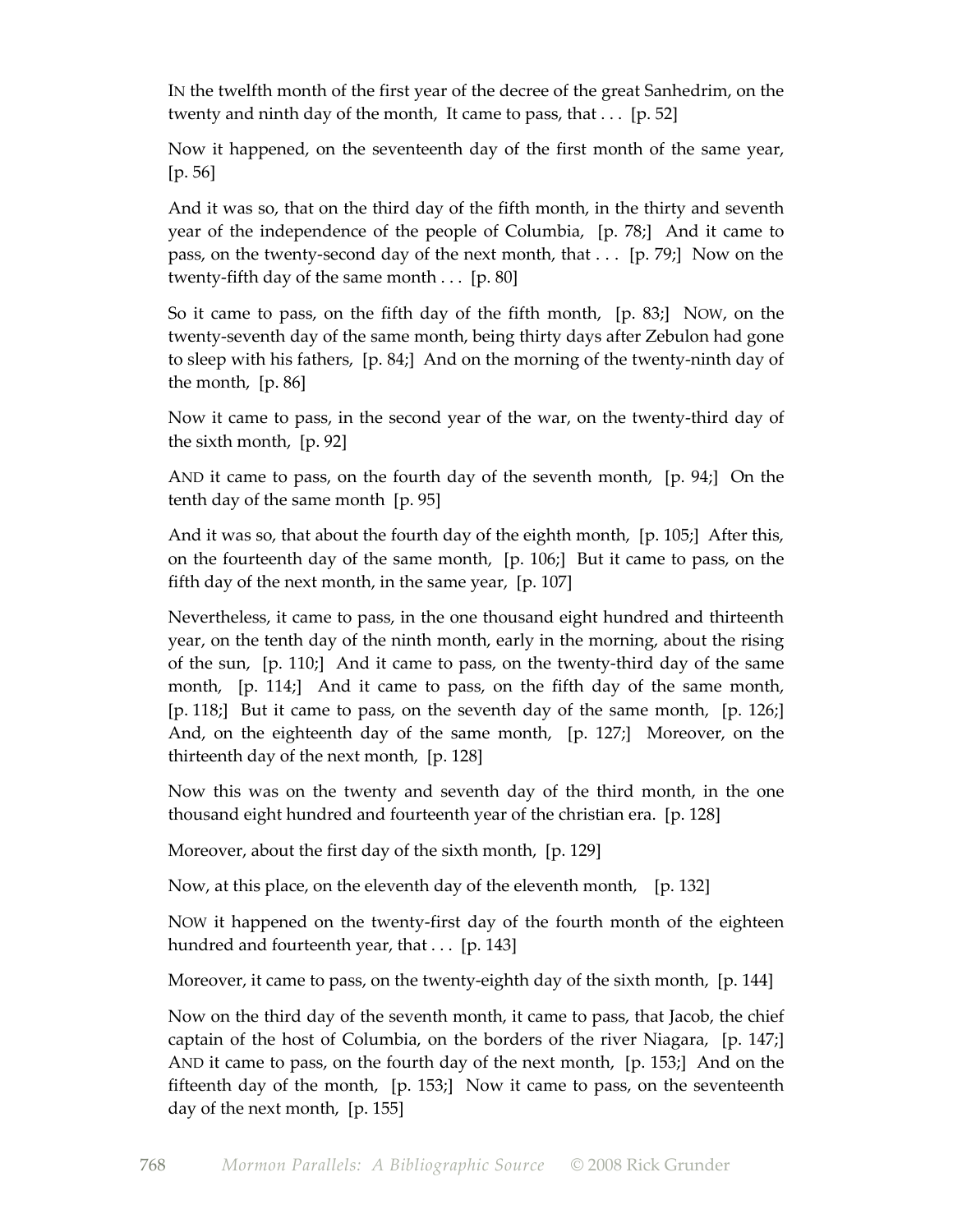Now it came to pass, on the ninth day of the eighth month of the same year, [p. 157;] However, on the eleventh day of the same month, [p. 158;] However, it came to pass, about the twentieth day of the same month, [p. 160;] Now about this time, being the thirtieth day of the same month, [p. 169]

So it came to pass, about the fifth day of the ninth month, that . . . [p. 172]

Accordingly, it came to pass, on the appointed day, being the eleventh of the ninth month, in the one thousand eight hundred and fourteenth year of the Christian era, [p. 173]

So it came to pass, the next day after Macdonough had captured the fleet of Britain, on lake Champlain, being the twelfth day of the ninth month, [p. 179]

Now on the twenty-sixth day of the ninth month, being in the thirty and ninth year of American Independence, It came to pass that . . . [p. 186]

Moreover, on the tenth day of the eighth month, in the eighteen hundred and fourteenth year, the inhabitants assembled together in the midst of the city, even in a place called the Park, [p. 200]

And it came to pass, on the eleventh day of the tenth month, in the eighteen hundred and fourteenth year, that there was a sore battle fought . . . [p. 206]

And it came to pass, on the fifteenth day of the first month of the next year, that . . . [p. 207]

Inasmuch as it happened on the twentieth day of the second month of the same year, that a certain . . . [p. 209;] Moreover, it came to pass, on the twenty-third day of the next month, [p. 209]

Now this happened on the twenty and third day of the twe[l]fth month, in the eighteen hundred and fourteenth year. And it came to pass, on the twentyseventh day of the same month, that . . . [p. 214]

Nevertheless, on the first day of the first month of the eighteen hundred and fifteenth year, the men of war of Britain came again, [p. 214;] And the morning of the eighth day of the month was pitched upon, by the men of Britain, for conquering the host of Columbia, and settling themselves in the land of liberty. [p. 214]

And it came to pass, in the one thousand eight hundred and fifteenth year of the Christain [sic] era, in the first month of the year, and on the eighth day of the month, Being on the Sabbath day, [p. 216]

on the twenty and fourth day of the twelfth month, of the one thousand eight hundred and fourteenth year of the christian era. [p. 222;] on the twentyeig[h]th day of the same month; [p. 223]

on the seventeenth day of the second month, in the eighteen hundred and fifteenth year. [p. 223]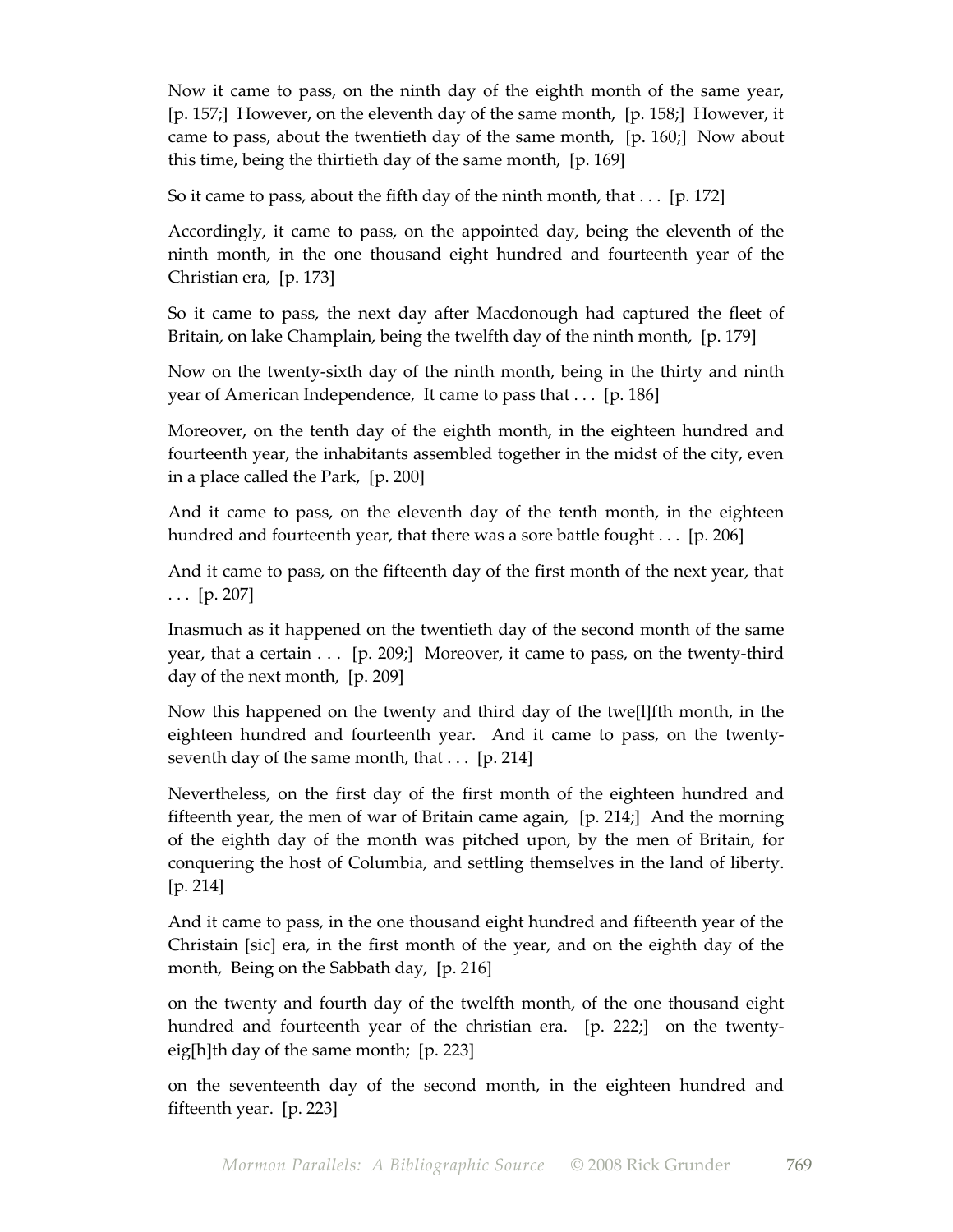So it came to pass, on the third day of the third month, in the one thousand eight hundred and fifteenth year of the Christian era, [p. 226]

Now it was on the eighteenth day of the fifth month, [p. 227]

\_\_\_\_\_\_\_\_\_\_\_\_\_\_\_\_\_\_\_\_\_\_\_\_\_\_\_\_\_\_\_\_\_\_\_\_\_\_\_\_\_\_\_\_\_\_\_\_\_\_\_\_\_\_\_\_\_\_\_\_\_\_\_\_\_\_\_\_\_\_\_\_\_

"The Hebraisms in the Book of Mormon," concludes Dr. Parry,

attest to the book's Near Eastern background and antiquity. Their presence cannot be explained as a matter of coincidence, nor could a modern writer have integrated them so effectively (naturally and correctly) throughout the narrative. It is very unlikely that Joseph Smith had technical knowledge of these various archaic modes of expression, for many of them are subtle in their Book of Mormon contexts and are similarly inconspicuous in the Old Testament....

 The literary forms covered . . . were generally uncommon in, if not altogether foreign to, the English of Joseph Smith's day. One must search beyond the nineteenth century for the origin of the Book of Mormon text. [Parry, 181]

The presence of Hebraisms and other striking parallels in a popular children's textbook, on the other hand - so close to Joseph Smith in his youth - must sober our perspective. *The Late War* reminds us that no matter how great one's erudition, no matter how assiduous the historical or literary investigation, it will not do merely to probe the ancient and esoteric worlds. We must also regard the time and place which physically produced the English Book of Mormon text.

# **HEBRAISMS IN JOSEPH SMITH'S OWN BOOK OF MORMON PREFACE, 1829**

By the time that Joseph Smith finished dictating the Book of Mormon, he seems not to have been in a mood to compose plain English at all, as witnessed by his own, non-ancient preface to the book. Indeed, notices Philip J. Barlow, even a year earlier, Joseph's . . .

. . . generous use of biblical phrases and ideas in his first written revelation reinforces the notion that the Prophet's mind was by 1828 immersed in biblical language, whether by personal study of scripture, by listening to sermons, by natural participation in the biblical idioms of family conversation, or by some combination of these. His religious vocabulary may, in part, gauge how thoroughly biblicized the vernacular of his culture had become. [Barlow, 24, referring to what is now canonized as D&C 3 (July 1828, regarding the loss of 116 pages of Book of Mormon dictated text)]

The Book of Mormon "*PREFACE.* TO THE READER—" appears immediately following the title page of the 1830 edition (pp. [iii]-iv, probably written mid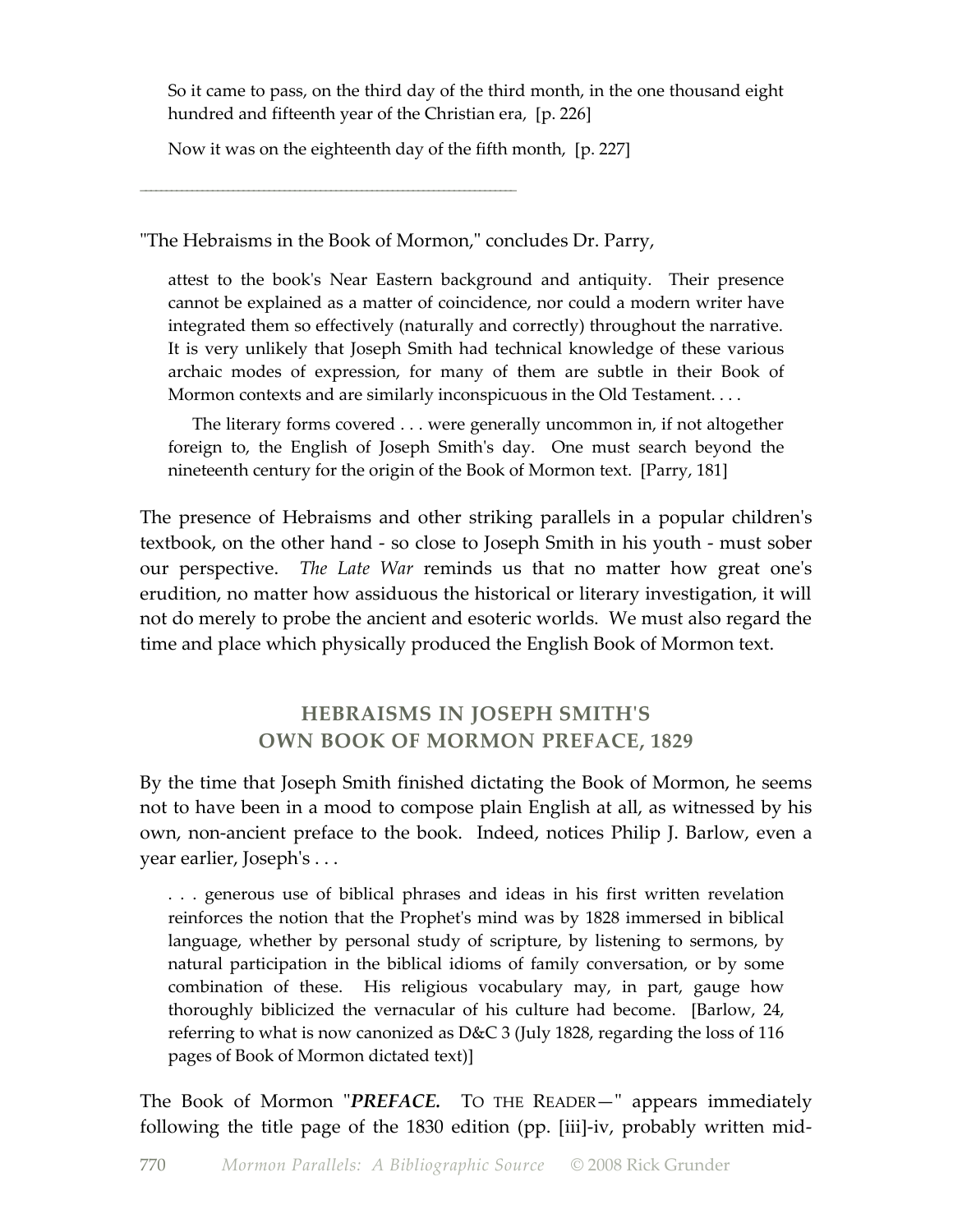August 1829, see EMD 5:423). This page and a half of rambling text is comprised of only four sentences, the first of which fills all of page [iii] and two lines of the next page. It is a disaster, both in language and presentation, which may explain why it was removed from subsequent editions. It does, however, display expected "Hebraisms."

While paraphrasing a passage from what is now Doctrine and Covenants Section 10, for example, there is little stylistic difference there between the words of the Lord and the 1829 words of "THE AUTHOR" (so signed at the end of the Preface, p. iv). Within one, extended sentence, both Joseph Smith (speaking for himself) and "the Lord" each employ the *behold* device (treated in section B, above, under the heading, "LEXICAL HEBRAISMS; FREQUENCY HEBRAISMS"). They both favor the "Hebrew" excess of rhetorical *and*s, as well.

In this same page and a half appear several archaic possessives in the "construct state" ("gift and power of God," "hand of Mormon," "record of Nephi," "cunning of the Devil," for example - there are others, depending upon how strictly one wishes to interpret this phenomenon). Predictably, however, there is not one modern apostrophe–*s*. Joseph and the Lord use the scripture possessive form here uniformly.

Finally, this Book of Mormon preface uses generally archaic and Elizabethan forms throughout, although I find it fascinating that in his own lines, Joseph employs these more frequently when they are in closer proximity to the Lord's lines. He thus begins the preface in his own, awkwardly pretentious, run-on English, but with more or less modern verbs and forms which were then current, even legalistic. Then, as he relates, in his own words, what the Lord has commanded him to do about the lost 116 pages of text, Joseph uses the phrase, "that they did read contrary from that which I translated and caused to be written . . ." Immediately after he quotes the Lord (Who speaks in the Elizabethan or "King James Bible" form), Joseph finishes the preface in his own words, which now include the phrases, "that which he hath commanded me respecting this thing," and "the plates of which hath been spoken . . ."

Some readers may protest that this merely demonstrates how Joseph learned from his translating experience. My response will not be to argue against this, but rather, to point out that this only underscores my belief that Joseph was a quick study. If he could learn bible-speak from dictating the Book of Mormon, how much more did he learn it from a lifetime of Bible reading, or growing up in the sort of culture which could champion a biblically-worded textbook like Gilbert Hunt's?

Emma Smith told her son Joseph [III], fifty years after the fact, that in 1829 Joseph Smith Jr. "could . . . neither write nor dictate a coherent and well worded letter